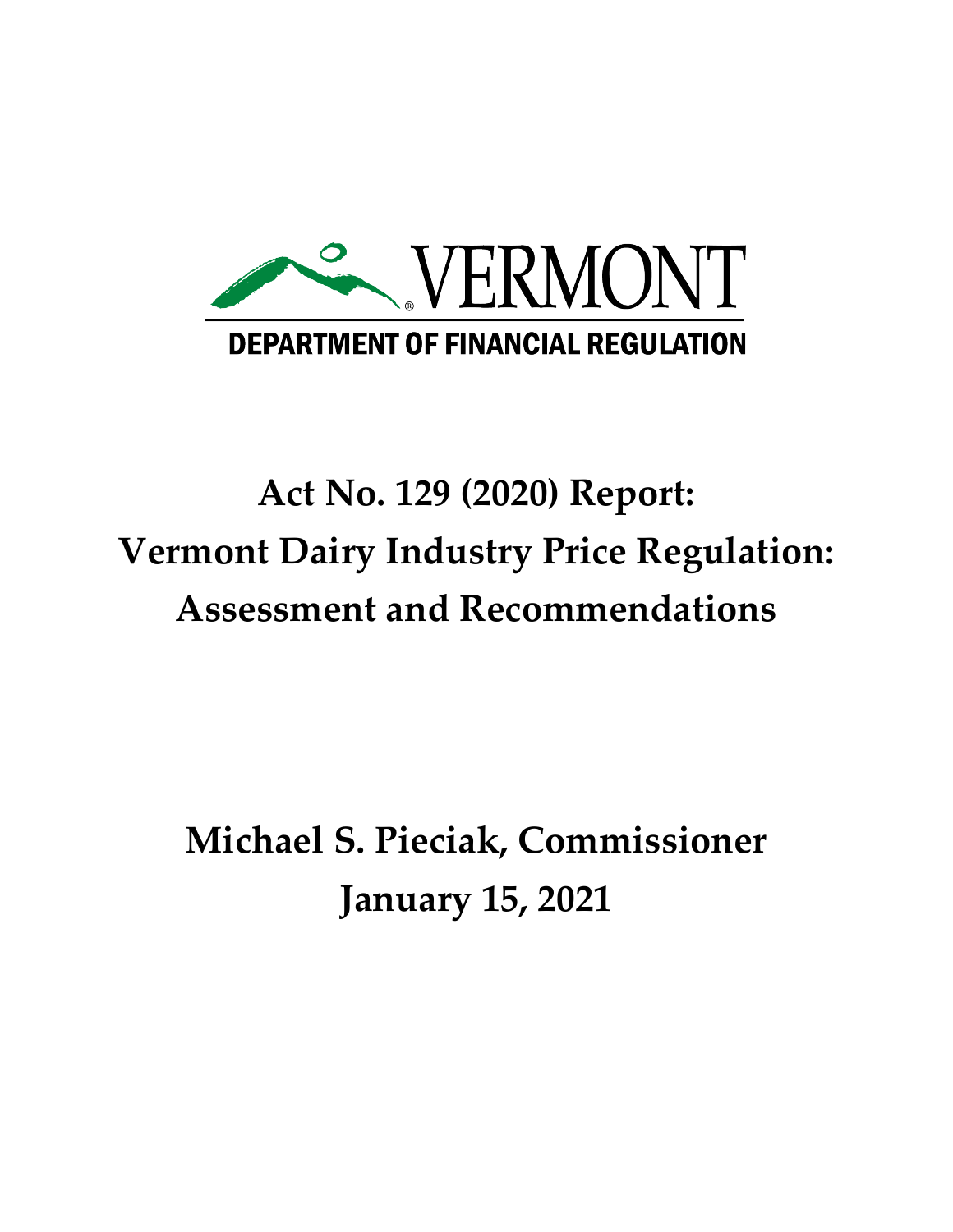#### **Report overview**

This report is organized into four parts:

- (I) Legislative charge, stakeholder engagement, and data sources;
- (II) Evaluation of the sustainability of Vermont dairy farming under current regulatory and market conditions;
- (III) Possible alternatives and supplements to the current system of dairy market regulation; and
- (IV) Summary and conclusion.

## I. Legislative charge, stakeholder engagement, and data sources

## A. Legislative charge

Section 31 of Act No. 129 of 2020, an act relating to miscellaneous agricultural subjects, directs the Commissioner of the Department of Financial Regulation (the Department) to develop "an assessment of the long-term sustainability of Vermont dairy farming under the existing federal milk market order pricing system, current market conditions, and dairy cooperative operation."[1](#page-1-0) The report shall include:

- an evaluation of the long-term sustainability of dairy farming in Vermont under the current regulatory and market conditions; and
- recommendations for revising regulated dairy pricing and other market regulation in the State to improve the future viability of Vermont dairy farming.

In accordance with the Legislature's directives, Commissioner Pieciak hereby submits this report to the Senate Committees on Agriculture and on Economic Development, Housing and General Affairs and the House Committees on Agriculture and Forestry and on Commerce and Economic Development.

## B. Stakeholder engagement and data sources

Dairy price regulation is a very complex subject, subject to the adage that "only five people in the world know how milk is priced in the U.S. – and four of them are dead."[2](#page-1-1) Given the complexity of the subject matter, in preparing this report the Department leaned heavily on existing reports and literature analyzing the industry. We reviewed



<span id="page-1-0"></span><sup>1</sup> Act No. 129 (2020).

<span id="page-1-1"></span><https://legislature.vermont.gov/Documents/2020/Docs/ACTS/ACT129/ACT129%20As%20Enacted.pdf> <sup>2</sup> American Farm Bureau Federation. How Milk Is Priced in Federal Milk Marketing Orders: A Primer. June 10, 2019. [https://www.fb.org/market-intel/how-milk-is-priced-in-federal-milk-marketing-orders-a](https://www.fb.org/market-intel/how-milk-is-priced-in-federal-milk-marketing-orders-a-primer)[primer](https://www.fb.org/market-intel/how-milk-is-priced-in-federal-milk-marketing-orders-a-primer)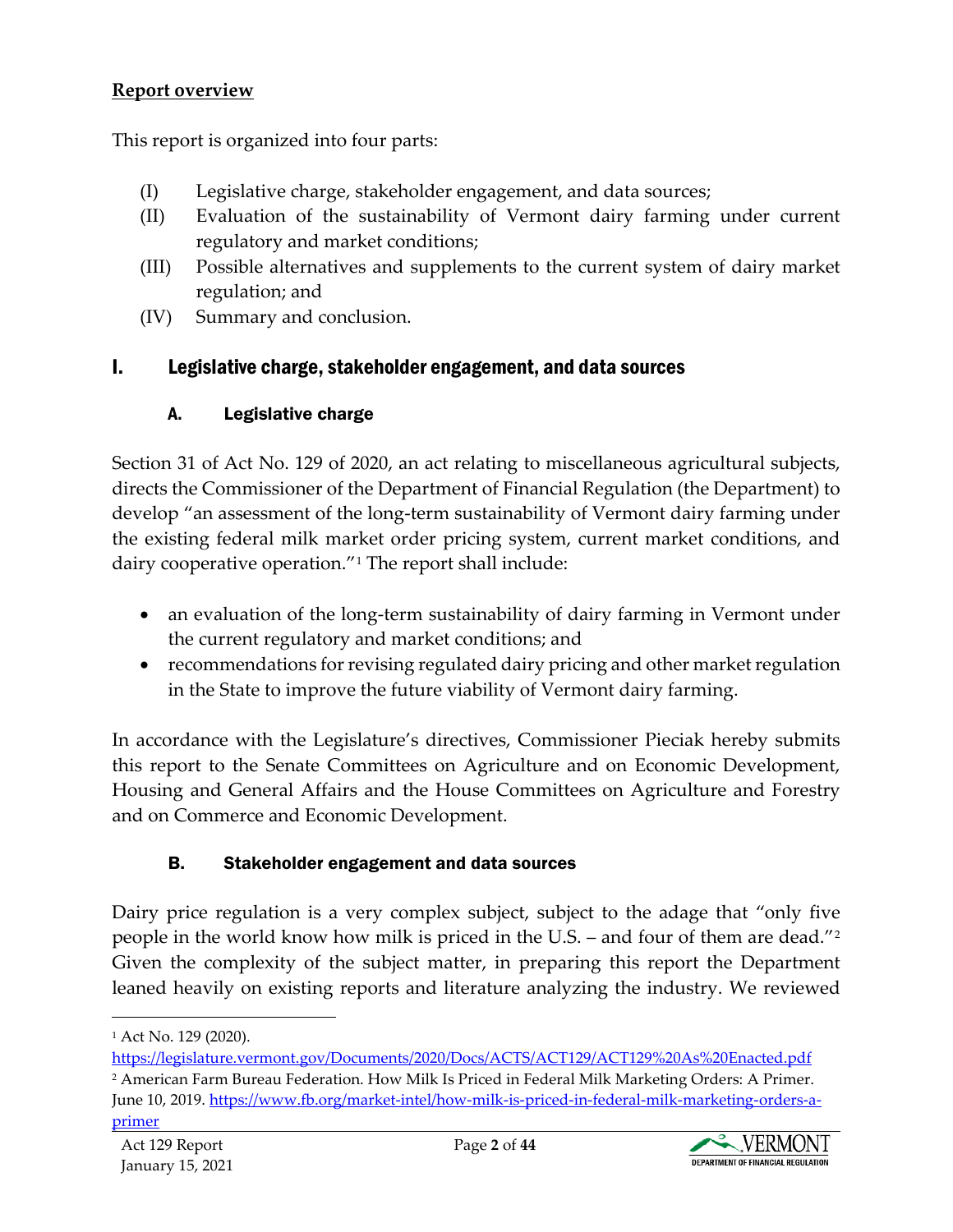data contained in the 2018 and 2019 Reports and Recommendations of the Vermont Milk Commission<sup>[3](#page-2-0)</sup> (supplemented by additional, more recent data from the Vermont Agency of Agriculture, Food, and Markets (VAAFM) and the website of the U.S. Department of Agriculture Federal Milk Marketing Order, Northeast Marketing Area<sup>[4](#page-2-1)</sup>) and attempted to gain a balanced understanding of the issues facing the dairy industry by reviewing publications by various reputable academic, government, and trade sources including the Congressional Research Service, the Government Accountability Office, the United States Department of Agriculture, the American Farm Bureau Federation, the National Agricultural Law Center, the National Milk Producers Federation, the International Dairy Foods Association, Farm Credit East, Progressive Dairy, and Hoard's Dairyman.

We also consulted with a number of State and regional dairy experts. In particular, we owe a debt of gratitude to Diane Bothfeld, Director of Administrative Services and Dairy Policy for VAAFM, and Daniel Smith, Esq., former founding Executive Director of the Northeast Dairy Compact Commission, each of whom made themselves available to us on multiple occasions and, being *two* people who understand the intricacies of milk pricing, serve to disprove the old adage above. In addition to Diane and Dan, the Department thanks the following individuals for providing us with information and advice on this report:

- Anson Tebbetts, Secretary, VAAFM;
- Alyson Eastman, Deputy Secretary, VAAFM;
- Steven Collier, General Counsel, VAAFM;
- Laura Ginsburg, Agricultural Development Section Chief, VAAFM;
- Abbey Willard, Director of Agricultural Development, VAAFM;
- Thea Schwartz, Counsel, VAAFM;
- Roger Albee, former Vermont Secretary of Agriculture;
- Catherine DeRonde, Vice President of Economics and Legislative Affairs, Agri-Mark Family Dairy Farms;
- Kiersten Bourgeois, Communications and Industry Affairs Manager, Dairy Farmers of America;
- Julie-Marie Bickford, Executive Director, Maine Dairy Industry Association; and
- Douglas Eberly, Chief Counsel, Pennsylvania Milk Marketing Board.

Unless specifically attributed, the views and opinions expressed in this report are those of the Department and do not necessarily reflect the positions of any of the individuals or organizations listed above.



<span id="page-2-0"></span><sup>3</sup> Vermont Agency of Agriculture, Food, and Markets. Report and Recommendations of the Vermont Milk Commission. January 2018/2019.<https://agriculture.vermont.gov/milk-commission>

<span id="page-2-1"></span><sup>&</sup>lt;sup>4</sup> Northeast Marketing Area Federal Milk Marketing Order 1. [http://www.fmmone.com](http://www.fmmone.com/)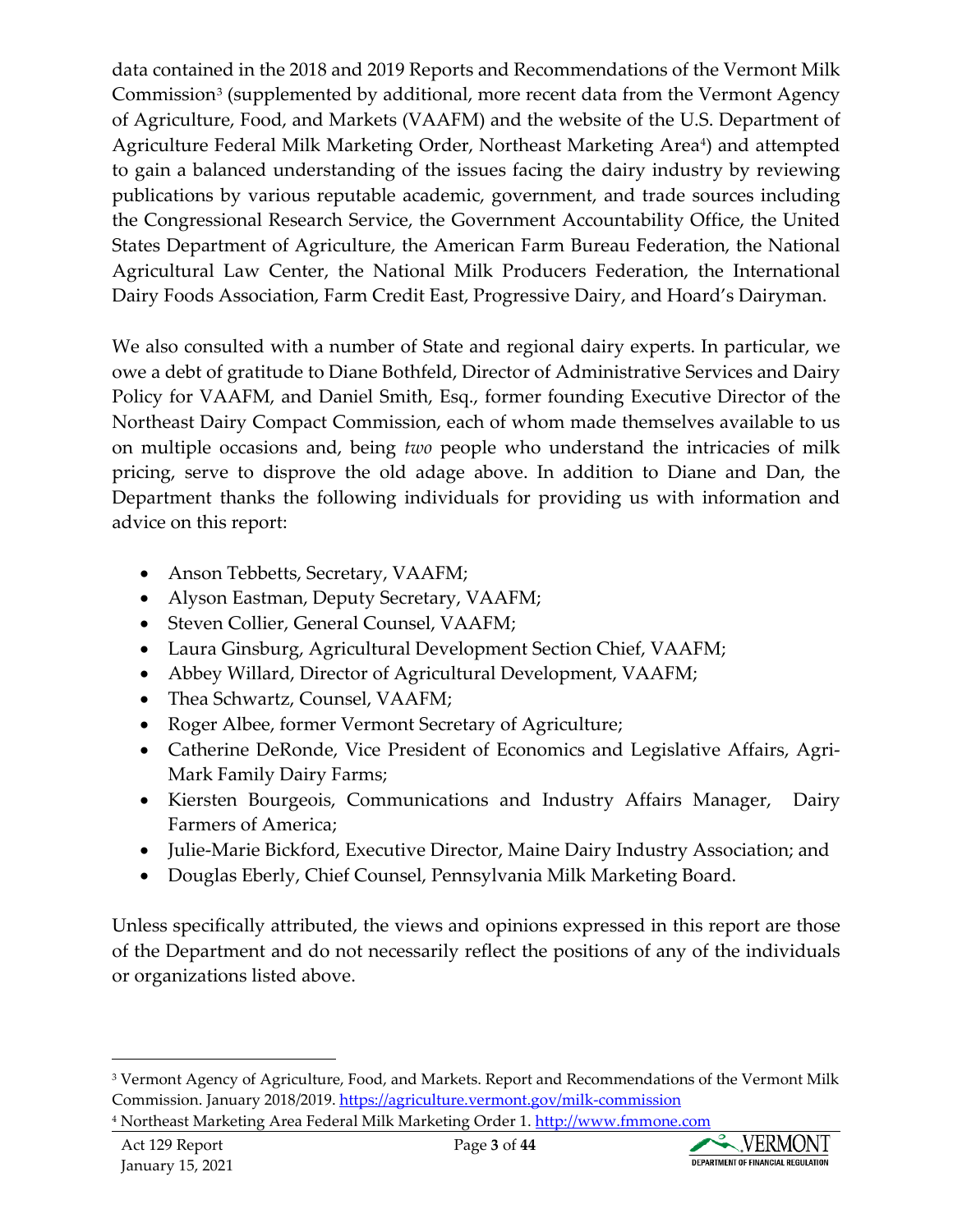## II. Evaluation of the sustainability of Vermont dairy farming under current regulatory and market conditions

Dairy is the largest agricultural industry in Vermont; it contributes approximately \$2.2 billion in economic activity to the State each year.<sup>5</sup> Although dairy is a key part of Vermont's economy, individual dairy farmers across the state face serious challenges to their financial viability and, ultimately, to their long-term existence. While each farmer makes a number of choices that play a role in determining their bottom line, dairy farmers collectively share a core challenge: whether and how to continue to produce milk when the total costs of production exceed available purchase prices. In Act No. 129, the Legislature found that "the minimum pay price received by most dairy farmers in Vermont is regulated and established by the Federal Milk Market Order Program based on a complex formula, and under this formula, the regulated minimum price for Vermont dairy farms has been for many years set at an amount below the costs of production."<sup>[6](#page-3-1)</sup> In its 2019 report, the Vermont Milk Commission reached a similar conclusion and noted three direct impacts of depressed milk prices: (1) a decline in the number of Vermont dairy farms; (2) a decline in total milk volume produced; and (3) a leveling off of dairy product processing growth. Indirectly, these impacts have contributed to population declines in rural Vermont farming communities.<sup>[7](#page-3-2)</sup>

#### A. The federal milk marketing order system

The federal milk marketing order (FMMO) system was instituted through federal legislation in the 1930's to aid farmers facing low market-based milk prices. The goals of the FMMO system are "to (1) promote orderly marketing conditions in fluid milk markets, (2) improve the income situation of dairy farmers, (3) supervise the terms of trade in milk markets in such a manner as to achieve more equality of bargaining between milk producers and milk processors, and (4) assure consumers of adequate supplies of good quality milk at reasonable prices."[8](#page-3-3)

The FMMO system uses a series of complex formulas established by the U.S. Department of Agriculture (USDA) to determine the minimum prices that processors in a marketing area must pay milk producers or their agents—such as dairy cooperatives—for raw milk, with the specific price based on the milk's end use or classification (such as fluid milk, butter, cheese, or powdered whey). Class I fluid milk is typically assigned the highest value. Because demand for fluid milk has historically been thought to be relatively



<span id="page-3-0"></span><sup>5</sup> Karen Karp and Partners. Vermont Dairy Marketing Assessment: Final Report. February 24, 2020. <https://agriculture.vermont.gov/document/vermont-dairy-marketing-assessment>

<span id="page-3-1"></span><sup>6</sup> Act No. 129 (2020), *supra* note 1.

<span id="page-3-2"></span><sup>7</sup> 2019 Report and Recommendations of the Vermont Milk Commission, *supra* note 3.

<span id="page-3-3"></span><sup>8</sup> Joel L. Greene. Federal Milk Marketing Orders: An Overview. Congressional Research Service. December 13, 2017.<https://crsreports.congress.gov/product/pdf/R/R45044/3>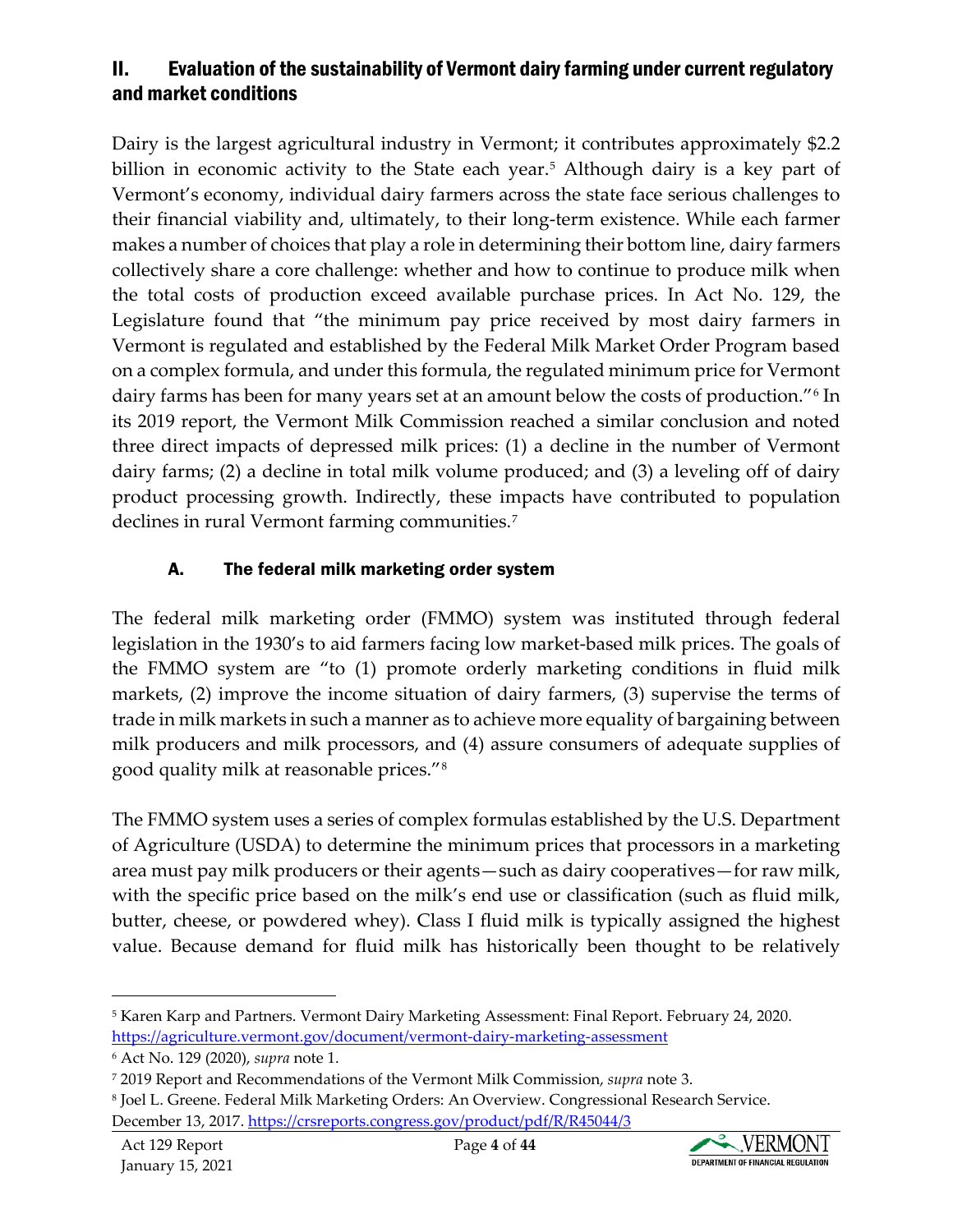inelastic, fluid milk is priced higher "to assist in facilitating the balancing of fluid milk supply and demand as well as transportation costs." However, fluid milk consumption has declined in recent years, "suggesting a review of the demand elasticity is warranted."[9](#page-4-0)

There are currently 11 geographically defined FMMO marketing areas. Vermont is part of the FMMO Northeast Marketing Area (the Northeast FMMO), which also includes Connecticut, Delaware, Massachusetts, New Hampshire, New Jersey, Rhode Island, Vermont, the District of Columbia, and parts of Maryland, New York, Pennsylvania, and Virginia. Under the Northeast FMMO, minimum milk prices are based on the weight of individual milk components (butterfat, nonfat solids, protein, and other solids). Orderwide milk receipts are pooled and a location-specific producer price differential (PPD) is added such that all producers delivering their milk to a specific location receive a statistical uniform price or "blend price" regardless of how their milk is used.

The PPD is the difference between the total value of the milk in the pool and the Class III component values. The PPD ensures that every producer is paid a "fair share" of the milk marketed in the region.[10](#page-4-1) In most cases, the PPD is a positive number because the FMMO values for the Class I, II, and IV components tend to be higher than the value for the Class III components in a pool. However, the PPD can also be negative, as was the case in 2020, if the Class III component value is higher than that of the other component classes.

The USDA announces advanced prices and pricing factors for Class I and Class II skim milk the month before the statistical uniform price is calculated. However, it does not announce Class II fat or Class III and IV prices until the following month, which means the final blend price is calculated and announced after the milk has been sold. In contrast, although organic milk is also subject to FMMO pooling and minimum prices, it tends to be purchased under long-term, forward-priced contracts. This gives organic producers the benefit of knowing in advance of production the price they will be paid for their milk. The statistical uniform price for the FMMO Northeast Marketing Area at Middlebury, Vermont for the past ten years is set forth in Table 1 below.

Table 1: Average federal order statistical uniform price for Middlebury,  $VT<sup>11</sup>$  $VT<sup>11</sup>$  $VT<sup>11</sup>$ Dollars per hundredweight

| 2010                                                                                                        | 2011 | 2012 | 2013 | 2014 | 2015 | 2016 | 2017 | 2018 | 2019 | 2020 |
|-------------------------------------------------------------------------------------------------------------|------|------|------|------|------|------|------|------|------|------|
| \$16.07   \$19.99   \$17.98   \$19.60   \$23.63   \$16.49   \$15.25   \$16.78   \$15.44   \$17.47   \$16.45 |      |      |      |      |      |      |      |      |      |      |

<span id="page-4-0"></span><sup>9</sup> How Milk Is Priced in Federal Milk Marketing Orders: A Primer, *supra* note 2.



<span id="page-4-1"></span><sup>10</sup> Gregg McConnell and Bill Zweigbaum. Understanding Producer Price Differential on Your Milk Check. Farm Credit East. [https://www.farmcrediteast.com/knowledge-exchange/Reports/understanding](https://www.farmcrediteast.com/knowledge-exchange/Reports/understanding-producer-price-differential)[producer-price-differential](https://www.farmcrediteast.com/knowledge-exchange/Reports/understanding-producer-price-differential)

<span id="page-4-2"></span><sup>11</sup> Northeast Marketing Area Federal Milk Marketing Order 1, *supra* note 4.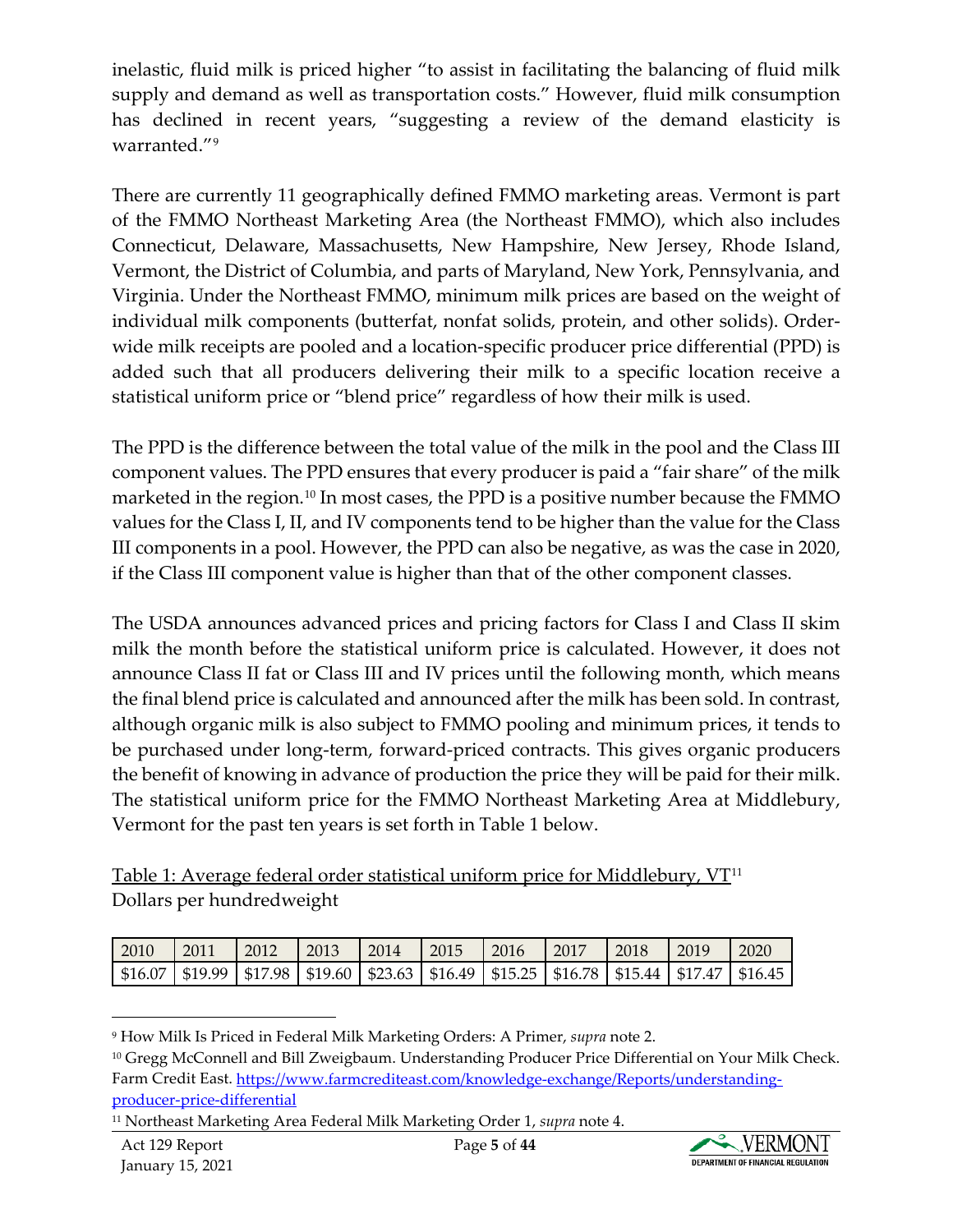The statistical uniform price is *not* the price Vermont producers receive for their milk. Their actual payments increase or decrease depending on factors such as quality and component premiums, transportation charges, and cooperative dues. The Department requested an accounting of payments made to Vermont milk producers under the Northeast FMMO from both VAAFM and the Northeast FMMO administrator. VAAFM does not have access to such an accounting of payments and the Department was told by the Northeast FMMO administrator that it is "unable to provide the data requested as it is an unpublished level of detail." The Department lacks authority to compel the administrator to disclose the data. Instead, the administrator suggested we reference the New England mailbox price, which "is heavily weighted by Vermont value and pool pounds, and thus, is a very close proxy for prices received by Vermont producers."[12](#page-5-0) In other words, the New England mailbox price is a good approximation of what a Vermont producer receives for their milk. The average annual New England mailbox price for the past ten years is set forth in Table 2.

Table 2: New England mailbox price<sup>[13](#page-5-1)</sup> Dollars per hundredweight

| 2010    | 2011    | 2012    | 2013    | 2014    | 2015              | 2016 | 2017    | 2018    | 2019    | 2020                           |
|---------|---------|---------|---------|---------|-------------------|------|---------|---------|---------|--------------------------------|
| \$17.48 | \$21.39 | \$19.59 | \$21.51 | \$25.42 | $$18.55$ $$17.27$ |      | \$18.65 | \$16.97 | \$19.01 | \$17.30<br>(through)<br>Sept.) |

The graph below shows the margin between the mailbox price and the average annual blend price for Middlebury, Vermont for the past ten years, with \$1.64 being the average annual margin during this time frame. It should be noted that this calculation of average margin is very simplistic and likely overstates the average margin received by Vermont farmers. It is not adjusted to reflect the differences in location-adjusted blend prices paid for milk delivered to processors in Vermont vs. out of state—milk sent to be pooled at plants in New York is subject to a different PPD than that applied to milk pooled in Middlebury. The blend price may also be skewed by the relatively high amount of organic milk in the Northeast order and the inclusion of Maine's over-order pricing (discussed in Section III(B)(1)).



<span id="page-5-0"></span><sup>12</sup> Email from Brian Riordan, October 5, 2020.

<span id="page-5-1"></span><sup>13</sup> USDA 2020 Mailbox Milk Price Report.

<https://www.ams.usda.gov/sites/default/files/media/CurrentandYeartoDateMailboxPrices.pdf>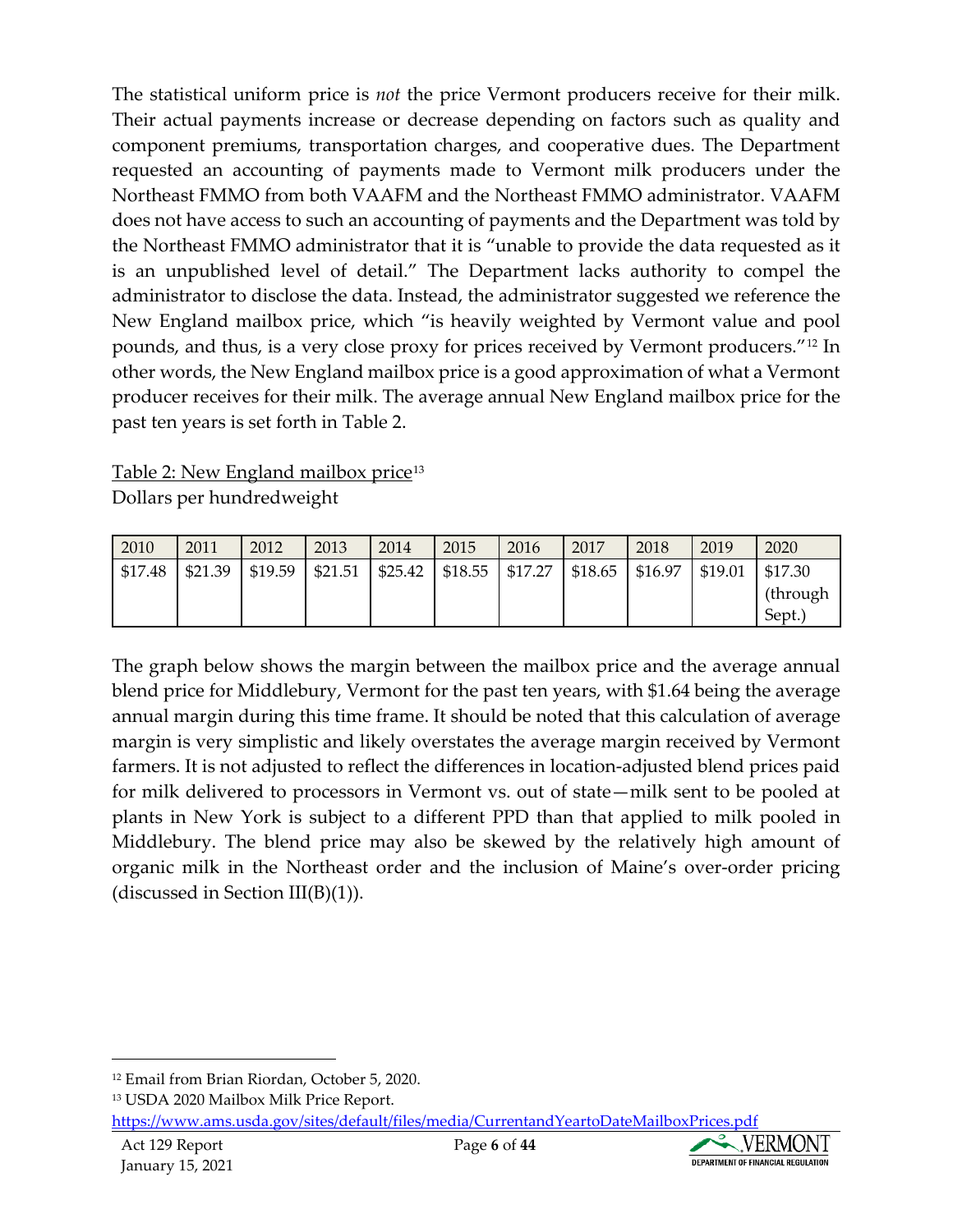## Average annual margin between the USDA statistical uniform price for Middlebury, VT and the New England mailbox price



The FMMO was created to be a neutral "regulator and calculator" and serves that function relatively well.[14](#page-6-0) By publicizing a monthly statistical uniform price, the FMMO provides farmers with access to data that can help inform their short- and long-term decisions. The FMMO system also ensures accurate, timely payments to individual farmers by establishing payment dates and auditing records of transactions between farmers, co-ops, and/or processors to ensure accuracy. These functions serve to protect all parties involved in a transaction and give small farmers a stronger voice that they otherwise might have. Through mandatory reporting, the Northeast FMMO administrator also captures a plethora of data on milk sales and end uses. The USDA periodically consolidates and publishes national, regional, state, and county-level data,



<span id="page-6-0"></span><sup>14</sup> Call with Diane Bothfeld, December 21, 2020.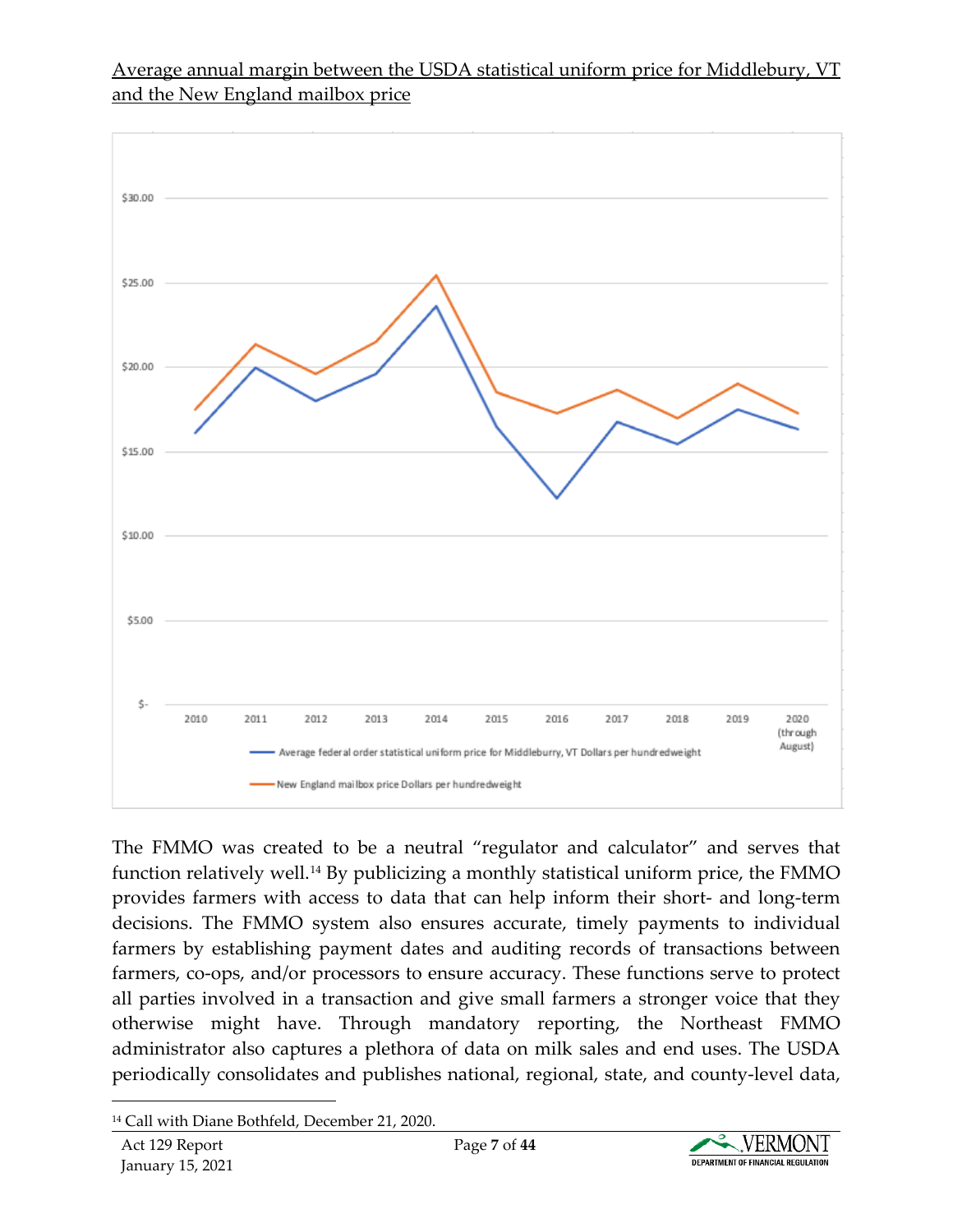which can help inform analysis and decision-making by dairy stakeholders, governments, academics, and others.

#### B. Overview of the Vermont dairy market

There are currently 610 dairy farms in Vermont, down from 1,015 in 2010 and 1,995 in 1997.[15](#page-7-0) This represents a 37 percent decrease in the total number of dairy farms over the past ten years and a 69 percent decrease over the past 24 years. Organic farms represent 29 percent of all dairy farms in Vermont; there are currently 187 certified organic dairy producers in Vermont, down from 203 in 2010.[16](#page-7-1) Between 2010 and 2020, the number of conventional dairy farms decreased by 49 percent and the number of certified organic dairy farms decreased by eight percent.

Since at least 2010 there has been significant consolidation of dairy farms in Vermont as it has become increasingly difficult to operate a profitable small or medium sized dairy operation. Total Vermont milk production has remained relatively stable over the past ten years. At the same time, the average herd size has increased by 30 percent, from 135 to 191 milk cows per farm, and the total number of milk cows in Vermont has not declined substantially. Between 2010 and 2019, the total number of milk cows on conventional Vermont farms decreased by 10,000, from 134,000 to 124,000, less than a one percent decrease per year.[17](#page-7-2) This signals that dairy farms are consolidating to take advantage of scale economies. Dairy farming is not unique in this aspect—many industries, from utilities to media companies to banks are becoming increasingly consolidated. By expanding the scale of production, producers can take advantage of efficiencies that lower their proportionate costs. In general, the larger the operation, the lower the costs of production.[18](#page-7-3)

Generational challenges may also contribute to the declining number of dairy farms. Given the difficulty of making a living by farming dairy, the next generation is increasingly opting out of the family dairy business. On the other hand, young people



<span id="page-7-0"></span><sup>15</sup> USDA Census of Agriculture for Vermont.

[https://www.nass.usda.gov/Publications/AgCensus/2017/Full\\_Report/Volume\\_1,\\_Chapter\\_1\\_State\\_Level/](https://www.nass.usda.gov/Publications/AgCensus/2017/Full_Report/Volume_1,_Chapter_1_State_Level/Vermont/) [Vermont/](https://www.nass.usda.gov/Publications/AgCensus/2017/Full_Report/Volume_1,_Chapter_1_State_Level/Vermont/)

<span id="page-7-1"></span><sup>&</sup>lt;sup>16</sup> Anson Tebbetts. Vermont Dairy Data. August 6, 2020, updated by VAAFM January 2020. [https://legislature.vermont.gov/Documents/2020/WorkGroups/Senate%20Agriculture/COVID-](https://legislature.vermont.gov/Documents/2020/WorkGroups/Senate%20Agriculture/COVID-19%20related/W%7EAnson%20Tebbetts%7EVermont%20Dairy%20Data%20Summary%7E8-25-2020.pdf)[19%20related/W~Anson%20Tebbetts~Vermont%20Dairy%20Data%20Summary~8-25-2020.pdf](https://legislature.vermont.gov/Documents/2020/WorkGroups/Senate%20Agriculture/COVID-19%20related/W%7EAnson%20Tebbetts%7EVermont%20Dairy%20Data%20Summary%7E8-25-2020.pdf) <sup>17</sup> *Id.*

<span id="page-7-3"></span><span id="page-7-2"></span><sup>18</sup> *See* James M. MacDonald, et. al. Consolidation in U.S. Dairy Farming. USDA Economic Research Service. July 2020.<https://www.ers.usda.gov/webdocs/publications/98901/err-274.pdf?v=9742.1>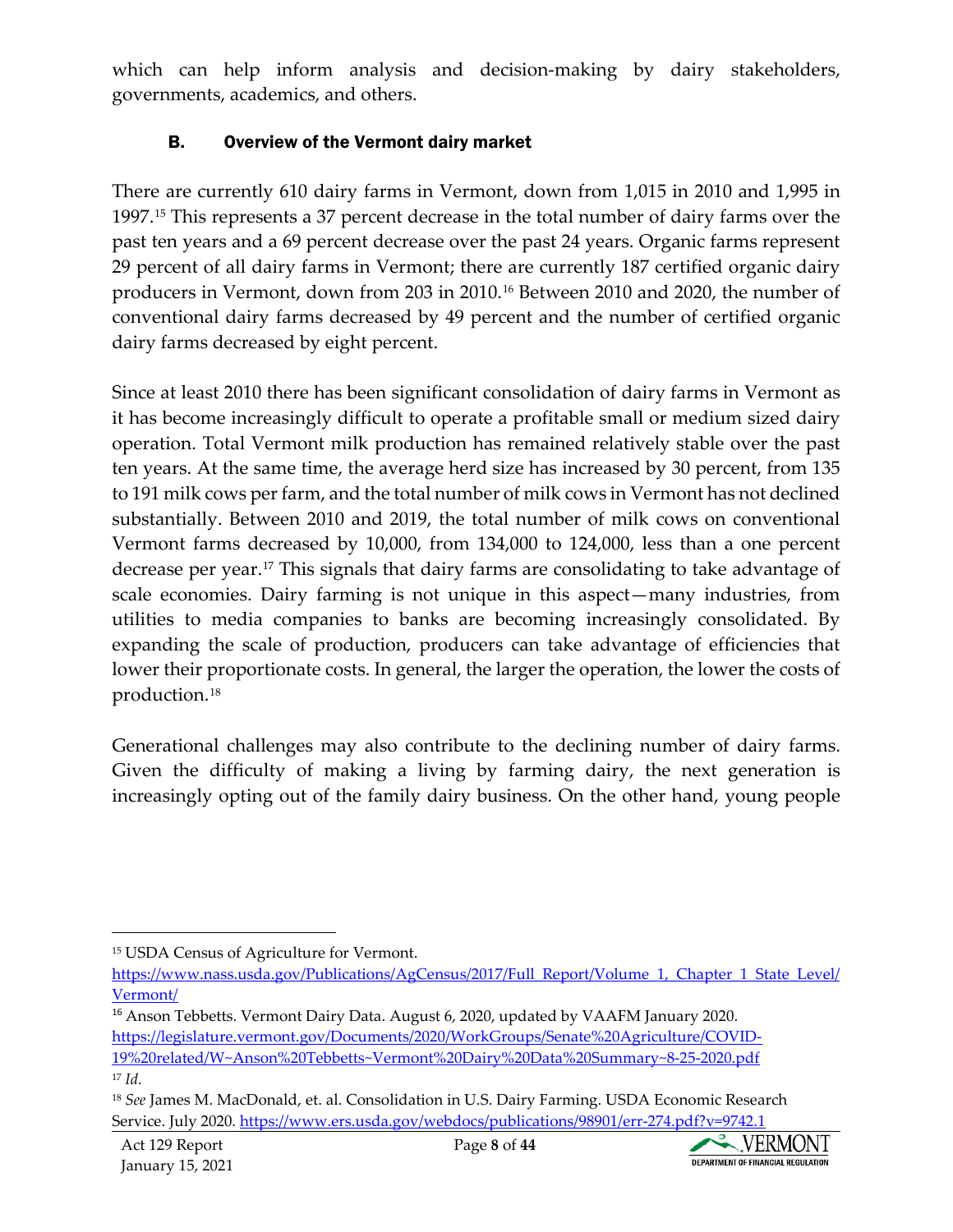who are interested in farming may have trouble getting started without access to land or the large amounts of initial capital required.[19](#page-8-0)

Table 3 shows the average annual number of Vermont dairy farms, herd size, and production volumes for the years 2010 to 2020.

|              | 2010 | 2011 | 2012 | 2013 | 2014 | 2015 | 2016 | 2017 | 2018 | 2019 | 2020     |
|--------------|------|------|------|------|------|------|------|------|------|------|----------|
| Ave. $#$ of  | 1015 | 996  | 972  | 939  | 880  | 835  | 838  | 796  | 725  | 677  | 636      |
| VT cow       |      |      |      |      |      |      |      |      |      |      |          |
| dairy farms  |      |      |      |      |      |      |      |      |      |      |          |
| Ave. $#$ of  | 133  | 135  | 138  | 142  | 150  | 155  | 155  | 162  | 175  | 185  | 192      |
| cows per     |      |      |      |      |      |      |      |      |      |      | (through |
| farm         |      |      |      |      |      |      |      |      |      |      | Nov.)    |
| Certified    | 203  | 204  | 205  | 198  | 184  | 184  | 203  | 199  | 190  | 187  | 187      |
| organic      |      |      |      |      |      |      |      |      |      |      |          |
| cow dairy    |      |      |      |      |      |      |      |      |      |      |          |
| farms        |      |      |      |      |      |      |      |      |      |      |          |
| USDA milk    | 2.52 | 2.54 | 2.56 | 2.62 | 2.67 | 2.67 | 2.72 | 2.73 | 2.68 | 2.70 | 2.60     |
| production   |      |      |      |      |      |      |      |      |      |      | (through |
| (billions of |      |      |      |      |      |      |      |      |      |      | Nov.)    |
| lbs.         |      |      |      |      |      |      |      |      |      |      |          |

|  | Table 3: Vermont dairy farms and production <sup>20</sup> |
|--|-----------------------------------------------------------|
|  |                                                           |

A shift in recent years in consumer demand away from fluid milk may also contribute to dairy farm consolidation. Since 1980, per capita consumption of beverage milk has declined by almost 40 percent. Although Americans drink less milk today than in the past, we consume more dairy overall. U.S. per capita cheese and butter consumption have increased by approximately 119 percent and 38 percent, respectively, since 1980.<sup>[21](#page-8-2)</sup> "Prior to the 1980s, more than 50 percent of the milk regulated by USDA's Federal Milk Marketing Order program was in beverage milk production. By 2015, only 33 percent of milk in the Federal Order program was in fluid milk."<sup>[22](#page-8-3)</sup> Due to its perishable nature and the difficulty and expense of transporting it, fluid milk must generally be produced near the location where it is consumed. However, other dairy products such as cheese, butter, and dry milk are less perishable and bulky, and therefore may be trucked farther away from the point of production (or exported). "The shift in the composition of demand



<span id="page-8-0"></span><sup>19</sup> John Dillon. "Surveyed Vermonters See Dairy As Key To State's Identity, But Farmers Say It's A Struggle." VPR. October 22, 2019. [https://www.vpr.org/post/surveyed-vermonters-see-dairy-key-states](https://www.vpr.org/post/surveyed-vermonters-see-dairy-key-states-identity-farmers-say-its-struggle#stream/0)[identity-farmers-say-its-struggle#stream/0](https://www.vpr.org/post/surveyed-vermonters-see-dairy-key-states-identity-farmers-say-its-struggle#stream/0)

<span id="page-8-1"></span><sup>20</sup> Vermont Dairy Data, *supra* note 16.

<span id="page-8-2"></span><sup>21</sup> USDA Dairy Data.<https://www.ers.usda.gov/data-products/dairy-data/>

<span id="page-8-3"></span><sup>22</sup> American Farm Bureau Federation. Trends in Beverage Milk Consumption. December 19, 2017. <https://www.fb.org/market-intel/trends-in-beverage-milk-consumption>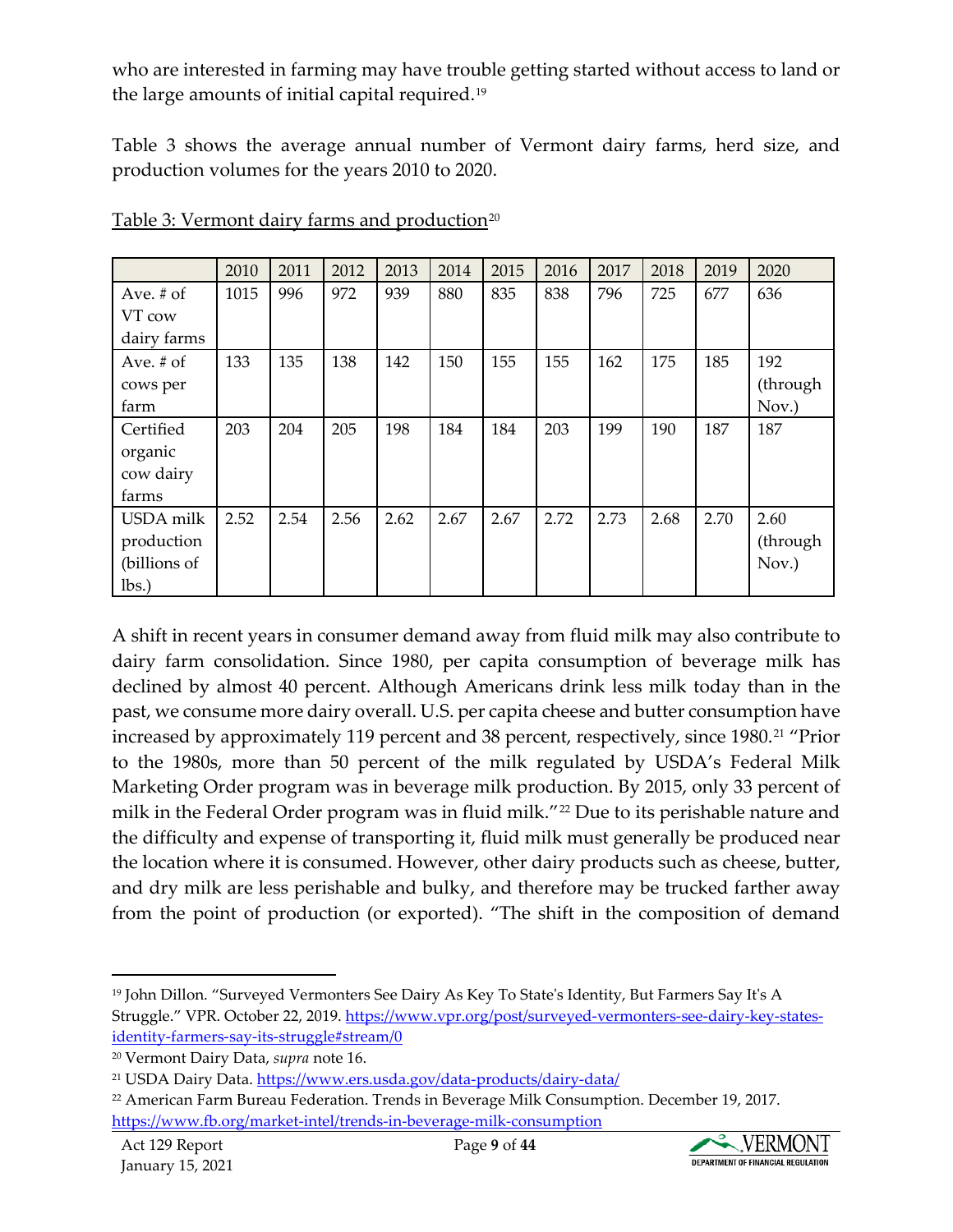makes local production less important and tends to favor farms that are often quite large, in locations far from population centers."[23](#page-9-0)

Table 4 demonstrates that the number of large dairy farms in Vermont is increasing while the number of small and medium farms is decreasing. Between 2011 and 2019, the number of large dairy farms (defined as those with 700 or more cows) increased by 83 percent, while the number of medium farms (200-699 cows) decreased by 29 percent and the number of small farms (under 200 cows) decreased by 35 percent. Even so, most of our dairy farms remain "small" under these definitions—in 2019, almost 80 percent of Vermont dairy farms had fewer than 200 cows.

|      | Large farm        | Medium farm         | Small farm                   | Total |
|------|-------------------|---------------------|------------------------------|-------|
|      | operation (700 or | operation (200-699) | operation (under             |       |
|      | more cows)        | cows)               | $200 \text{ cows}$           |       |
| 2011 | 18                | 148                 | 830                          | 996   |
| 2012 | 17                | 145                 | 810                          | 972   |
| 2013 | 17                | 142                 | 780                          | 939   |
| 2014 | 25                | 129                 | 726                          | 880   |
| 2015 | 26                | 127                 | 700                          | 853   |
| 2016 | 27                | 138                 | 673                          | 838   |
| 2017 | 32                | 117                 | 647 / CFSO 250 <sup>25</sup> | 796   |
| 2018 | 34                | 104                 | 587 / CFSO 273               | 725   |
| 2019 | 33                | 105                 | 539 / CFSO 268               | 677   |

| Table 4: Vermont dairy cow farms by size—milking $\cos^{24}$ |
|--------------------------------------------------------------|
|--------------------------------------------------------------|

The costs of producing milk are substantial. Although total average costs of production have decreased over the past ten years, they are still well in excess of total average production value.[26](#page-9-3) Table 5 sets forth USDA average production costs and returns for 2012 through 2019. In the past three years, average returns have been negative, but appeared to be have been improving through 2019. More recent data has not yet been published so it is unclear if this trajectory has continued, but it is reasonable to surmise that COVID-19 impacted producers negatively in 2020.



<span id="page-9-0"></span><sup>&</sup>lt;sup>23</sup> James M. MacDonald. Scale Economies Provide Advantages to Large Dairy Farms. USDA Economic Research Service. August 3, 2020. [https://www.ers.usda.gov/amber-waves/2020/august/scale-economies](https://www.ers.usda.gov/amber-waves/2020/august/scale-economies-provide-advantages-to-large-dairy-farms/)[provide-advantages-to-large-dairy-farms/](https://www.ers.usda.gov/amber-waves/2020/august/scale-economies-provide-advantages-to-large-dairy-farms/)

<span id="page-9-1"></span><sup>24</sup> Vermont Dairy Data, *supra* note 16, updated by VAAFM January 2020.

<span id="page-9-2"></span><sup>25</sup> Certified small farm operation as of January 31, 2018; 50-199 cows.

<span id="page-9-3"></span><sup>&</sup>lt;sup>26</sup> The Vermont Milk Commission noted in its 2018 report that "There are many different means to calculate the cost of producing milk and USDA Economic Research Service has a long history and consistent method of estimating the cost of producing milk." Operating costs are feed, veterinary care and medicine, bedding and litter, marketing, fuel, repairs, etc. Total costs are operating costs plus labor, opportunity costs, taxes, insurance, and overhead.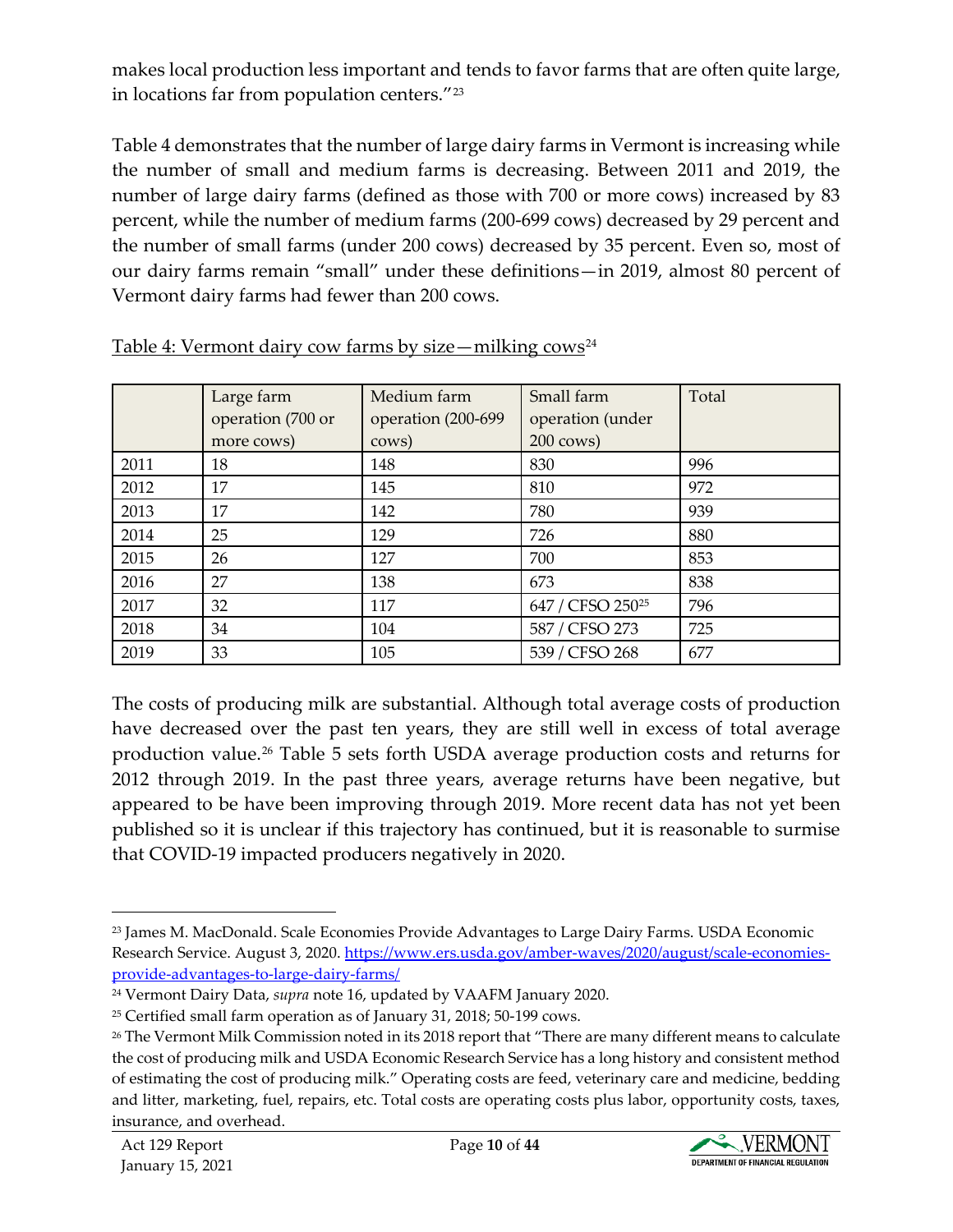Table 5: USDA milk production costs and returns<sup>[27](#page-10-0)</sup>

Dollars per hundredweight

|                                                    | 2012      | 2013      | 2014       | 2015      | 2016      | 2017       | 2018       | 2019       |
|----------------------------------------------------|-----------|-----------|------------|-----------|-----------|------------|------------|------------|
| <b>USDA</b> Total<br>Operating<br>Costs -VT        | \$21.23   | \$23.48   | \$22.43    | \$23.18   | \$21.42   | \$15.60    | \$17.00    | \$17.88    |
| <b>USDA</b> Total<br>Costs - VT                    | \$34.16   | \$36.58   | \$35.85    | \$36.91   | \$35.52   | \$29.51    | \$31.25    | \$32.48    |
| <b>USDA</b> Total<br>Gross Value of<br>Production  | \$23.05   | \$24.55   | \$29.25    | \$21.92   | \$19.96   | \$23.36    | \$21.48    | \$23.97    |
| <b>USDA</b><br>Difference to<br>Operating<br>Costs | \$1.82    | \$1.07    | \$6.82     | (\$1.26)  | (\$1.46)  | \$7.76     | \$4.48     | \$6.09     |
| <b>USDA</b><br>Difference to<br><b>Total Costs</b> | (\$11.11) | (\$12.03) | $(\$6.60)$ | (\$14.99) | (\$15.56) | $(\$6.15)$ | $(\$9.77)$ | $(\$8.51)$ |

The most recent available USDA data on average costs and returns for organic producers is from 2016. This data demonstrates that organic dairy farmers in Vermont are performing slightly better than their conventional peers, but they still struggle to cover their production costs. Thirty-five organic farms that participated in a 2016 study of Vermont organic dairy farm profitability earned an average return on assets (ROA) of 1.88 percent, compared to an average ROA of -.08 percent for similarly sized conventional farms. Higher organic prices are offset somewhat by higher organic farm expenses, including feed costs, repairs and supplies, labor, and depreciation. However, some percow costs, such as veterinary and medical expenses, fertilizers, fuel, and seed costs, may be lower for organic farms than small conventional farms. Overall, organic farms that participated in the study earned \$587 more per cow per year than similarly sized conventional farms.[28](#page-10-1) Table 6 sets forth average costs and returns for Vermont organic producers for 2005, 2010, and 2016.



<span id="page-10-1"></span><span id="page-10-0"></span><sup>27</sup> 2019 Milk Commission Report, *supra* note 3, supplemented by USDA Milk Cost of Production Estimates.<https://www.ers.usda.gov/data-products/milk-cost-of-production-estimates/> <sup>28</sup> Jon Walsh. Vermont Organic Dairy Farm Profitability 2016. Northeast Organic Dairy Producers Alliance.<https://nodpa.com/n/6/Vermont-Organic-Dairy-Farm-Profitability-2016>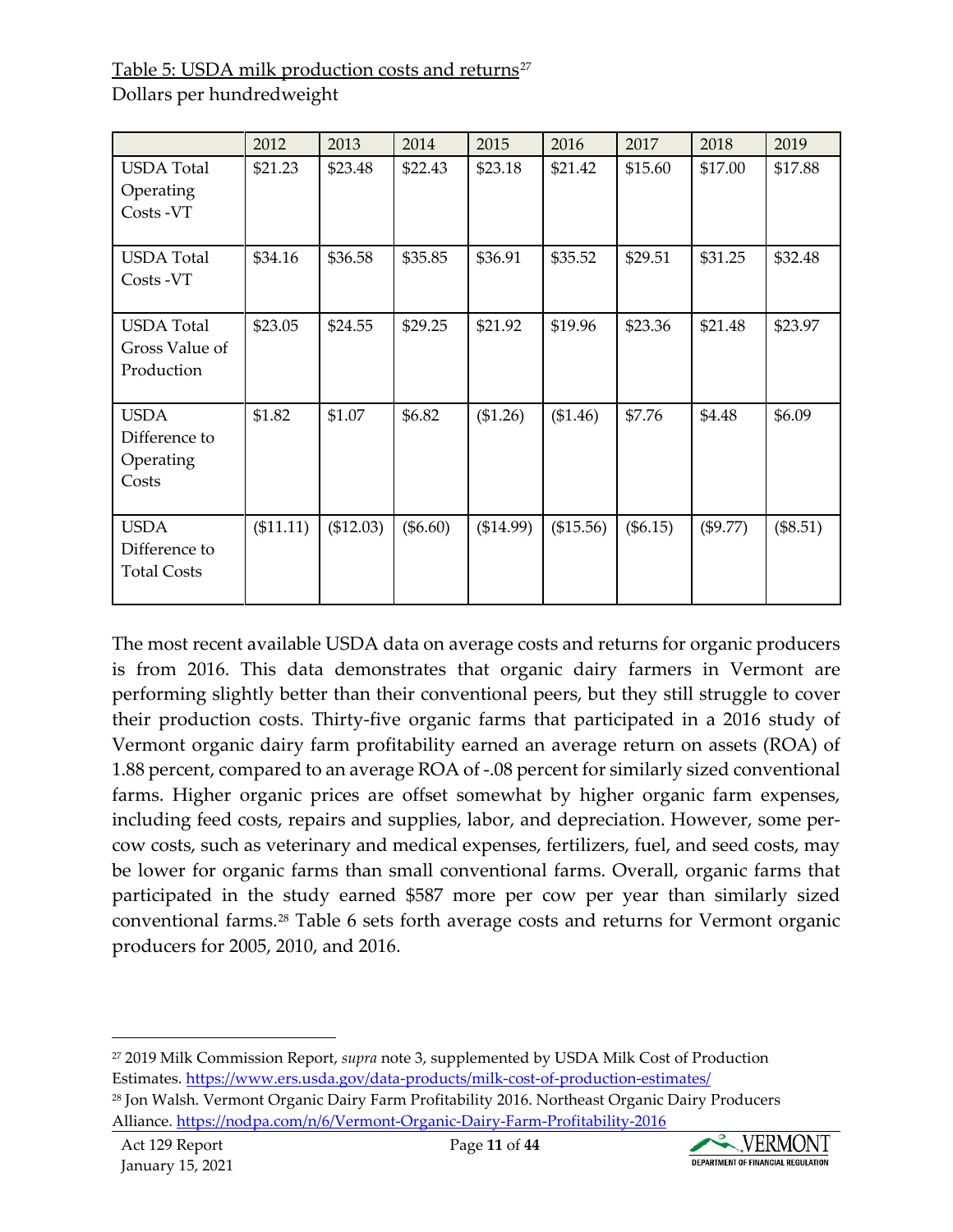## Table 6: USDA organic milk production costs and returns<sup>[29](#page-11-0)</sup>

Dollars per hundredweight

|                                                | 2005     | 2010      | 2016     |
|------------------------------------------------|----------|-----------|----------|
| <b>USDA Total Operating Costs -VT</b>          | \$17.62  | \$22.48   | \$22.64  |
| <b>USDA Total Costs -VT</b>                    | \$36.50  | \$45.50   | \$40.81  |
| <b>USDA Total Gross Value of</b><br>Production | \$26.87  | \$30.78   | \$38.58  |
| <b>USDA Difference to Operating Costs</b>      | \$9.25   | \$8.30    | \$15.94  |
| <b>USDA Difference to Total Costs</b>          | (\$9.63) | (\$14.72) | (\$2.23) |

Processors are another key component of the dairy industry, serving as a vital link between producers and consumers. It is crucial that any analysis of dairy pricing include a discussion of processors. Table 7 shows that, unlike producers, dairy processors in Vermont have increased in number over the past decade—by 56 percent—although most of these are very small, handling under 500 pounds of milk per day. Even with the increase in processors, the amount of Vermont milk processed in state has remained relatively stable over the past 15 years, ranging between 50 and 62 percent. Most of what is produced in Vermont is cheese, but also cream, skim milk, condensed skim milk, and dried milk powder, which are further processed to make a variety of products. The majority of fluid milk processing occurs out of state. Vermont processes more finished product than can be consumed by Vermonters; most finished dairy products are marketed to consumers outside of Vermont.[30](#page-11-1)

|                                 | 2010 | 2011 | 2012 | 2013 | 2014 | 2015 | 2016 | 2017 | 2018 | 2019 | 2020 |
|---------------------------------|------|------|------|------|------|------|------|------|------|------|------|
| Off-farm<br>dairy<br>processors | 26   | 27   | 29   | 36   | 58   | 64   | 78   | 79   | 83   | 88   | 87   |
| On-farm<br>dairy<br>processors  | 40   | 53   | 54   | 59   | 62   | 71   | 67   | 68   | 63   | 66   | 64   |
| Total dairy<br>processors       | 66   | 80   | 83   | 95   | 120  | 135  | 145  | 147  | 146  | 154  | 151  |

#### Table 7: Vermont dairy processors



<span id="page-11-0"></span><sup>&</sup>lt;sup>29</sup> USDA Organic Costs and Returns. [https://www.ers.usda.gov/data-products/commodity-costs-and](https://www.ers.usda.gov/data-products/commodity-costs-and-returns/organic-costs-and-returns/)[returns/organic-costs-and-returns/](https://www.ers.usda.gov/data-products/commodity-costs-and-returns/organic-costs-and-returns/)

<span id="page-11-1"></span><sup>30</sup> Email from Diane Bothfeld, January 11, 2021.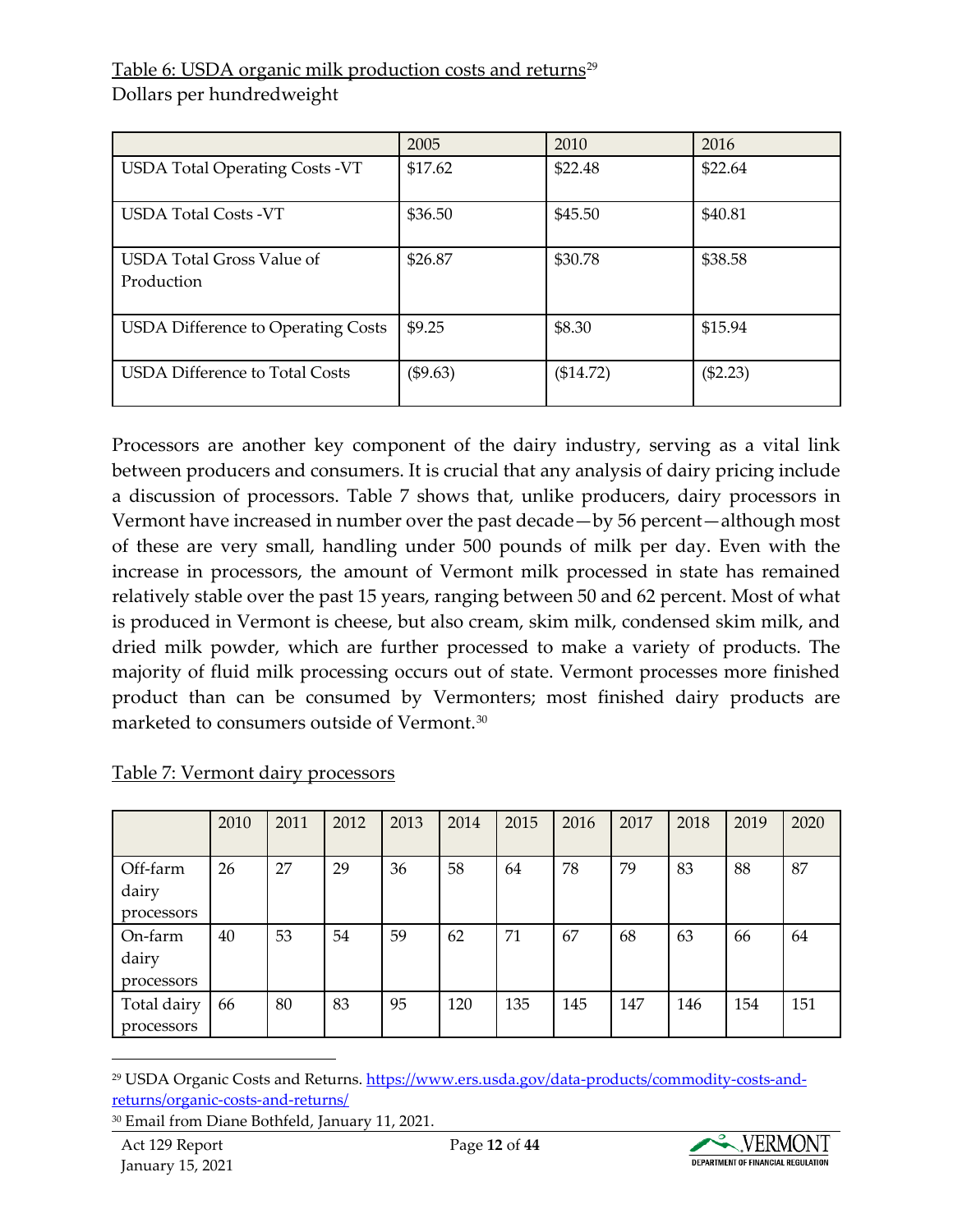Like many industries, dairy faced serious challenges in 2020. The uncertainties and volatility resulting from the COVID-19 pandemic caused many dairy farms and processors to shutter, including Thomas Dairy, a large Rutland-based processor. Overall, 39 dairy farms in Vermont also closed in 2020.

## C. Dairy cooperatives

Most Vermont dairy farmers are members of one of the two large dairy cooperatives operating in Vermont: Agri-Mark Family Dairy Farms (Agri-Mark); and Dairy Farmers of America (DFA). Agri-Mark, based in the Northeast, has 164 member farms in Vermont. It recently merged with Cabot Creamery Cooperative. DFA, a large national co-op that recently merged with St. Albans Cooperative Creamery, has 13,400 member-owners nationwide and 342 member-owners in Vermont. The USDA has primary oversight responsibility over dairy cooperatives, although states also retain some regulatory authority.

Dairy cooperatives are owned and controlled by their member-owners. Although a board of directors and staff manage a co-op's day-to-day operations, national level and other significant decisions, such as those related to dairy promotion and federal order changes, are generally reserved for a vote by the membership.<sup>[31](#page-12-0)</sup> Cooperatives must have a onevote per member structure, but some states (including Vermont) permit proportional voting based on a member's production volume for the previous year. Vermont law allows co-ops to determine the basis of voting by members, which may be "in proportion to the quantity of… products delivered by or handled for each member."[32](#page-12-1) While it may be argued that proportional voting takes away the voice of small farmers and shifts coop decision-making into the hands of a few large producers, others may view the method as beneficial and fair—because it recognizes the contributions of individual members and encourages patronage of the cooperative.

Dairy co-ops provide crucial benefits to their members, including risk management, financing, insurance, marketing, and (importantly) enhanced market power. They coordinate the collection and transport of their members' milk, negotiate with processors on their members' behalf, and guarantee their members a market for their milk. In return, co-ops levy membership fees that account for marketing and other purposes. Co-ops distribute earnings to members annually in the form of patronage refunds. In most cases, part of a farmer's share is paid out in cash and part is retained in an equity account. This retained equity is used by the co-op to finance operations and investments. "In the short term, when cooperatives retain patronage refunds for investments, farmers may receive smaller cash payouts with the expectation that, over the long term, cooperatives will



<span id="page-12-1"></span><span id="page-12-0"></span><sup>31</sup> Email from Diane Bothfeld, January 8, 2021.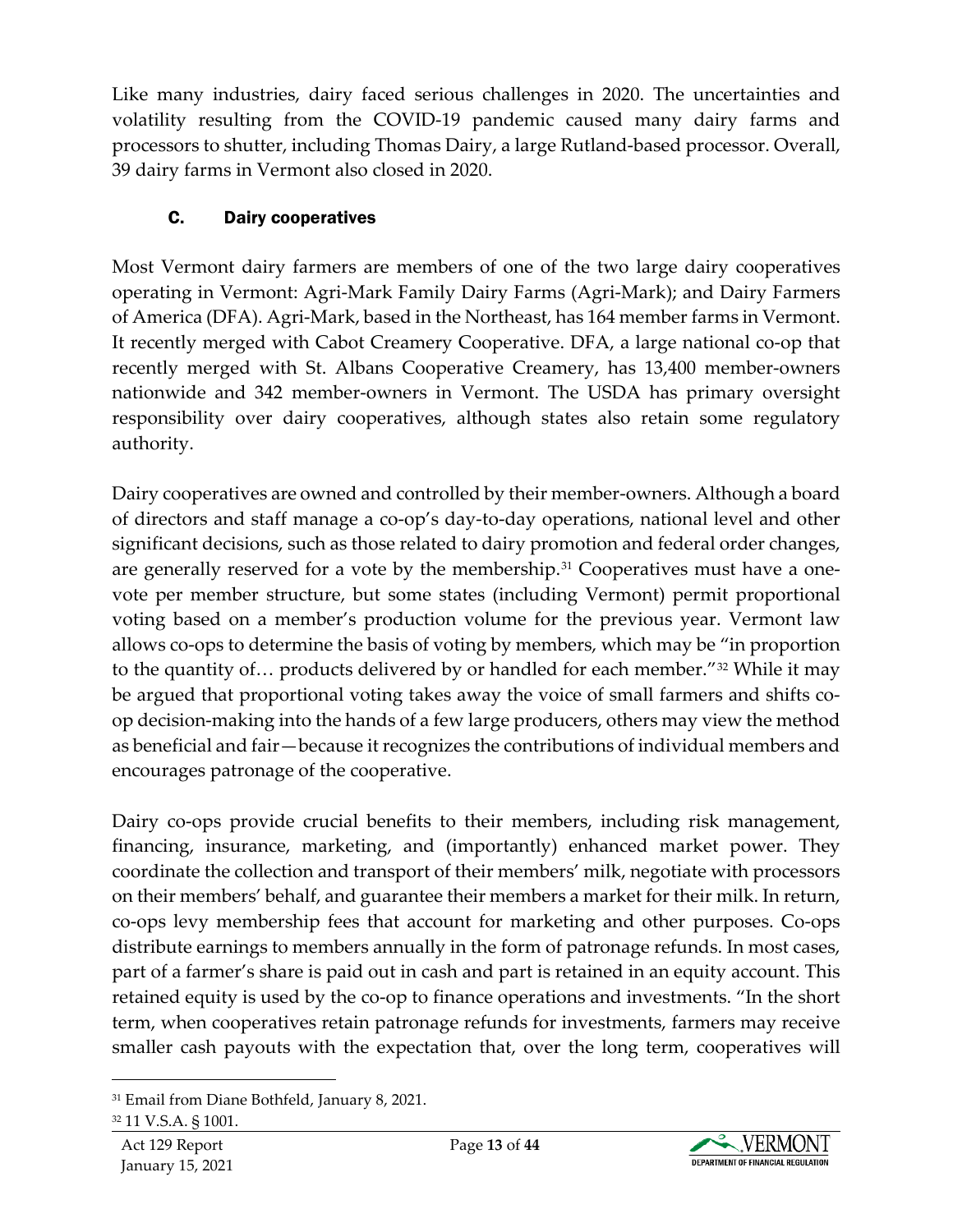undertake investments that increase farmers' earnings." According to a 2019 report of the Government Accountability Office (GAO) on issues facing the dairy industry, this system of mandatory equity retention has benefits, but should be transparent and communicated effectively.[33](#page-13-0)

Co-ops that market and/or process milk in multiple FMMO markets may also "re-blend" their proceeds to pay their members a common price. Under the Agricultural Marketing Agreement Act of 1937,<sup>[34](#page-13-1)</sup> "[c]ooperatives may average... the net proceeds of all their operations over all members, and are exempt from paying the blend price effective in any particular market."<sup>[35](#page-13-2)</sup> However, neither Agri-Mark nor DFA engages in this practice.<sup>[36](#page-13-3)</sup>

"The role of a cooperative," according to Kiersten Bourgeois of DFA, "is to market milk and arrange for its sale and delivery to customers." [37](#page-13-4) While some of that milk is sold in its raw form, some is processed by co-ops and sold in the form of butter, cheese, cream, or other products. Many large co-ops, including Agri-Mark and DFA, have diversified their operations by acquiring dairy processing plants. According to the 2019 GAO report, investing in processing facilities can positively impact co-op members' earnings (although it may also reduce market access for non-member farmers).[38](#page-13-5) However, some have argued that serving as both milk seller—on behalf of their members—and milk processor creates a conflict of interest "because milk processors benefit from lower prices, while farmers benefit from higher ones.["39](#page-13-6)

Agri-Mark processes 70 to 80 percent of its members' milk in one of its four plants, two of which are in Vermont. Agri-Mark primarily manufactures cheese (including Cabot Vermont cheddar), but also butter, whey, nonfat dry milk, and buttermilk powder (the latter three being the byproducts of its cheese and butter production). DFA did not share the percentage of milk processed in Vermont, but said that it processes approximately 50 percent of its members' milk in its regional plants, including the St. Albans Creamery in

<https://www.rd.usda.gov/sites/default/files/rr152.pdf>



<span id="page-13-0"></span><sup>&</sup>lt;sup>33</sup> Government Accountability Office. Dairy Cooperatives: Potential Implications of Consolidation and Investments in Dairy Processing for Farmers. September 27, 2019. <https://www.gao.gov/assets/710/701795.pdf>

<span id="page-13-1"></span><sup>34</sup> 7 U.S.C. 601 et. seq.

<span id="page-13-2"></span><sup>35</sup> K. Charles Ling and Carolyn Betts Liebrand. Dairy Cooperatives' Role in Managing Price Risks. USDA Rural Business-Cooperative Service. September 1996.

<span id="page-13-4"></span><span id="page-13-3"></span><sup>36</sup> Email from K. Bourgeois, January 11, 2021; email from Catherine DeRonde, January 12, 2021. <sup>37</sup> *Id.*

<span id="page-13-5"></span><sup>38</sup> Dairy Cooperatives: Potential Implications of Consolidation and Investments in Dairy Processing for Farmers, *supra* note 33.

<span id="page-13-6"></span><sup>39</sup> David Yaffe-Bellany. "America's Dairy Farmers Are Hurting. A Giant Merger Could Make Things Worse." *New York Times*. December 11, 2019[. https://www.nytimes.com/2019/12/11/business/dean-foods](https://www.nytimes.com/2019/12/11/business/dean-foods-dairy-farmers-antitrust.html)[dairy-farmers-antitrust.html](https://www.nytimes.com/2019/12/11/business/dean-foods-dairy-farmers-antitrust.html)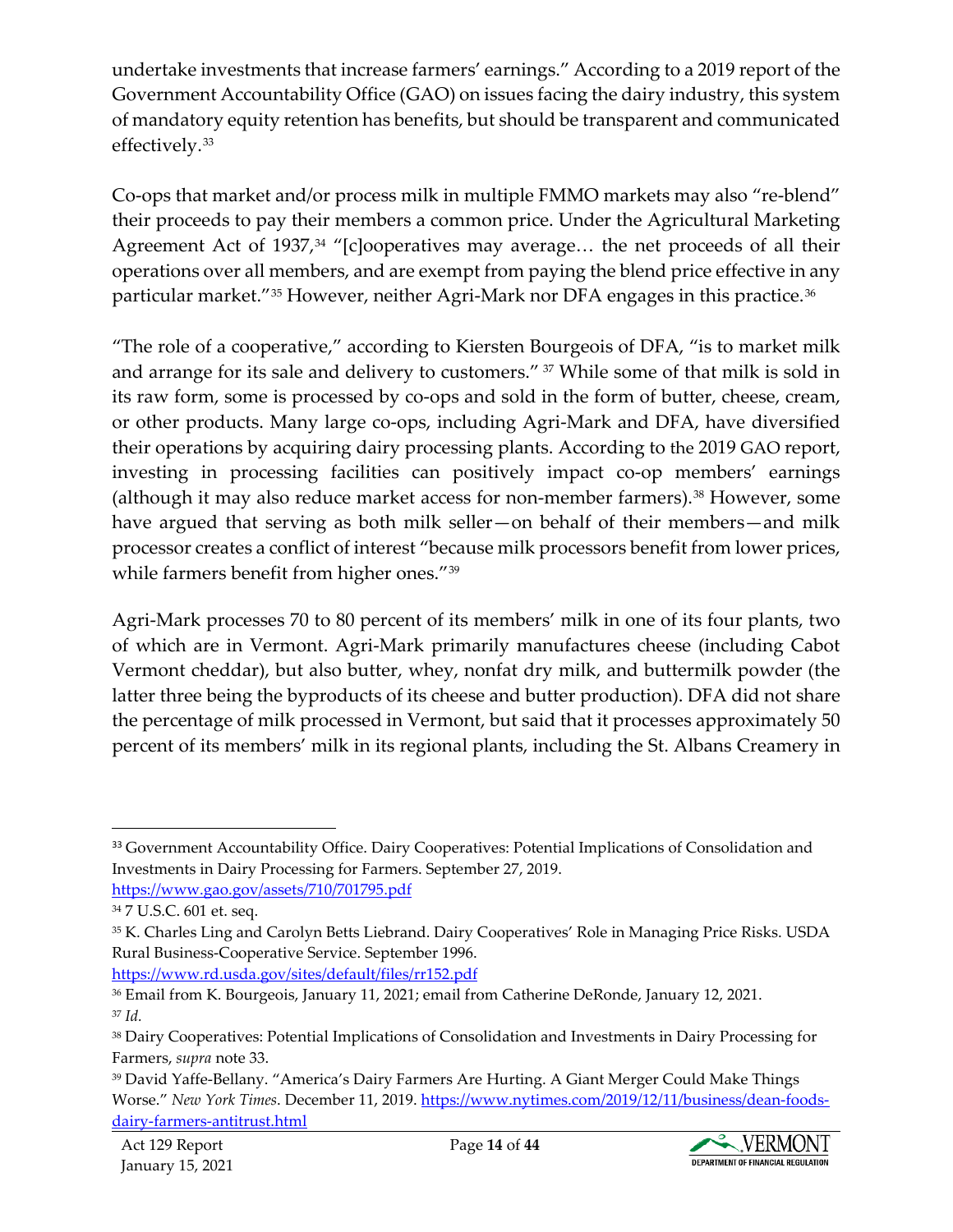Vermont (which separates milk, processes cream and skim condensed milk, and dries skim solids to powder).[40](#page-14-0)

Like many other parts of the dairy industry, co-ops have consolidated. In 2017 there were 118 co-ops in the U.S., compared to 1,244 in 1964, a 91 percent decrease.<sup>[41](#page-14-1)</sup> Dairy markets vary by region and, for this reason, co-ops historically tended to be formed by similarly situated farmers in one state or locality. However, as a result of consolidation, many coops are covering larger geographic areas and representing increasingly diverse interests. Their member-owners may be "farmers whose farms differ in characteristics such as size, type of operations, and ownership (e.g., corporate or family owned). Cooperatives' members may also differ in other ways, including whether they are full-time or part-time farmers, or seasoned farmers with generations of dairy experience or farmers new to the dairy industry."[42](#page-14-2) Co-op consolidation and diversification can benefit members by allowing them to access greater market opportunities, but it may also lead to changes in co-ops' voting structures that tend to disadvantage small farmers.

#### D. Conclusion—the current FMMO system does not ensure adequate returns for Vermont dairy farmers

The Department agrees with the general consensus of experts and stakeholders that the Vermont dairy industry is struggling, primarily as a result of the imbalance between high costs of production and low FMMO minimum prices. This imbalance has been compounded in the past year by the increased market volatility brought about by the COVID-19 pandemic.

Although the FMMO may be meeting its stated goals of promoting orderly marketing conditions and ensuring an adequate fluid milk supply, it has not succeeded in improving the income situations of dairy farmers in Vermont to a degree that ensures their long-term viability. The fact that the number of Vermont dairy farms has decreased substantially—by 37 percent over the past ten years and 69 percent over the past 24 years—is evidence that the system is not working, at least for small and medium-sized dairy farms in Vermont.<sup>[43](#page-14-3)</sup> Without the FMMO, however, minimum prices for milk and its components would become a function solely of local, national, and international market conditions, which would likely cause price volatility to increase.



<span id="page-14-0"></span><sup>40</sup> Email from Kiersten Bourgeois, January 8, 2021.

<span id="page-14-1"></span><sup>41</sup> USDA Rural Development. Marketing Operations of Dairy Cooperatives: 2017.

<https://www.rd.usda.gov/files/publications/RR234MarketingOperationsofDairyCooperatives2017.pdf>

<span id="page-14-2"></span><sup>42</sup> Dairy Cooperatives: Potential Implications of Consolidation and Investments in Dairy Processing for Farmers, *supra* note 33.

<span id="page-14-3"></span><sup>43</sup> While other factors contribute to the reduction in dairy farms, as discussed above, low market prices are a central component.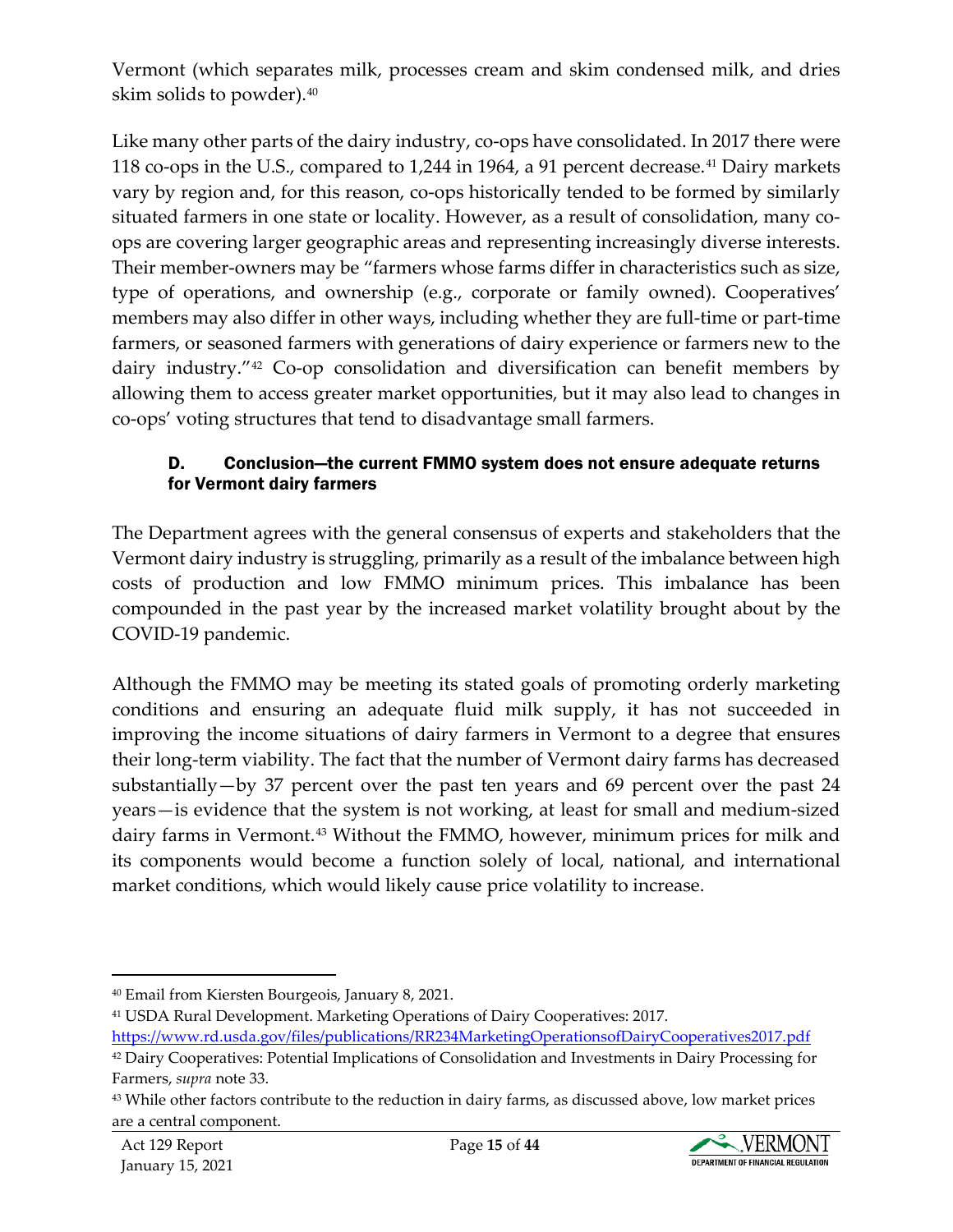FMMOs are permanently authorized but may be amended through a formal publichearing process. A variety of stakeholders are working to improve the price calculation, but the amendment process is lengthy and difficult. In our research, the Department identified at least two issues with the calculation: one is that there appears to be a misalignment between Americans' dairy consumption habits and the FMMO's pricing methodology. The minimum price is heavily dependent on Class I fluid usage, but in Vermont (as is the trend throughout the country), consumption and production are more heavily weighted toward other classes of dairy products.<sup>[44](#page-15-0)</sup> The FMMO system is set up to enhance supply of beverage milk, a product for which demand is steadily decreasing.

The second issue concerns the "Class I fluid price mover." Prior to 2019, the Class I price was based on the higher of the Class III or Class IV price, which made hedging and forward price contracting difficult. The 2018 Farm Bill adjusted the Class I price formula such that it is now based on the average of the Class III and Class IV prices, plus 74¢ per hundredweight. This change was meant to be revenue neutral and was supported by stakeholders throughout the dairy industry; in fact, in 2019, it resulted in approximately \$39 million additional dollars to farmers. [45](#page-15-1) However, Class III cheese prices increased dramatically in 2020 and the revised formula has proven to be damaging to producers in light of the pandemic's impact on dairy markets. The National Milk Producers Federation estimated that the current formula may result in \$800 million in revenue loss in 2020. The organization announced on January 11 that it supports revising FMMO pricing formulas, including the Class I price mover, to "remedy economic damage" and "better protect dairy farmers."<sup>[46](#page-15-2)</sup>

The Department does not take a position on the sustainability of the FMMO system as a whole, but rather agrees that changes to its pricing formulas may help ensure more adequate prices for all of Vermont's dairy farmers. Alternatives to business-as-usual under the FMMO, including efforts to supplement the FMMO system rather than replace it, are also worth considering and are discussed below.

## III. Possible alternatives and supplements to the current system of dairy market regulation

In 2009, a federal agricultural policy analyst addressing dairy market volatility wrote that "two schools of thought appear to be emerging. One is to reduce price volatility through



<span id="page-15-0"></span><sup>&</sup>lt;sup>44</sup> On the other hand, it should be noted that other stakeholders believe the trend is beginning to reverse. <sup>45</sup> Jim Dickrell. "NMPF to Examine Potential Changes to Class I Skim Price Mover." *Dairy Herd* 

<span id="page-15-1"></span>*Management*. [https://www.dairyherd.com/news-markets/milk-prices/nmpf-examine-potential-changes](https://www.dairyherd.com/news-markets/milk-prices/nmpf-examine-potential-changes-class-i-skim-price-mover)[class-i-skim-price-mover](https://www.dairyherd.com/news-markets/milk-prices/nmpf-examine-potential-changes-class-i-skim-price-mover)

<span id="page-15-2"></span><sup>46</sup> National Milk Producers Federation. "NMPF Calls for more Equitable Class I Mover as Part of Push for Improved Dairy Pricing." January 11, 2021. [https://www.nmpf.org/nmpf-calls-for-more-equitable-class-i](https://www.nmpf.org/nmpf-calls-for-more-equitable-class-i-mover-as-part-of-push-for-improved-dairy-pricing/)[mover-as-part-of-push-for-improved-dairy-pricing/](https://www.nmpf.org/nmpf-calls-for-more-equitable-class-i-mover-as-part-of-push-for-improved-dairy-pricing/)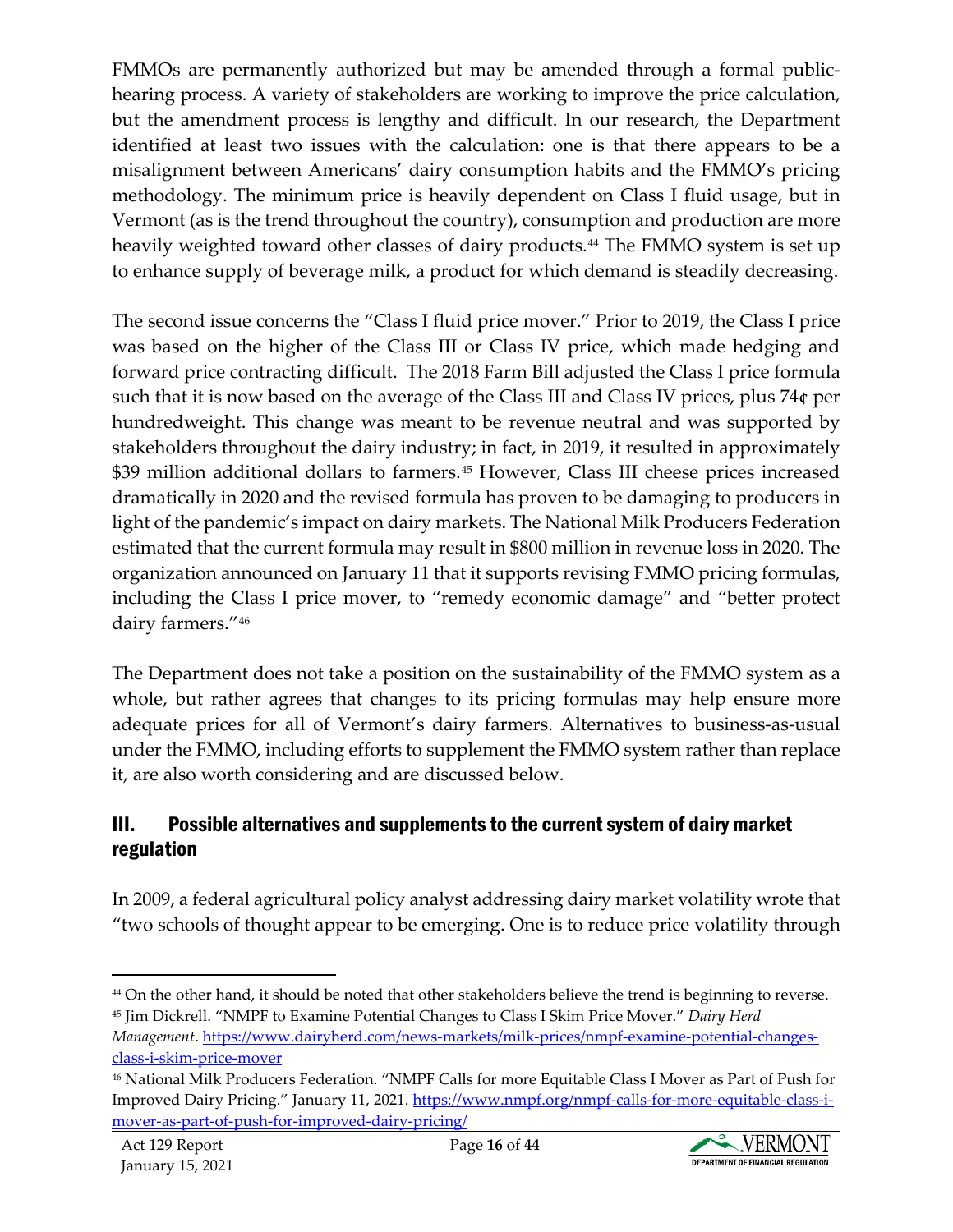some means of supply control while raising farm prices. The other is to allow the market to fluctuate and help farmers manage the resulting price risk through hedging strategies used by farmers in other parts of the agriculture sector."[47](#page-16-0) This section includes analyses of these and other possible alternatives or supplements to the current regulatory regime, as follows:

- (A)Risk management;
- (B) State milk marketing orders;
- (C)Regional compact;
- (D)Supply management;
- (E) Increased focus on organic; and
- (F) Increased support for innovation and farm management.

## A. Risk management

Dairy prices tend to be volatile for many reasons, from the seasonality of milk production and the perishable nature of milk, to changes in export markets due to the fluctuation in global demand for dairy products, tariffs, and trade disputes. Prices in 2020 were particularly unstable because of the COVID-19 pandemic. Government-mandated shutdowns and limitations resulted in decreased demand for milk by restaurants, schools, and other institutions and increased demand for butter, cheese, and milk by grocery shoppers. The overall decrease in demand was offset in part by the federal government's large purchases of dairy products, especially cheese, for food assistance programs.

Outside of the pandemic, variables that affect the supply of milk include the price of feed, the number of cows on a farm, the productivity of each cow, and weather. Demand for dairy products can vary based on consumer purchasing behavior (retail and food service) and international trade. Many dairy farmers have debt service obligations so maintaining a profitable margin between input costs and output prices in an unstable market is especially important.

Hedging strategies that employ derivative instruments are available to help farmers manage price volatility and protect their profit margins. Hedging allows a producer to use the commodities markets to defer risk related to future prices for milk, feed, energy, foreign currency, or a number of other inputs and outputs by using futures and/or options contracts. A milk futures contract is a binding legal agreement to buy or sell a set quantity and quality of milk at a predetermined price at a specified time and place in the future. A futures contract allows a milk producer to lock in current high prices they expect to decrease (or a processor to lock in current low prices they expect to increase). If



<span id="page-16-0"></span><sup>47</sup> Dennis A. Shields. Dairy Pricing Issues. Congressional Research Service. November 6, 2009. <http://nationalaglawcenter.org/wp-content/uploads/assets/crs/R40903.pdf>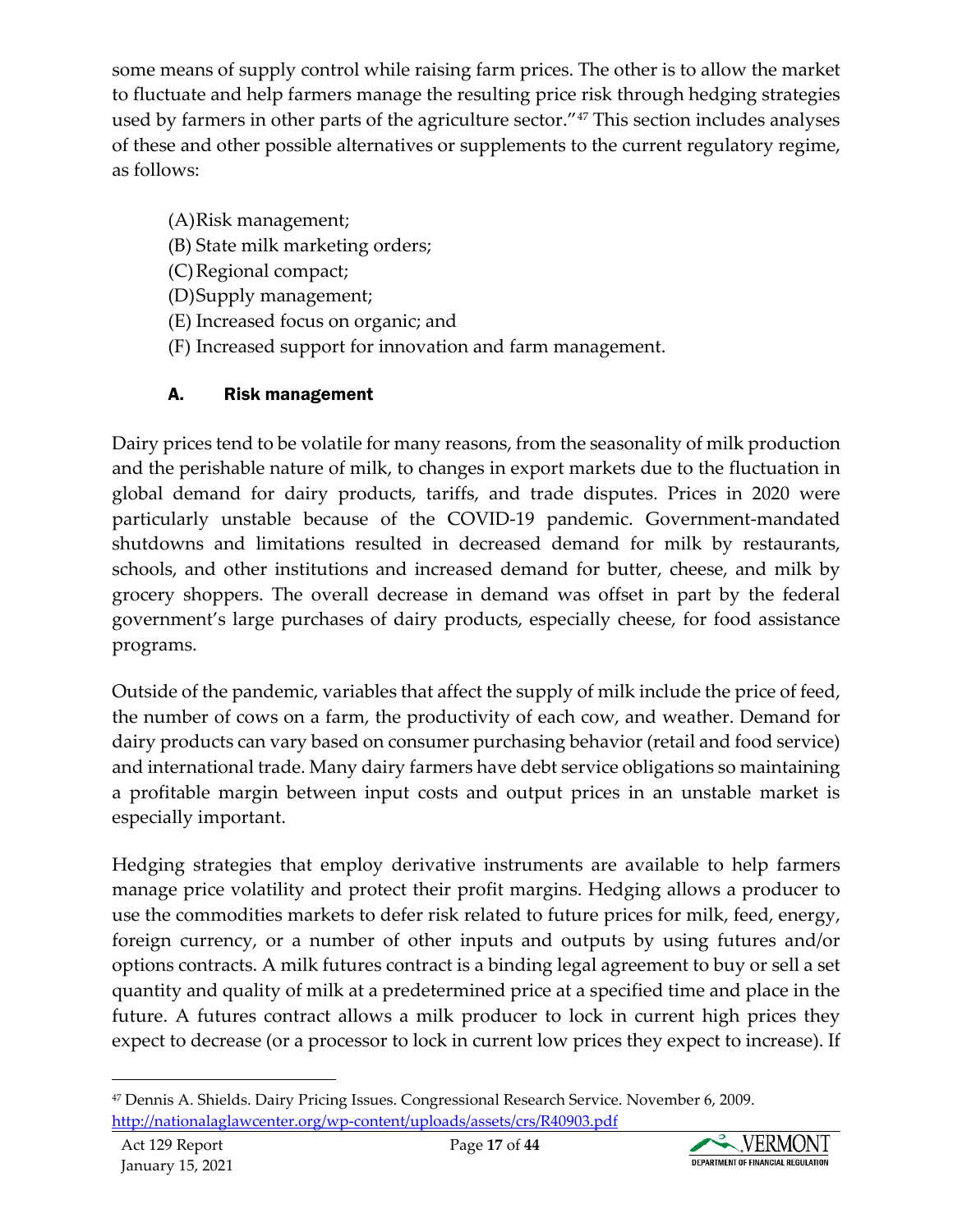the selling price decreases as expected, it will be offset by gains in the futures market; if the selling price increases, however, it will also be offset by losses in the futures market.

The net result in a futures contract may also be impacted by the producer's basis. Basis risk is a reason many farmers may choose not to hedge. For milk, basis is the difference between the monthly mailbox price and the Class III milk price traded on the CME. Since producers generally sell a variety of classes of milk, not just Class III, and because the mailbox price may be impacted by hauling costs, quality premiums, and other factors, basis can be difficult to calculate. "If basis risk is as large as milk price risk, then little motivation exists to hedge milk price… It is clear that a great deal of variation exists in the milk price basis, which mitigates the motivation to hedge to some degree."<sup>[48](#page-17-0)</sup>

An options contract is another risk management tool used in conjunction with a futures contract. A milk options contract gives a farmer the opportunity to buy (a call option) or sell (a put option) the underlying milk futures contract for a specific price within a specific period of time. This strategy is more complex; a good overview may be found in the CME publication "Introduction to Hedging with Dairy Futures and Options."[49](#page-17-1)

Farmers may either hire a broker to hedge milk futures directly through the Chicago Mercantile Exchange or forward contract through their co-op. Though it may offer a more individualized strategy, hedging directly through a broker requires a minimum volume of milk production and enough cash to fund a margin account, neither of which may be feasible for small or medium-sized producers.

Cooperatives make hedging more attainable for many farmers. Grouping several producer members together when taking a contract position allows farmers with smaller production volumes to participate. Co-ops can also handle margin requirements for participants, which reduces transaction costs. Whether on an individual basis or through a co-op, hedging is a good tool to manage dairy pricing volatility. It is unclear what percentage of dairy farms utilize hedging strategies.

The USDA offers two additional risk management programs for dairy producers: Dairy Revenue Protection (DRP) and the Dairy Margin Coverage (DMC) Program. DRP is a federal crop insurance product that was introduced in October 2018 and allows producers to insure against "unexpected declines in the quarterly revenue from milk sales relative to a guaranteed coverage level."<sup>[50](#page-17-2)</sup> DMC is a voluntary risk management



<span id="page-17-0"></span><sup>48</sup> C.A. Wolf. Dairy Farmer Use of Price Management Tools. Journal of Dairy Science. July 2012. <https://www.sciencedirect.com/science/article/pii/S0022030212003967>

<span id="page-17-1"></span><sup>49</sup> CME Group. Introduction to Hedging with Dairy Futures and Options.

<span id="page-17-2"></span><https://www.cmegroup.com/trading/agricultural/files/introduction-to-dairy-futures-and-options.pdf> <sup>50</sup> USDA Risk Management Agency. Dairy Revenue Protection. April 2019.

<https://www.rma.usda.gov/en/Fact-Sheets/National-Fact-Sheets/Dairy-Revenue-Protection>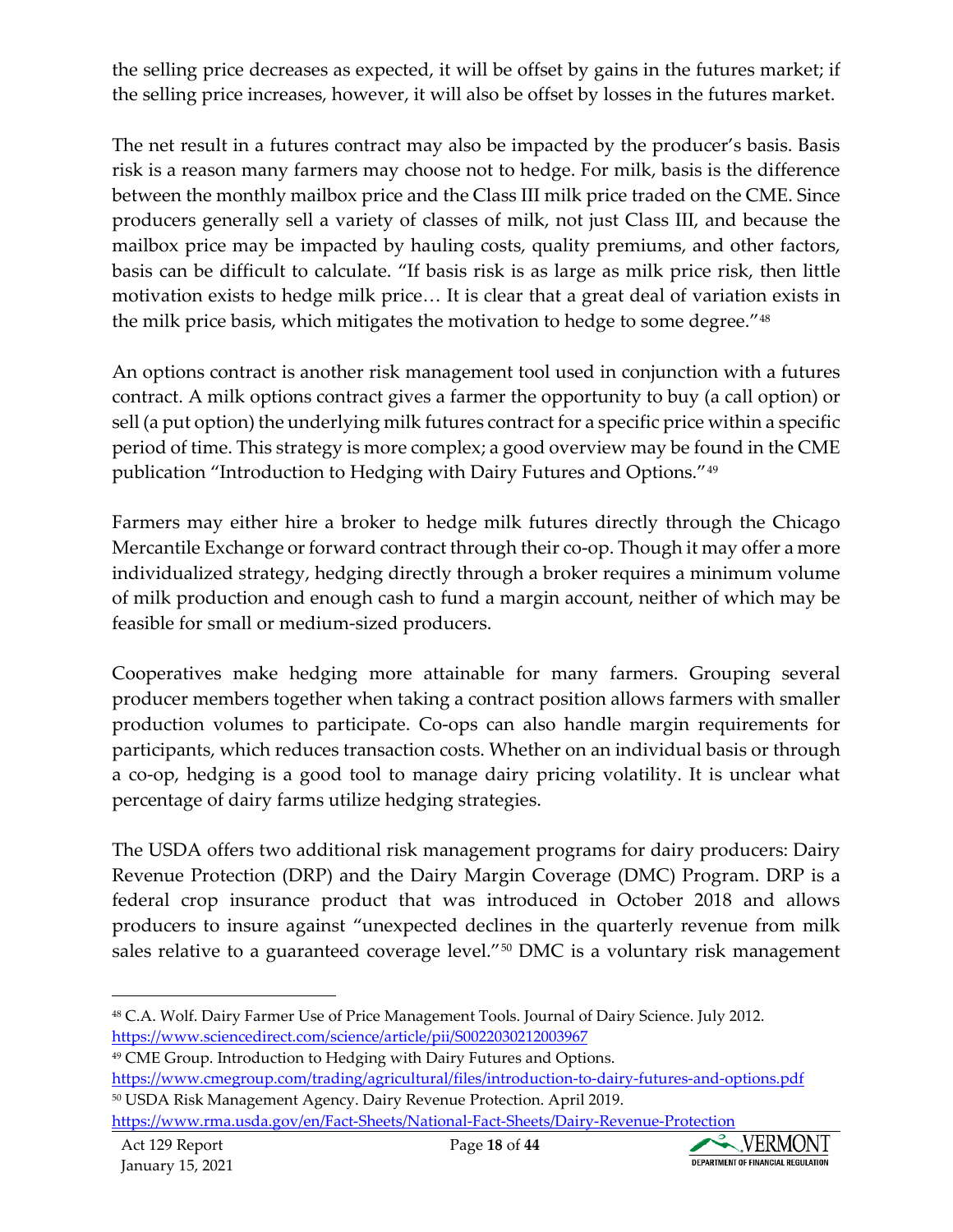program that was introduced in the 2018 Farm Bill (as a successor to the Margin Protection Program for Dairy). DMC offers protection when the margin between the milk price and the average feed price falls below a certain dollar amount selected by the producer. To qualify for DMC, a farm must have a history of production verified by the USDA and pay an annual fee. Once verified, the farm chooses their level of coverage per hundredweight.<sup>[51](#page-18-0)</sup>

In 2019, 82 percent of milk producers participated in the DMC program, with most selecting coverage at the highest margin level of \$9.50. In the first six months of 2019, the margin averaged \$8.57 and the DMC program made payments to farmers totaling approximately \$312 million nationwide. Milk prices were higher in the second half of 2019 and the DMC program made no payments. As 2020 approached, dairy producers generally expected milk prices to continue to rise and, as a result, only 48 percent of dairy farms signed up for DMC in 2020. Due in part to the COVID-19 crisis, the National Milk Producers Federation estimates dairy losses in 2020 could top \$6 billion. For those with margin coverage, some of these losses will be offset. Unfortunately, however, fewer than half of all dairy farmers will benefit from margin coverage payments in 2020.<sup>[52](#page-18-1)</sup>

While risk management products provide important protection for many farmers, they depend on a relatively high level of foresight, sophistication, and free capital. Inevitably, not all producers use them. Enhanced opportunities for education in the area of risk management may benefit many dairy industry participants and encourage the use of available tools. Risk management is a part of ensuring sustainability—and an important one—but it helps mitigated losses and is not an answer to the structural problems faced by the dairy industry.

## B. State milk marketing orders

Some states, including Maine, Montana, North Dakota, and Pennsylvania, have established their own state-regulated milk marketing orders. In some of these states, milk pricing is regulated partially by the FMMO and partially by a state order. There are many issues at stake when exploring the possibility of state dairy pricing regulation in Vermont. These include the legality, feasibility, and the probability of success. In this section, the Department provides an overview of the state pricing schemes in Maine and Pennsylvania, sets forth some of the practical issues the Legislature must examine in determining whether a state order system would work in Vermont, and analyzes the legal landscape related to state regulation of milk pricing.



<span id="page-18-0"></span><sup>51</sup> USDA Dairy Margin Coverage Program. [www.fsa.usda.gov/Assets/USDA-FSA-](http://www.fsa.usda.gov/Assets/USDA-FSA-Public/usdafiles/FactSheets/2019/dairy_margin_coverage_program-june_2019_fact_sheet.pdf)

<span id="page-18-1"></span>[Public/usdafiles/FactSheets/2019/dairy\\_margin\\_coverage\\_program-june\\_2019\\_fact\\_sheet.pdf](http://www.fsa.usda.gov/Assets/USDA-FSA-Public/usdafiles/FactSheets/2019/dairy_margin_coverage_program-june_2019_fact_sheet.pdf) <sup>52</sup> Joel L. Greene. Pandemic Weakening Milk Prices; Industry Calls for Policy Action. Congressional Research Service. April 10, 2020.<https://crsreports.congress.gov/product/pdf/IN/IN11326>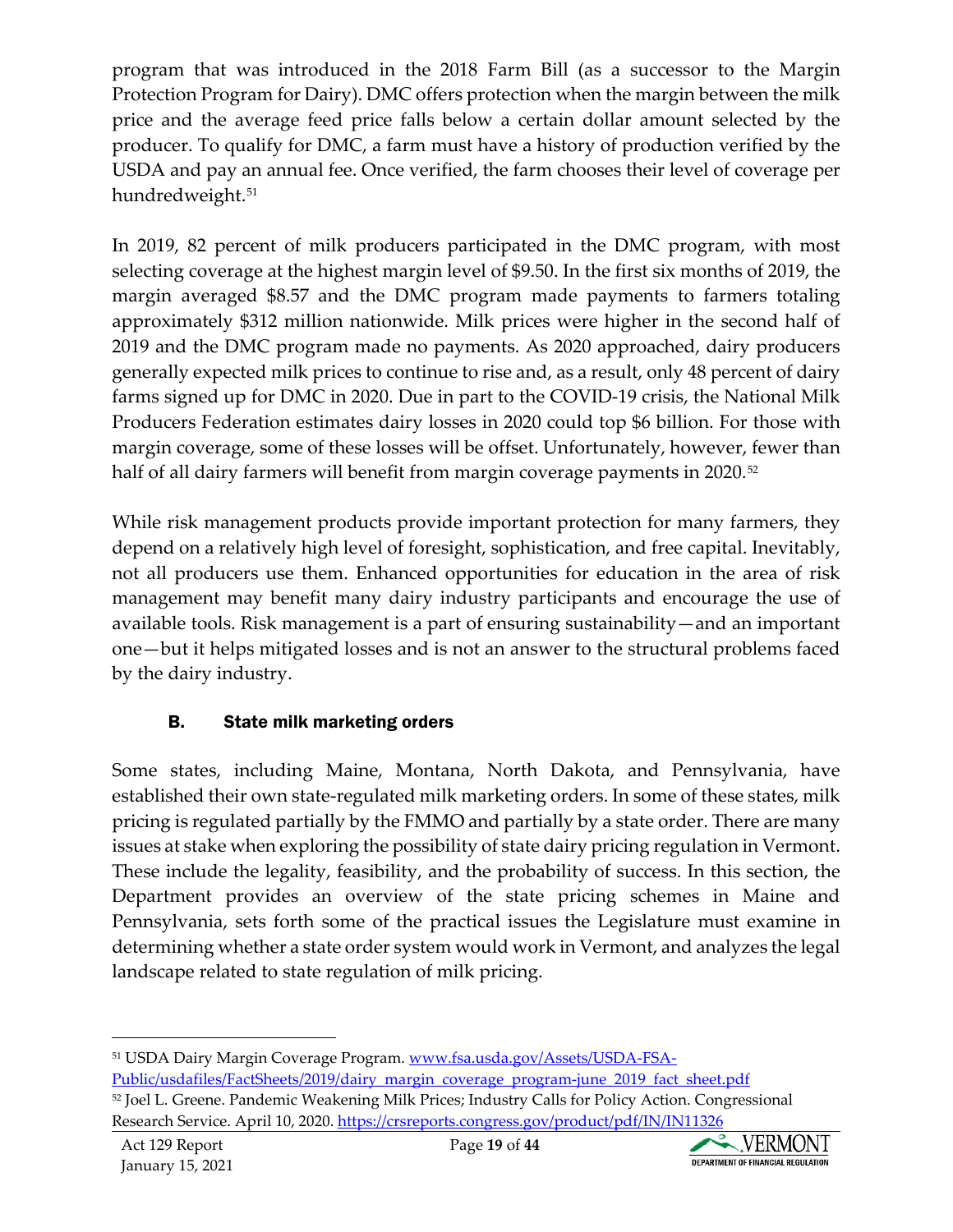#### *1. Maine's state order*

Under Maine's state order system, the Maine Milk Commission (MMC) sets minimum producer prices for fluid milk produced, processed, and sold in the state. Roughly 95 to 97 percent of the milk produced in Maine is processed in Maine.<sup>[53](#page-19-0)</sup> However, since Maine's two major processors sell more than 25 percent of their finished products into the Northeast FMMO pool, they remain are to the FMMO.<sup>[54](#page-19-1)</sup> For this reason, the "vast majority" of Maine producers, which sell their milk to these processors, are paid the FMMO minimum pricing for their milk.<sup>[55](#page-19-2)</sup> Only a small percentage of Maine producers that sell their milk to smaller processors that predominantly market their products in state must be paid state minimum producer prices set by the MMC.<sup>56</sup>

Maine's state minimum producer price is based on the FMMO price plus a reflective regional premium that is periodically adjusted based on market conditions. The MMC analyzes Maine and regional market conditions on a monthly basis to determine how the minimum price should be adjusted based on costs of production. Setting prices too high may incentivize processors to source lower-cost milk from out of state. The MMC is mindful to avoid placing Maine processors at a competitive disadvantage because of higher input costs.<sup>[57](#page-19-4)</sup>

In addition to minimum producer prices, the MMC also sets minimum wholesale and retail prices that apply to all milk sold in Maine. Minimum wholesale prices "reflect the lowest price at which milk purchased from Maine producers at Maine minimum prices can be received, processed, packaged and distributed to retailers within the state at a just and reasonable return [or processor margin]."[58](#page-19-5) The minimum retail price includes a reasonable rate of return to the retailer. Both the minimum processor margin and the retail rate of return are based on cost studies required to be performed every three years and generally include an industry-standard 2.5 percent return on investment.<sup>[59](#page-19-6)</sup>

Maine offers an optional "quality seal" to processors that use 100 percent Maine-sourced milk that is also free from recombinant bovine somatotropin (rBST), an artificial hormone that helps increase milk production. This state branding option is intended to encourage

[http://www.fmmone.com/Order\\_Language/Order\\_Language.pdf.](http://www.fmmone.com/Order_Language/Order_Language.pdf)



<span id="page-19-0"></span><sup>&</sup>lt;sup>53</sup> Aside from that used by a small number of artisan cheesemakers, all organic milk produced in Maine is processed out of state.

<span id="page-19-1"></span><sup>54</sup> *See* Northeast Marketing Area Federal Order One.

<span id="page-19-2"></span><sup>&</sup>lt;sup>55</sup> Maine's authority to set minimum producer prices is limited to milk produced, processed, and sold within Vermont. See legal analysis in Section III(B)(3).

<span id="page-19-3"></span><sup>56</sup> Call with Julie-Marie Bickford, January 8, 2021.

<span id="page-19-4"></span><sup>57</sup> Email from Julie-Marie Bickford, January 12, 2021.

<span id="page-19-5"></span><sup>58</sup> Maine Milk Commission. How Prices are Established.

[https://www.maine.gov/dacf/milkcommission/established.shtml.](https://www.maine.gov/dacf/milkcommission/established.shtml)

<span id="page-19-6"></span><sup>59</sup> Call with Julie-Marie Bickford, January 8, 2021.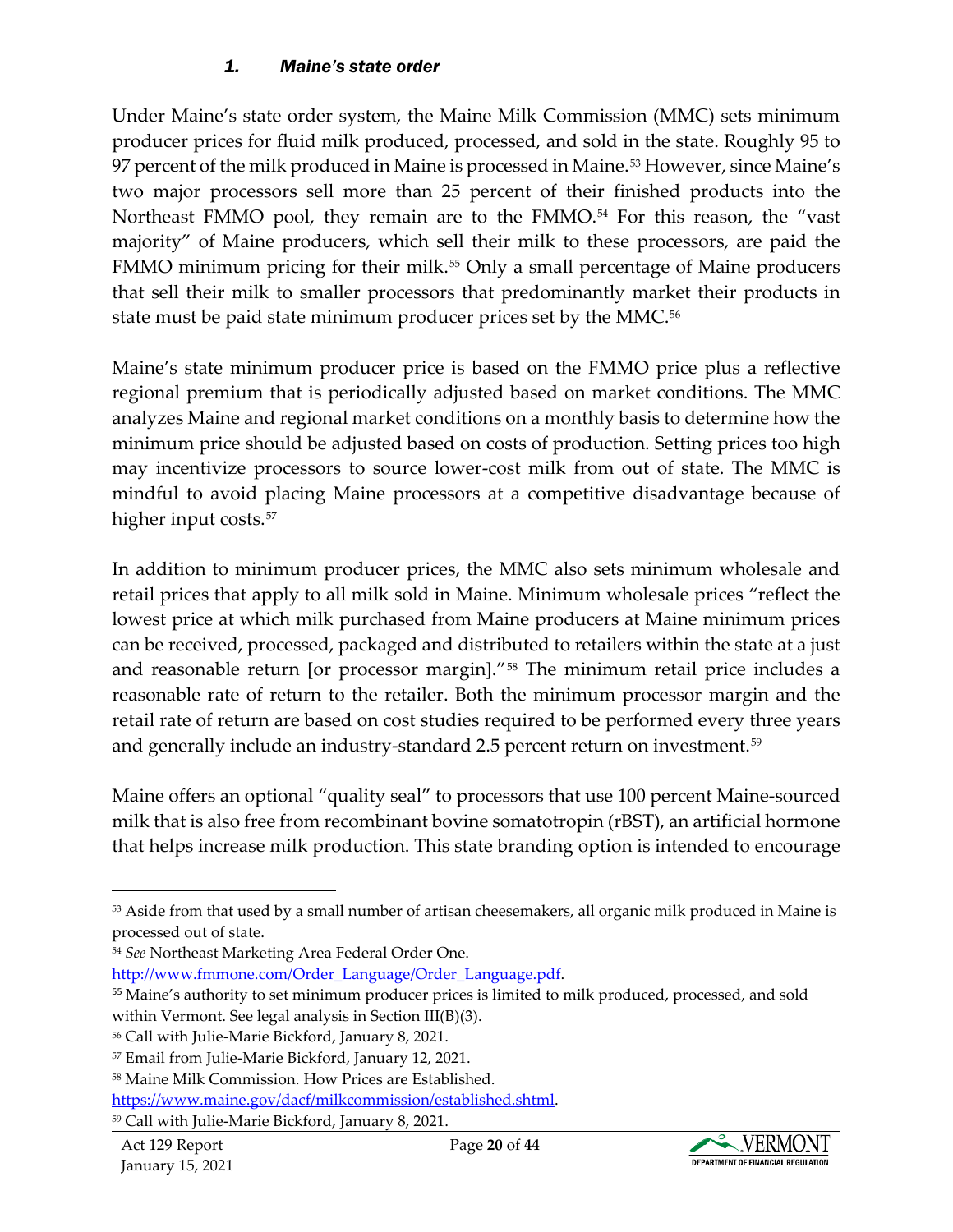processors to source Maine milk and is used by at least one of the major fluid milk processors in Maine. A Maine law that requires 30-day notice to the state Commissioner of Agriculture before a processor cuts off a milk supply channel both serves as a safety net for producers and effectively discourages processors from price-shopping. Because of the perishable nature of milk, the law is intended to provide a producer sufficient time to safely find another processing home for its milk in the event a sourcing agreement is discontinued. "The 30-day rule is based on a formal or assumed contract between processor and producer (or the farmer's co-op and the producer) that the milk which is produced every day will have a 'home' and be picked-up every day" unless the processor gives the required 30 days' notice to terminate this agreement. $^{60}$  $^{60}$  $^{60}$ 

In addition to a state order system, Maine employs a dairy support system called the Maine Dairy Stabilization Program or "tier program." The program, established in 2005, supports dairy farmers by making payments to them from the state's general fund when the FMMO price for milk is lower than their costs of production.<sup>[61](#page-20-1)</sup> The amount of each payment depends on a farmer's current level of production for the year, or tier level. Each farm's production level is set at zero at the beginning of each calendar year; as their production increases, they move through the tier levels, which determines the monthly payment they receive under the program (higher production levels correspond to lower fees per hundredweight). The program's intent is to "fill the gap between the price paid to the farmers [for milk] and what it is actually costing them to produce it… The goal of the program is not profitability but financial stability."[62](#page-20-2) The Maine legislature had originally planned to adjust statutory tier levels every three years based on cost studies. However, tier levels have not been adjusted since 2012, mostly because of the impact it would have on the state's general fund balance.<sup>[63](#page-20-3)</sup>

Although tier program payments are made from the state's general fund, the program is partially funded with milk handling fees that are assessed on all milk sold in Maine. These fees must be paid by the first Maine entity to touch the milk. Maine law defines handler, with respect to a container of milk, as "the wholesale handler or, if none, the producer-handler or the retail handler. If more than one wholesale handler handles a particular container of packaged milk in this State, 'handler' means the wholesale handler

<span id="page-20-2"></span><sup>62</sup> Call with Julie-Marie Bickford, January 8, 2021.



<span id="page-20-0"></span><sup>60</sup> Email from Julie-Marie Bickford, January 12, 2021.

<span id="page-20-1"></span><sup>&</sup>lt;sup>61</sup> In the early 1990s, Maine had a different program in place, which assessed a five-cent fee per gallon of milk sold. This fee was deposited into a dedicated account and redistributed monthly to Maine producers. After Massachusetts established a similar program, it was challenged in court and struck down under the dormant Commerce Clause (and analysis of the Constitutional issues involved in that case—West Lynn Creamery v. Healy—is included in Section  $III(B)(4)$ ). In response, Maine changed its program such that assessed fees were paid into, and producer payments made from, the state's general fund. The previous program was repealed when the Northeast Dairy Compact was put into place.

<span id="page-20-3"></span><sup>63</sup> Email from Julie-Marie Bickford, January 12, 2021.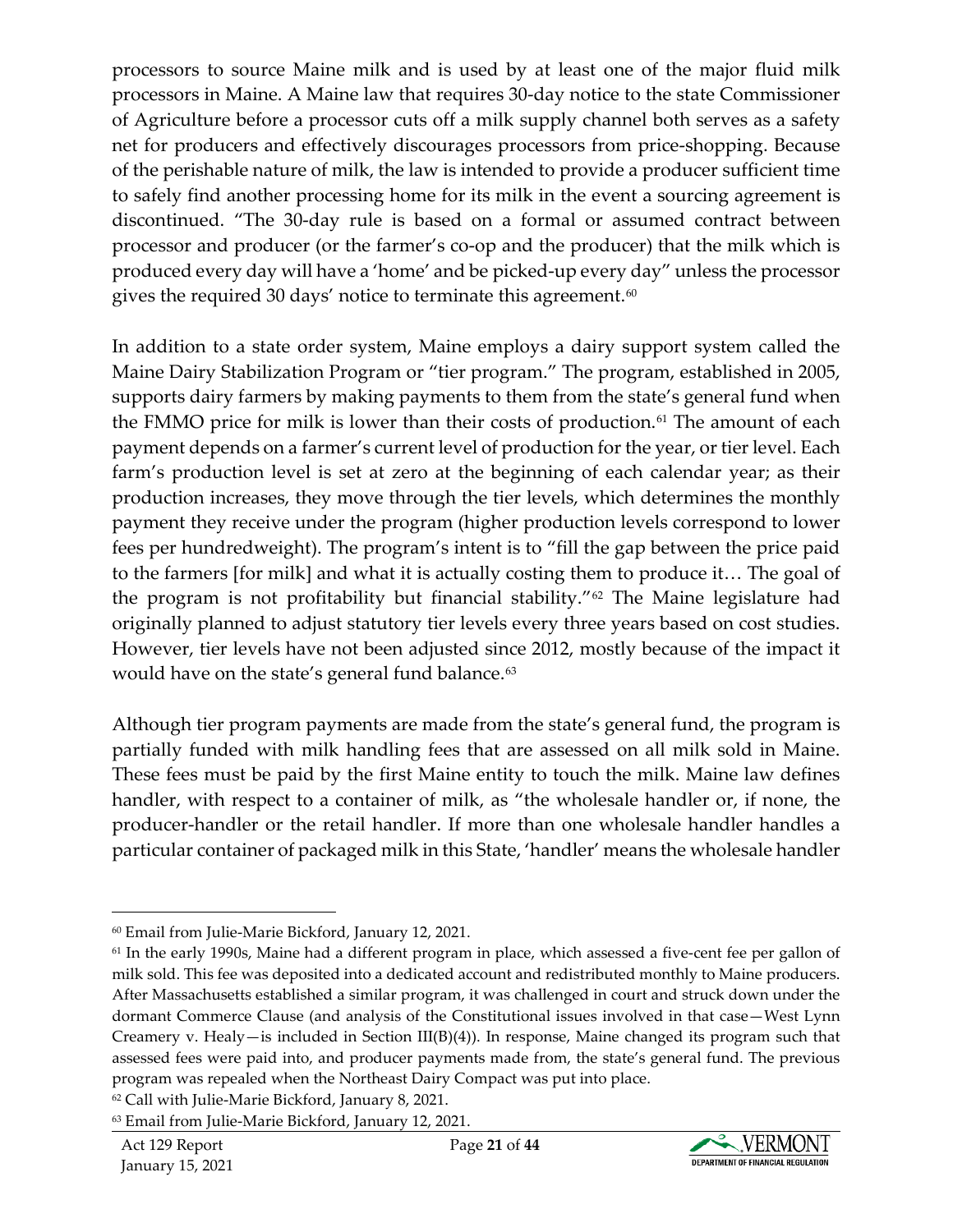that first handles a particular container of packaged milk."[64](#page-21-0) The first Maine entity to touch the milk may be a co-op, an in-state processor, or (if milk is produced outside of Maine) a distributor or retailer. The fee increases incrementally as the price of milk decreases. Milk handler fees are deposited into the state's general fund but, according to Julie-Marie Bickford of the Maine Dairy Industry Association, the handling fee finances only a portion of the tier program. Maine's Legislature includes a line item for tier program expense in the state's annual budget and the amount of program funding required by the state each year is significant.<sup>[65](#page-21-1)</sup>

The Maine system of minimum producer, wholesale, and retail milk prices, plus the milk handling fee and the tier program, necessarily results in higher prices paid not just by processors, but also by retailers and consumers. However, according to Bickford, the system is successful because the state administration, Legislature, and consumers support the public policy goal of aiding and maintaining Maine's dairy farms and rural communities. "It's not as much a land-based support system as a true economic investment in the rural economy."[66](#page-21-2)

Maine had 395 dairy farms in 2004, prior to the establishment of the tier program. In 2021, the number has decreased by over 50 percent to 196. [67](#page-21-3) The volume of Maine production, however, has remained relatively stable since 2004 (increasing by 1.4 percent between 2004 and 2019).<sup>[68](#page-21-4)</sup> This signals that dairy farms in Maine, like dairy farms in Vermont and other industries across the globe, are becoming more efficient and increasingly consolidating to take advantage of economies of scale.

A 2018 empirical study found that the Maine tier program has had a substantial positive impact on the dairy industry in the state, specifically by "reducing the number of farms that exit, keeping farms in business longer and increasing farm profits." The impact of the program has been greatest on small farms with the highest production costs. According to the study authors, "the Maine dairy relief program creates effective price floors that increase the profitability of Maine dairy farms, stabilize profits and reduce producer uncertainty.["69](#page-21-5)

Although its state minimum producer prices have limited effect because Maine does not have full authority to regulate its two largest processors, the state regulatory regime



<span id="page-21-0"></span><sup>64</sup> Maine Revised Statutes, Title 36, Section 4901.

<span id="page-21-1"></span><sup>65</sup> Call with Julie-Marie Bickford, January 8, 2021.

<span id="page-21-2"></span><sup>66</sup> *Id.*

<span id="page-21-3"></span> $67$  Number of farms producing milk, sourced from the Maine Milk Commission production records, as provided by email from Julie-Marie Bickford, January 12, 2021.

<span id="page-21-4"></span><sup>68</sup> USDA Dairy Data, *supra* note 21.

<span id="page-21-5"></span><sup>69</sup> Xuan Chen, et. al. Is the Dairy Relief Program Really Working? Evaluating Maine's Tier Payment Program Using a Simulation Approach. *Sustainability*. September 30 2018. [https://www.mdpi.com/2071-](https://www.mdpi.com/2071-1050/10/10/3514) [1050/10/10/3514](https://www.mdpi.com/2071-1050/10/10/3514)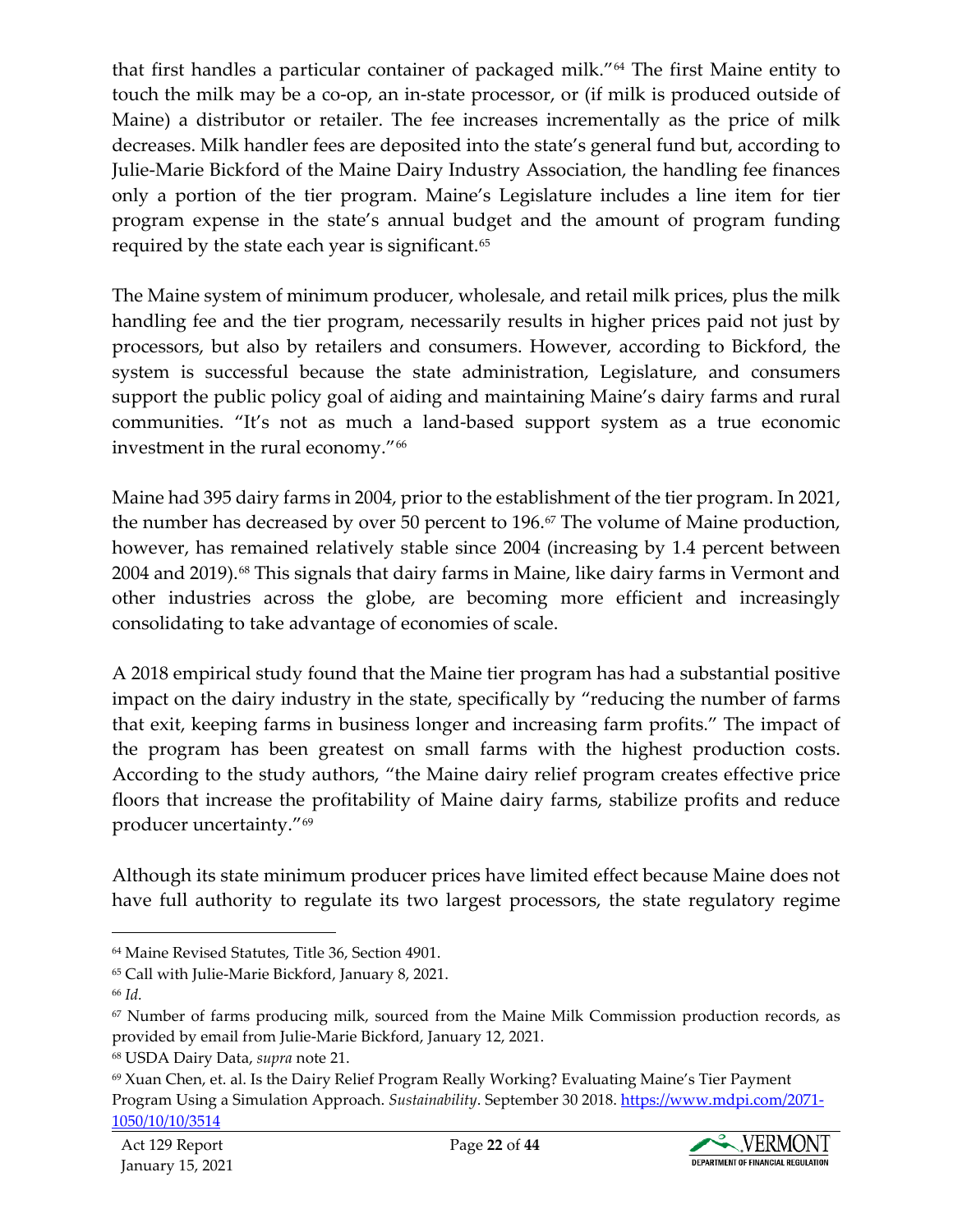works because it combines minimum producer pricing with minimum wholesale and retail pricing and a tier program that uses handler fees and general funds to directly subsidize farmers. In addition, Maine has unique attributes that may contribute to this success: it has a relatively small number of dairy farms; the amount of milk produced is about equivalent to the amount of dairy consumed in the state; and its geography (being bordered on three sides by Canada and the ocean) effectively limits how much milk can move in and out of the state. According to Bickford, whereas dairy processors in Massachusetts challenged that state's attempt to establish a similar dairy support program, dairy processors in Maine have "seen the positive" and generally support Maine's program.<sup>[70](#page-22-0)</sup>

#### *2. Pennsylvania's state order*

The Pennsylvania Milk Marketing Board (PMMB)—an independent agency established by the state Legislature—administers a comprehensive state dairy regulation and pricing system "from the cow to the consumer."[71](#page-22-1) Like the MMC, the PMMB sets (1) minimum producer prices for milk produced, processed, and sold in the state and (2) minimum wholesale and retail prices for all milk sold in Pennsylvania, regardless of where it is produced or processed.

The minimum producer price, which applies to Class I and Class II fluid products, includes a premium on Class I fluid milk above the FMMO minimum price. As part of the minimum producer price, this over-order premium (OOP) "is included in the minimum wholesale and retail prices established by the [PMBB]. The over-order premium flows back through retail sales to wholesale sales and is then paid by processors to Pennsylvania producers as part of the minimum producer price due."[72](#page-22-2) The OOP and minimum wholesale and retail prices are based on the costs to produce, process, distribute, and sell milk in Pennsylvania. The PMBB adjusts these prices periodically based on evidence presented at public hearings.

To encourage efficient and lower-cost production methods, the PMBB bases minimum prices on the average costs of a cross-section of the dairy market. Inefficient processors and retailers "will either lose business because they must sell at prices above the minimum price, or they will lose money by selling at minimum prices, which are below their costs."[73](#page-22-3) The over-order premium returns between \$1 million and \$2.5 million to Pennsylvania producers each month.<sup>[74](#page-22-4)</sup> The Pennsylvania Legislature reviewed PMBB



<span id="page-22-0"></span><sup>70</sup> Call with Julie-Marie Bickford, January 8, 2021.

<span id="page-22-1"></span><sup>71</sup> Commonwealth of Pennsylvania Milk Marketing Board. PMBB Overview. <https://www.mmb.pa.gov/Legal/Documents/PMMB%20Overview.pdf>

<span id="page-22-2"></span><sup>72</sup> Commonwealth of Pennsylvania Milk Marketing Board. PMBB Fact Sheet.

<https://www.mmb.pa.gov/Legal/Documents/PMMB%20Fact%20Sheet.pdf>

<span id="page-22-3"></span><sup>73</sup> PMBB Overview, *supra* note 71.

<span id="page-22-4"></span><sup>74</sup> PMBB Fact Sheet, *supra* note 72.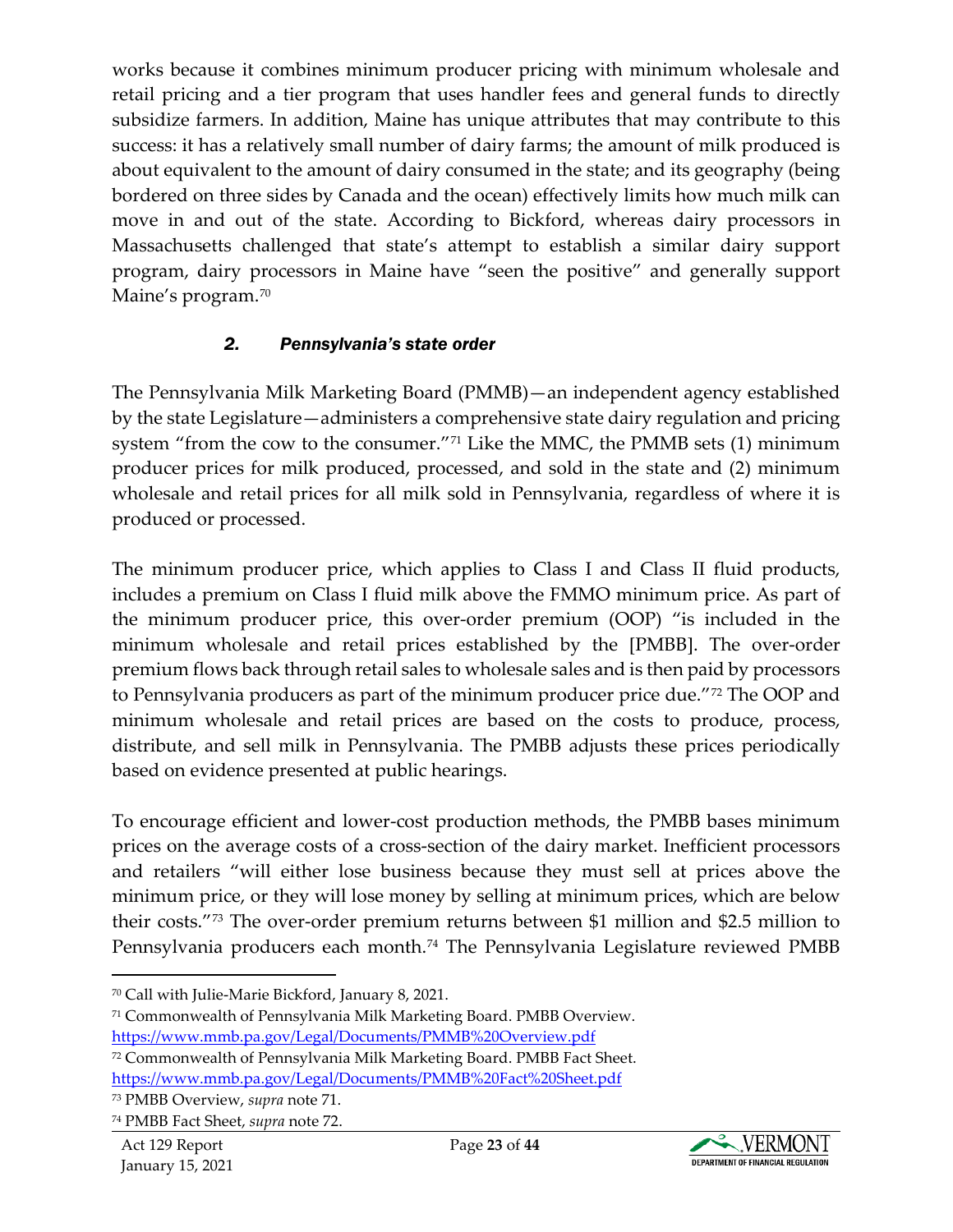data from 2008 through 2018 and found that during that period, the OOP ranged from a low of \$0.83 to a high of \$3.19 per hundredweight. During that same timeframe, more than \$408.1 million was paid in OOP.[75](#page-23-0)

Retail prices in Pennsylvania's major markets do appear to be relatively high compared to other states. In 2020, a gallon of conventional whole milk averaged \$4.45 in Philadelphia and \$4.32 in Pittsburgh; the second and third highest retail prices among 30 cities across the country, as collected and compiled by the USDA. These prices were 24 and 20 percent higher, respectively, than the U.S. simple average price of \$3.60.[76](#page-23-1)

According to Douglas Eberly of the PMBB, however, Pennsylvania's state pricing regulation has helped support both farmers and processors in the state—Pennsylvania has one of smallest average herd sizes in the country and one of the highest production levels—and helps keep processors in business by ensuring they receive adequate prices at wholesale.[77](#page-23-2) Eighty-one percent of Pennsylvania dairy farms in 2017 had fewer than 100 cows and, in 2019, Pennsylvania milk production volume was second highest in the Northeast, behind New York, and seventh highest in the nation.<sup>[78](#page-23-3)</sup> Pennsylvania had 5,730 dairy farms in 2020,<sup>[79](#page-23-4)</sup> down from 11,981 in 1997,<sup>[80](#page-23-5)</sup> a 52 percent decrease over 24 years. While significant, this is less startling than Vermont's 69 percent decline over the same time period.

Pennsylvania currently has 38 fluid milk processors, about half of which are large enough that the PMBB includes them its market cross-section for purposes of calculating minimum prices. In 2019, approximately 30 percent of the milk produced in Pennsylvania was processed at one of the state's fluid processing plants. Eberly can recall only one of the large processors having closed in the past 20 years and states that Pennsylvania's processors are not consolidating[.81](#page-23-6)

Critics may object to the PMBB's setting of artificially high minimum prices or argue that state-mandated minimum prices reduce or eliminate competition. Some critics also point

<span id="page-23-1"></span><sup>76</sup> USDA Retail Milk Prices Report.



<span id="page-23-0"></span><sup>75</sup> Pennsylvania Legislative Budget and Finance Committee. A Study of Pennsylvania's Dairy Industry. September 2019[. http://lbfc.legis.state.pa.us/Resources/Documents/Reports/653.pdf](http://lbfc.legis.state.pa.us/Resources/Documents/Reports/653.pdf)

[https://www.ams.usda.gov/sites/default/files/media/RetailMilkPrices.pdf.](https://www.ams.usda.gov/sites/default/files/media/RetailMilkPrices.pdf)

Interestingly, the highest price was in Kansas City, Missouri, a state subject to the FMMO.

<span id="page-23-2"></span><sup>77</sup> Call with Douglas Eberly, January 5, 2021.

<span id="page-23-3"></span><sup>78</sup> USDA Dairy Data, *supra* note 21.

<span id="page-23-4"></span><sup>79</sup> Pennsylvania Dairy Future Commission. Recommendations for a Vibrant Future for the PA Dairy Industry. August 1, 2020[. https://www.centerfordairyexcellence.org/wp-content/uploads/Report-of-the-](https://www.centerfordairyexcellence.org/wp-content/uploads/Report-of-the-PA-Dairy-Future-Commission-2020.pdf)[PA-Dairy-Future-Commission-2020.pdf](https://www.centerfordairyexcellence.org/wp-content/uploads/Report-of-the-PA-Dairy-Future-Commission-2020.pdf)

<span id="page-23-5"></span><sup>80</sup> USDA Census of Agriculture for Pennsylvania.

[https://www.nass.usda.gov/Publications/AgCensus/2017/Full\\_Report/Volume\\_1,\\_Chapter\\_1\\_State\\_Level/](https://www.nass.usda.gov/Publications/AgCensus/2017/Full_Report/Volume_1,_Chapter_1_State_Level/Pennsylvania/) [Pennsylvania/](https://www.nass.usda.gov/Publications/AgCensus/2017/Full_Report/Volume_1,_Chapter_1_State_Level/Pennsylvania/)

<span id="page-23-6"></span><sup>81</sup> Email from Douglas Eberly, January 11, 2021.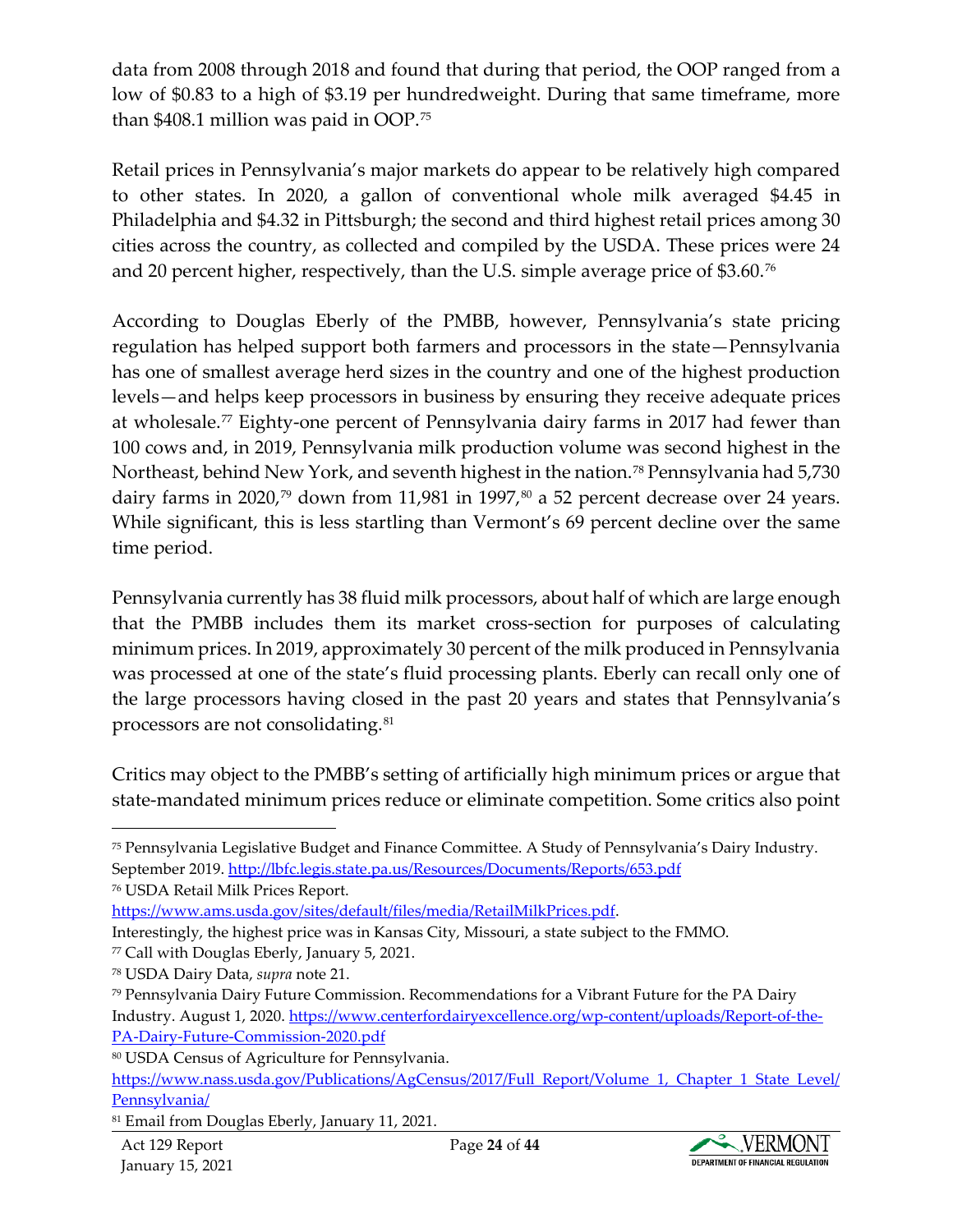to the issue of "stranded premium." Most processors do not obtain 100 percent of their milk from Pennsylvania producers; rather, they buy some of their milk from out of state at lower prices. For that reason, they pay less than the full OOP on the milk they use in their operations. However, because they receive state minimum wholesale prices on 100 percent of their manufactured products, they earn back a premium price on all of the milk utilized, regardless of where it was produced. In essence, processors often earn a premium on a higher percentage of their output than they pay on their input.

According to Eberly, the PMMB attempts to prevent processors and retailers from obtaining lower-priced milk from outside of Pennsylvania, by determining the OOP with the regional market in mind.<sup>[82](#page-24-0)</sup> At evidentiary hearings, stakeholders have the opportunity to testify about state and regional market conditions and make recommendations about changes to the OOP.

A joint committee of the Pennsylvania Legislature concluded in 2019 that if the PMBB were to be eliminated, producers would be negatively impacted and become vulnerable to non-payment by processors, retail price wars would likely escalate (which may benefit consumers in the short term but would "have devastating trickle-down effects to processors and producers"), and there would ultimately be ripple effects to local economies that stem from producers and processors going out of business.<sup>[83](#page-24-1)</sup> On the other hand, although Pennsylvania has experienced a lower rate of dairy farm attrition than Vermont, the state order system seems not to have prevented a significant decrease in the number of farms or the rate of farm consolidation.

## *3. Legal analysis of state order pricing*

The most plausible legal challenges to the validity of a state pricing scheme would likely arise under the Supremacy Clause and the dormant Commerce Clause of the United States Constitution. While each of these subjects is complex and the case law marred with subtle distinctions, a state pricing scheme can likely be legally viable if it is drafted and enacted with care.

The Supremacy Clause establishes that a state law may not interfere with the purposes and objectives of the Constitution or any federal law.<sup>[84](#page-24-2)</sup> Federally-regulated milk dealers are required by federal law to pay a minimum price for the milk they purchase from dairy farmers; a state pricing scheme cannot disrupt the purposes and objectives of the federal regulation. In Grant's Dairy – Maine, LLC v. Commissioner of Maine, Department of Agriculture, the U.S. Court of Appeals for the First Circuit articulated multiple objectives



<span id="page-24-0"></span><sup>82</sup> Call with Douglas Eberly, January 5, 2021.

<span id="page-24-1"></span><sup>83</sup> A Study of Pennsylvania's Dairy Industry, *supra* note 71.

<span id="page-24-2"></span><sup>&</sup>lt;sup>84</sup> The U.S Constitution and the Federal laws "shall be the supreme Law of the Land ... anything in the Constitution or Laws of any State to the Contrary notwithstanding" [U.S. Const. art. VI, cl. 2.](http://www.westlaw.com/Link/Document/FullText?findType=L&pubNum=1000583&cite=USCOARTVICL2&originatingDoc=I5d088ace799111d9bf29e2067ad74e5b&refType=LQ&originationContext=document&vr=3.0&rs=cblt1.0&transitionType=DocumentItem&contextData=(sc.DocLink))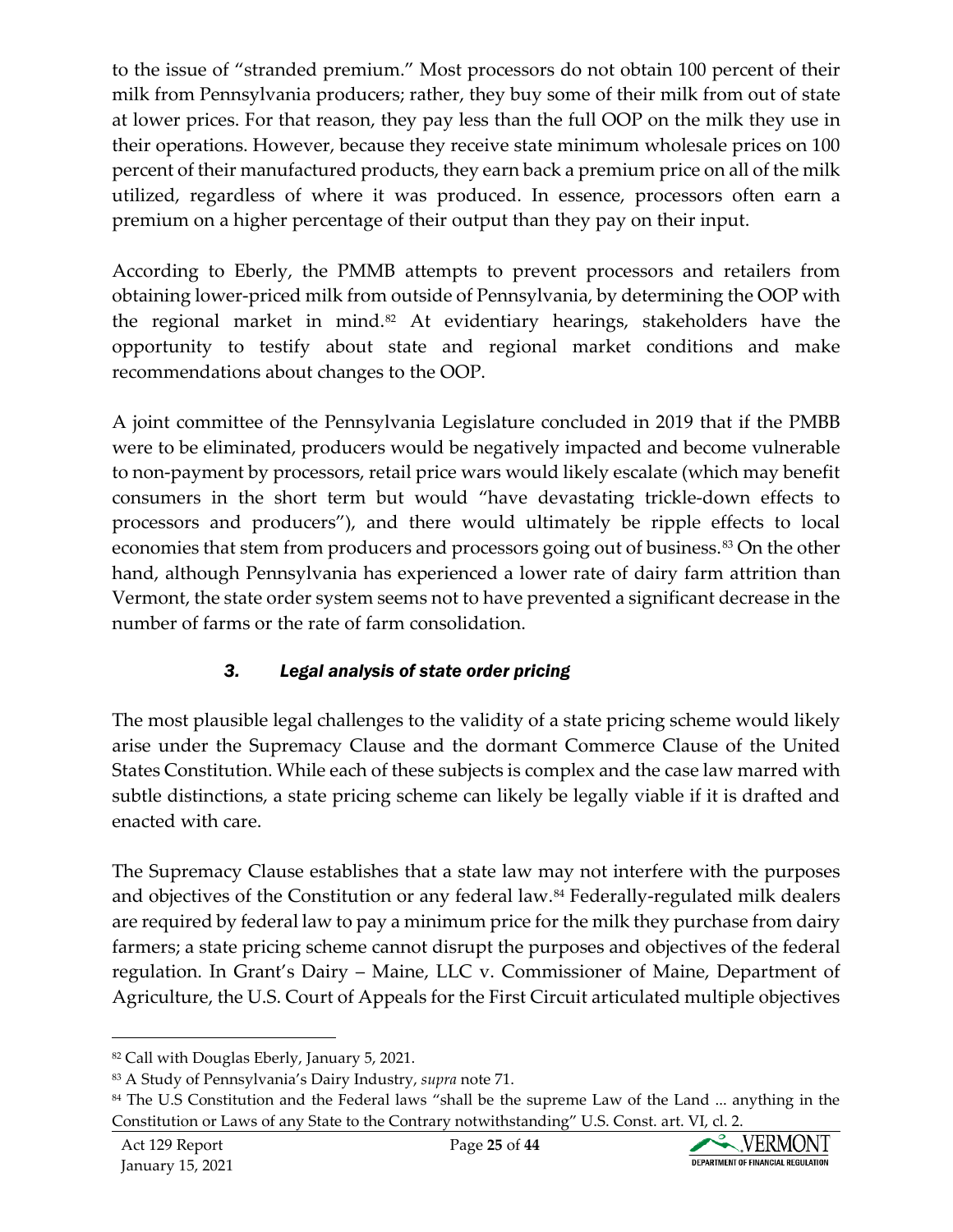of the FMMO and upheld Maine's statutory milk pricing scheme, which it determined does not obstruct the federal objectives. 85

The Commerce Clause gives Congress the power "[t]o regulate Commerce…among the several States."<sup>86</sup> The dormant Commerce Clause, a well-established legal doctrine inferred from the express text of the Commerce Clause, "prevents state and local governments from impeding the free flow of goods from one state to another."[87](#page-25-2) Therefore, a state pricing scheme may not discriminate against interstate commerce. The decisions in Grant's Dairy and West Lynn Creamery, Inc. v. Healy (West Lynn)<sup>[88](#page-25-3)</sup> illustrate two fact patterns with different decisions as to whether a state milk pricing scheme is valid or invalid based, in part, on whether it violates the dormant Commerce Clause.

In Grant's Dairy, the U.S. Court of Appeals upheld Maine's statutory scheme because it was not (1) preempted under the Supremacy Clause, nor did it (2) violate the dormant Commerce Clause. Under the facts of the case, a milk dealer (Grant) had alleged that Maine's statutory scheme was preempted by federal law. Dealers are required by federal law to pay a minimum price for the raw milk that they purchase from Maine dairy farmers, which price is adjusted based on the location of the dairy farm. The Maine statutory scheme, on the other hand, allows the MMC to set a uniform minimum price that Maine dealers must pay to Maine dairy farmers for milk sold in Maine, without any price adjustment for location. Maine's statutory minimum price is equal to or higher than the federal price that would otherwise apply.

Grant contended that Maine's statutory scheme neutralized the federal system's location adjustment by forcing a federally-regulated dealer to pay a non-location-adjusted state minimum price exceeding the location-adjusted federal minimum price. Applying an implied preemption analysis as to "whether 'under the circumstances of [the] particular case, [state] law stands as an obstacle to the accomplishment and execution of the full purposes and objectives of Congress,'" the court found that Maine's non-location adjusted minimum prices did not conflict with the federal milk price regulation objectives and thus were not in violation of the Supremacy Clause.<sup>89</sup>



<span id="page-25-0"></span><sup>85</sup> Some of the articulated objectives include "to guarantee producers parity prices, to protect the health and purses of consumers, to establish and safeguard orderly marketing conditions, and to assure to each area of the country a sufficient quantity of pure and wholesome milk." Grant's Dairy – Maine, LLC v. Commissioner of Maine, Department of Agriculture, 232 F.3d 8, 16, 17 (2000).

<span id="page-25-1"></span><sup>86</sup> [U.S. Const. art. I, § 8, cl. 3.](http://www.westlaw.com/Link/Document/FullText?findType=L&pubNum=1000583&cite=USCOARTIS8CL3&originatingDoc=I5d088ace799111d9bf29e2067ad74e5b&refType=LQ&originationContext=document&vr=3.0&rs=cblt1.0&transitionType=DocumentItem&contextData=(sc.DocLink))

<span id="page-25-2"></span><sup>87</sup> Grant's Dairy, 232 F.3d at 18, citin[g Houlton Citizens' Coalition v. Town of Houlton,](http://www.westlaw.com/Link/Document/FullText?findType=Y&serNum=1999105157&pubNum=0000506&originatingDoc=I5d088ace799111d9bf29e2067ad74e5b&refType=RP&fi=co_pp_sp_506_184&originationContext=document&vr=3.0&rs=cblt1.0&transitionType=DocumentItem&contextData=(sc.DocLink)#co_pp_sp_506_184) 175 F.3d 178 (1st Cir. [1999\).](http://www.westlaw.com/Link/Document/FullText?findType=Y&serNum=1999105157&pubNum=0000506&originatingDoc=I5d088ace799111d9bf29e2067ad74e5b&refType=RP&fi=co_pp_sp_506_184&originationContext=document&vr=3.0&rs=cblt1.0&transitionType=DocumentItem&contextData=(sc.DocLink)#co_pp_sp_506_184)

<span id="page-25-3"></span><sup>88</sup> West Lynn Creamery, Inc. v. Healy, 512 U.S. 186 (1994).

<span id="page-25-4"></span><sup>89</sup> The court articulated the federal milk price regulation objectives as follows: "to guarantee producers parity prices, to protect the health and purses of consumers, to establish and safeguard orderly marketing conditions, and to assure to each area of the country a sufficient quantity of pure and wholesome milk;"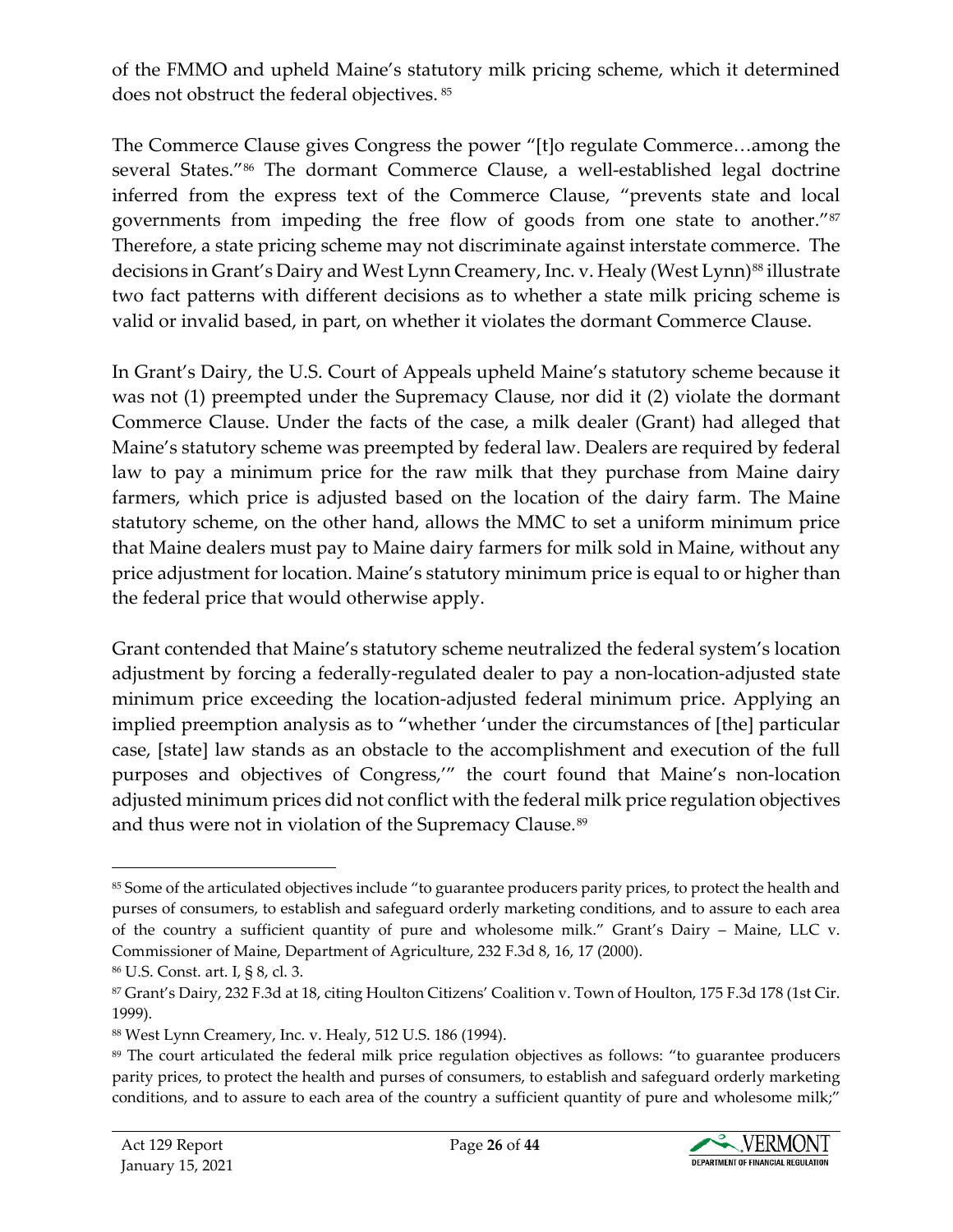The court in Grant's Dairy also held that Maine's milk scheme does not violate the dormant Commerce Clause because it does not discriminate against out-of-state milk handlers— the state minimum producer price applies only to in-state purchasers. Finding no interstate discrimination, the court noted that "out-of-state handlers, unlike in-state handlers, do not have to pay the Maine minima. Nevertheless, this distinction is irrelevant for Commerce Clause purposes because the state system does not advantage Maine handlers at the expense of out-of-state handlers. Quite the contrary: it is Maine handlers (whether fully federally regulated or not) and, by extension, Maine consumers, who shoulder a burden for the benefit of Maine producers."<sup>[90](#page-26-0)</sup>

The court also analyzed whether there was any discriminatory economic protectionist purpose to the Maine statute. Grant cited a number of statements he believed demonstrated a discriminatory purpose, but the court found those statements consistent with the non-discriminatory purposes articulated in the Maine statutory scheme, namely "insuring ... an adequate supply of pure and wholesome milk to the inhabitants of this State" and "stabilizing prices to producers."<sup>[91](#page-26-1)</sup> Finally, the court rejected Grant's argument that the burdens outweigh the benefit conferred by the Maine statutory scheme. Since Grant did not substantiate anything beyond a possible modest burden on interstate commerce, the court found the modest burden to be outweighed "by the benefits Maine seeks to secure by imposing minimum prices benefits that include ensuring an adequate in-state supply of milk at reasonable prices and maintaining market stability."[92](#page-26-2) The court stated that "the great weight of authority holds that state regulation of milk prices is not preempted by the extant federal regime.["93](#page-26-3)

West Lynn<sup>[94](#page-26-4)</sup> is another instructive case on state milk pricing schemes. In that case, the U.S. Supreme Court invalidated a Massachusetts state program because it violated the



and the objectives of the federal location adjustment to include recognizing the additional cost borne by the milk dealer for certain locations and to move milk from areas of great supply to areas of shortage. The court found that the Maine minimum price promotes price equality for Maine dairy farmers without in any way detracting from the orderliness of the market and contributes to the promotion of an adequate supply of milk by assuring Maine producers of a steady, predictable income stream (which in turn encourages production). Grant's Dairy, 232 F.3d 8 at 16.

<span id="page-26-0"></span><sup>90</sup> Grant's Dairy, 232 F.3d 8 at 20.

<span id="page-26-1"></span><sup>91</sup> *Id* at 23, citing [Me.Rev.Stat. Ann. tit. 7, § 2954\(2\) & \(9\).](http://www.westlaw.com/Link/Document/FullText?findType=L&pubNum=1000265&cite=MESTT7S2954&originatingDoc=I5d088ace799111d9bf29e2067ad74e5b&refType=LQ&originationContext=document&vr=3.0&rs=cblt1.0&transitionType=DocumentItem&contextData=(sc.DocLink))

<span id="page-26-2"></span><sup>92</sup> *Id* at 24, citing [Me.Rev.Stat. Ann. tit. 7, § 2954\(2\) & \(9\).](http://www.westlaw.com/Link/Document/FullText?findType=L&pubNum=1000265&cite=MESTT7S2954&originatingDoc=I5d088ace799111d9bf29e2067ad74e5b&refType=LQ&originationContext=document&vr=3.0&rs=cblt1.0&transitionType=DocumentItem&contextData=(sc.DocLink))

<span id="page-26-3"></span><sup>93</sup> *Id* at 18; citing [Crane v. Commissioner of Dep't of Agric., Food & Rural Res.,](http://www.westlaw.com/Link/Document/FullText?findType=Y&serNum=1985107178&pubNum=0000345&originatingDoc=I5d088ace799111d9bf29e2067ad74e5b&refType=RP&fi=co_pp_sp_345_293&originationContext=document&vr=3.0&rs=cblt1.0&transitionType=DocumentItem&contextData=(sc.DocLink)#co_pp_sp_345_293) 602 F.Supp. 280 (D.Me. 1985); [Schwegmann Bros. Giant Super Mkts. v. Louisiana Milk Comm'n,](http://www.westlaw.com/Link/Document/FullText?findType=Y&serNum=1973106916&pubNum=0000345&originatingDoc=I5d088ace799111d9bf29e2067ad74e5b&refType=RP&fi=co_pp_sp_345_1156&originationContext=document&vr=3.0&rs=cblt1.0&transitionType=DocumentItem&contextData=(sc.DocLink)#co_pp_sp_345_1156) 365 F.Supp. 1144 (M.D.La. 1973), *aff'd*, [416 U.S. 922 \(1974\);](http://www.westlaw.com/Link/Document/FullText?findType=Y&serNum=1974249004&pubNum=0000708&originatingDoc=I5d088ace799111d9bf29e2067ad74e5b&refType=RP&originationContext=document&vr=3.0&rs=cblt1.0&transitionType=DocumentItem&contextData=(sc.DocLink)) [United Dairy Farmers Coop. Ass'n v. Milk Control Comm'n,](http://www.westlaw.com/Link/Document/FullText?findType=Y&serNum=1971107605&pubNum=0000345&originatingDoc=I5d088ace799111d9bf29e2067ad74e5b&refType=RP&fi=co_pp_sp_345_1014&originationContext=document&vr=3.0&rs=cblt1.0&transitionType=DocumentItem&contextData=(sc.DocLink)#co_pp_sp_345_1014) 335 F.Supp. 1008 (M.D.Pa. [1971\),](http://www.westlaw.com/Link/Document/FullText?findType=Y&serNum=1971107605&pubNum=0000345&originatingDoc=I5d088ace799111d9bf29e2067ad74e5b&refType=RP&fi=co_pp_sp_345_1014&originationContext=document&vr=3.0&rs=cblt1.0&transitionType=DocumentItem&contextData=(sc.DocLink)#co_pp_sp_345_1014) *aff'd*, [404 U.S. 930 \(1971\);](http://www.westlaw.com/Link/Document/FullText?findType=Y&serNum=1971201173&pubNum=0000708&originatingDoc=I5d088ace799111d9bf29e2067ad74e5b&refType=RP&originationContext=document&vr=3.0&rs=cblt1.0&transitionType=DocumentItem&contextData=(sc.DocLink)) [Medo–Bel Creamery, Inc. v. Oregon,](http://www.westlaw.com/Link/Document/FullText?findType=Y&serNum=1983153223&pubNum=0000661&originatingDoc=I5d088ace799111d9bf29e2067ad74e5b&refType=RP&fi=co_pp_sp_661_544&originationContext=document&vr=3.0&rs=cblt1.0&transitionType=DocumentItem&contextData=(sc.DocLink)#co_pp_sp_661_544) 673 P.2d 537 (Or.Ct.App. 1983).

<span id="page-26-4"></span><sup>94</sup> Multiple courts have distinguished or declined to extend the rationale of West Lynn. *See, e.g.* WLR Foods, Inc. v. Tyson Foods, Inc., 861 F.Supp. 1277, 1282 (W.D.Va. 1994) (In denying a preliminary injunction in a case involving the question of whether Virginia's non-integrated statutory scheme affecting hostile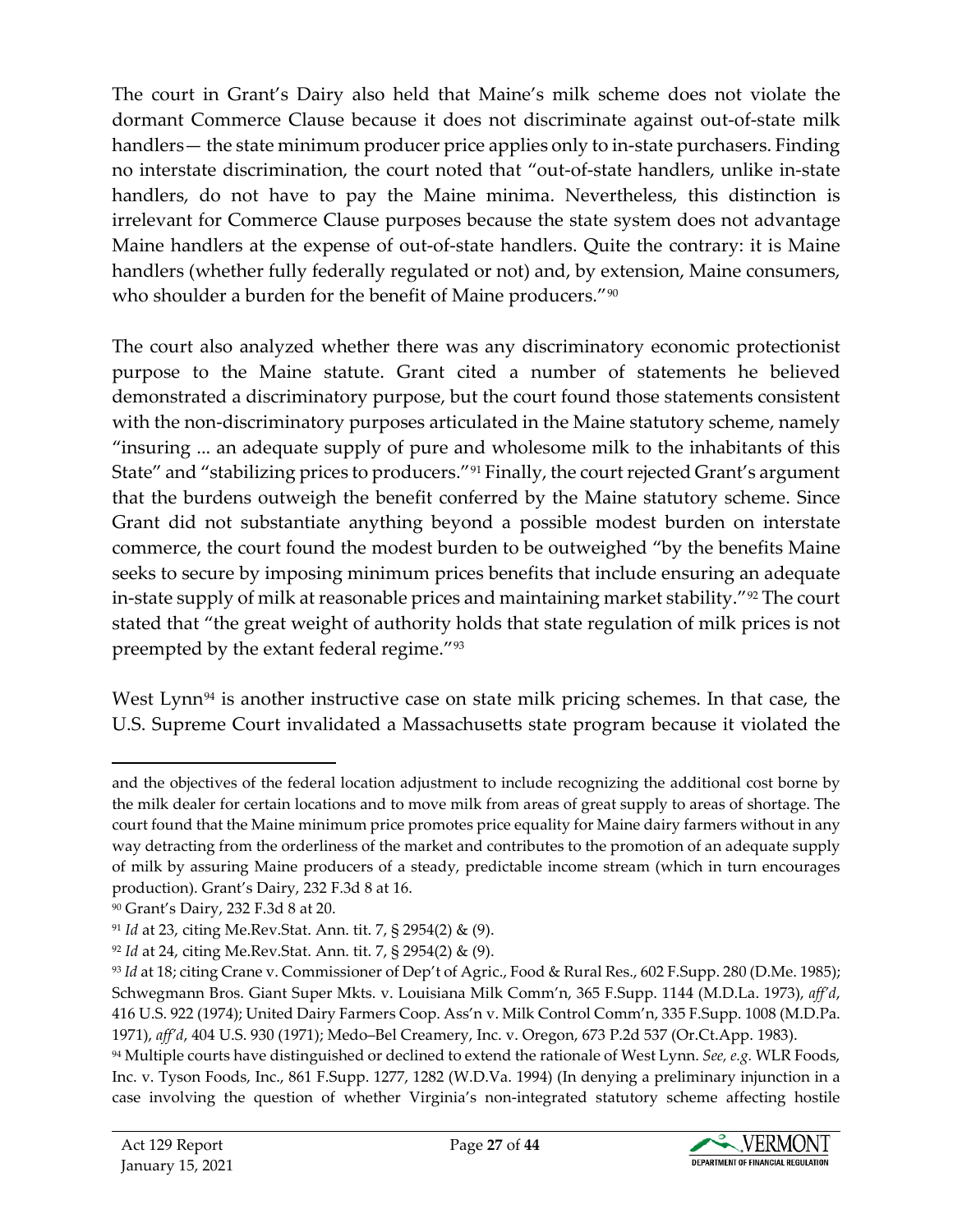dormant Commerce Clause. By imposing an assessment on milk sold by all dealers to Massachusetts retailers (regardless of whether the milk was produced in Massachusetts or another state) and distributing the proceeds of the assessment to Massachusetts dairy farmers, the Court found the order to unconstitutionally discriminate against interstate commerce. A state law may not be designed "benefit local producers of goods by creating tariff-like barriers that [neutralize] the competitive and economic advantages possessed by lower cost out-of-state producers."[95](#page-27-0) The court dismissed the argument that the assessment's incidental burden on interstate commerce is justified by the local benefit of saving the dairy industry— stating that the "[p]reservation of local industry by protecting it from the rigors of interstate competition is the hallmark of the economic protectionism that the Commerce Clause prohibits."[96](#page-27-1)

Although not as instructive as the two cases above, it is worth mentioning Cloverland-Green Spring Dairies, Inc., et. al. v. Pennsylvania Milk Marketing Board, et. al., a 2006 case in which the U.S. Court of Appeals for the Third Circuit affirmed a district court decision upholding Pennsylvania's state minimum wholesale milk pricing against a dormant Commerce Clause challenge.<sup>[97](#page-27-2)</sup> Cloverland had alleged that the minimum wholesale price requirement of Pennsylvania's milk pricing system discriminated against interstate commerce by eliminating competition based on price. In considering whether Pennsylvania's law violated the dormant Commerce Clause, the court considered whether "heightened scrutiny" applied and whether the law was invalid under the Pike balancing test.[98](#page-27-3) 

The court explained that "[h]eightened scrutiny applies when a law 'discriminates against interstate commerce' in its purpose or effect."<sup>[99](#page-27-4)</sup> A law can discriminate in this way by adversely impacting the competitive advantage of production in another state or disadvantaging out-of-state businesses while benefiting in-state businesses.<sup>[100](#page-27-5)</sup> The court found that heightened scrutiny did not apply in this case because Cloverland's



takeover attempts is constitutional, the memorandum opinion distinguished West Lynn's integrated statutory scheme and expressed **"**the problems of extending West Lynn Creamery beyond an integrated statutory program.")

<span id="page-27-0"></span><sup>95</sup> West Lynn Creamery, 512 U.S. 186.

<span id="page-27-1"></span><sup>96</sup> *Id* at 187.

<span id="page-27-2"></span><sup>97</sup> Cloverland-Green Spring Dairies, Inc. et. al. v. Pennsylvania Milk Marketing Board, et. al., 462 F.3d 249 (3d Cir. 2006). This case was the second time the matter was appealed to the U.S. Court of Appeals. The previous appeal in 2002 resulted in the U.S. Court of Appeals remanding the case to the District Court for trial after finding the District Court improperly granted summary judgment to the Pennsylvania Milk Marketing Board since a "reasonable trier of fact could find (on the facts presented) that Pennsylvania's minimum wholesale milk prices were unconstitutional."

<span id="page-27-3"></span><sup>98</sup> *Id* at 261, citing Cloverland I, [298 F.3d at 210–11.](http://www.westlaw.com/Link/Document/FullText?findType=Y&serNum=2002464450&pubNum=506&originatingDoc=I1895e4a639fc11dbbb4d83d7c3c3a165&refType=RP&fi=co_pp_sp_506_210&originationContext=document&vr=3.0&rs=cblt1.0&transitionType=DocumentItem&contextData=(sc.UserEnteredCitation)#co_pp_sp_506_210)

<span id="page-27-5"></span><span id="page-27-4"></span><sup>99</sup> *Id* at 261, citing [C & A Carbone, Inc. v. Town of Clarkstown, 511 U.S. 383 \(1994\);](http://www.westlaw.com/Link/Document/FullText?findType=Y&serNum=1994108354&pubNum=708&originatingDoc=I1895e4a639fc11dbbb4d83d7c3c3a165&refType=RP&originationContext=document&vr=3.0&rs=cblt1.0&transitionType=DocumentItem&contextData=(sc.UserEnteredCitation)) [Harvey & Harvey, Inc.](http://www.westlaw.com/Link/Document/FullText?findType=Y&serNum=1995210794&pubNum=506&originatingDoc=I1895e4a639fc11dbbb4d83d7c3c3a165&refType=RP&fi=co_pp_sp_506_797&originationContext=document&vr=3.0&rs=cblt1.0&transitionType=DocumentItem&contextData=(sc.UserEnteredCitation)#co_pp_sp_506_797)  [v. County of Chester, 68 F.3d 788, 797–98 \(3d Cir. 1995\).](http://www.westlaw.com/Link/Document/FullText?findType=Y&serNum=1995210794&pubNum=506&originatingDoc=I1895e4a639fc11dbbb4d83d7c3c3a165&refType=RP&fi=co_pp_sp_506_797&originationContext=document&vr=3.0&rs=cblt1.0&transitionType=DocumentItem&contextData=(sc.UserEnteredCitation)#co_pp_sp_506_797)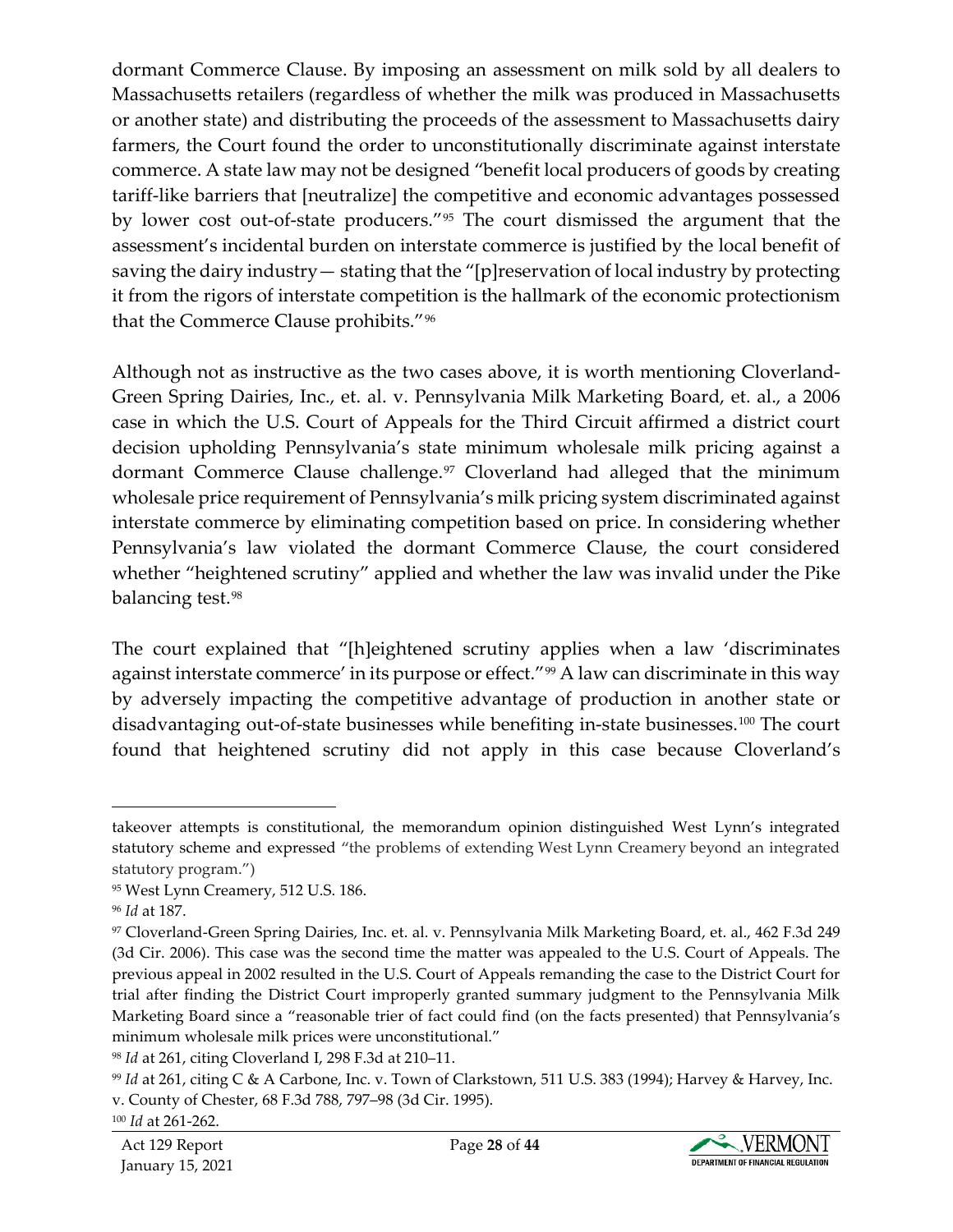allegations amounted to only subtle competitive advantages to in-state handlers and did not sufficiently link any advantages to in-state or out-of-state status.[101](#page-28-0)

Next, the court applied the Pike balancing test: "[W]hen a law 'effectuate[s] a legitimate local public interest, and its effects on interstate commerce are only incidental,' the court must determine whether 'the burden imposed on such commerce is clearly excessive in relation to the putative local benefits.'"<sup>[102](#page-28-1)</sup> The court found there was enough evidence in the district court record to support its conclusion that the putative incidental burdens of Pennsylvania's minimum wholesale milk prices on interstate commerce do not outweigh its putative benefits.<sup>[103](#page-28-2)</sup> However, the court ended its decision with a cautionary note, explaining that "Cloverland lost this case because its evidence was insufficient, but the constitutionality of Pennsylvania's minimum wholesale prices remains unresolved."[104](#page-28-3)

#### *4. Practical implications of state order pricing*

In considering a state milk marketing order, a state must consider whether and how the benefits of guaranteed minimum prices to producers, processors, wholesalers, and/or retailers balance against the increased costs for processors, wholesalers, retailers, and/or consumers. In particular, it would be important for the Legislature to examine (1) whether and how much more a processor would pay for Vermont milk before it chose to source milk from out of state and (2) how much retail prices would increase (and the impact this would have on Vermont consumers, particularly those who are members of vulnerable and disadvantaged populations. To answer these questions, the Legislature should consider undertaking a detailed cost-benefit analysis in coordination with an organization that has access to detailed market data. Such an analysis should take into account whether there is a premium brand value to Vermont milk (and whether that value would increase if the State were to choose to support farmers in increasing their milk quality and management practices as outlined in Section III(F)).

The state orders in Maine, Pennsylvania, and other states price only fluid milk at a premium. Because cheese, butter, and milk powder are less perishable than milk, the markets for these products are national. According to the PMBB, Pennsylvania does not set premiums for these products because "[i]n a national market there are many more opportunities to acquire milk at low prices… Mandating a premium inside Pennsylvania for non-Class I milk could make that milk and the products manufactured from it non-



<span id="page-28-0"></span><sup>&</sup>lt;sup>101</sup> "In demonstrating that heightened scrutiny should apply to a state law, a plaintiff like Cloverland need only prove that its out-of-state residency confers competitive advantages that are neutralized by the state law under review, thus preventing competition in the area in which the plaintiff enjoys an advantage." *Id* at 267.

<span id="page-28-2"></span><span id="page-28-1"></span><sup>102</sup> *Id* at 270-271. <sup>103</sup> *Id* at 271.

<span id="page-28-3"></span><sup>104</sup> *Id* at 272-273.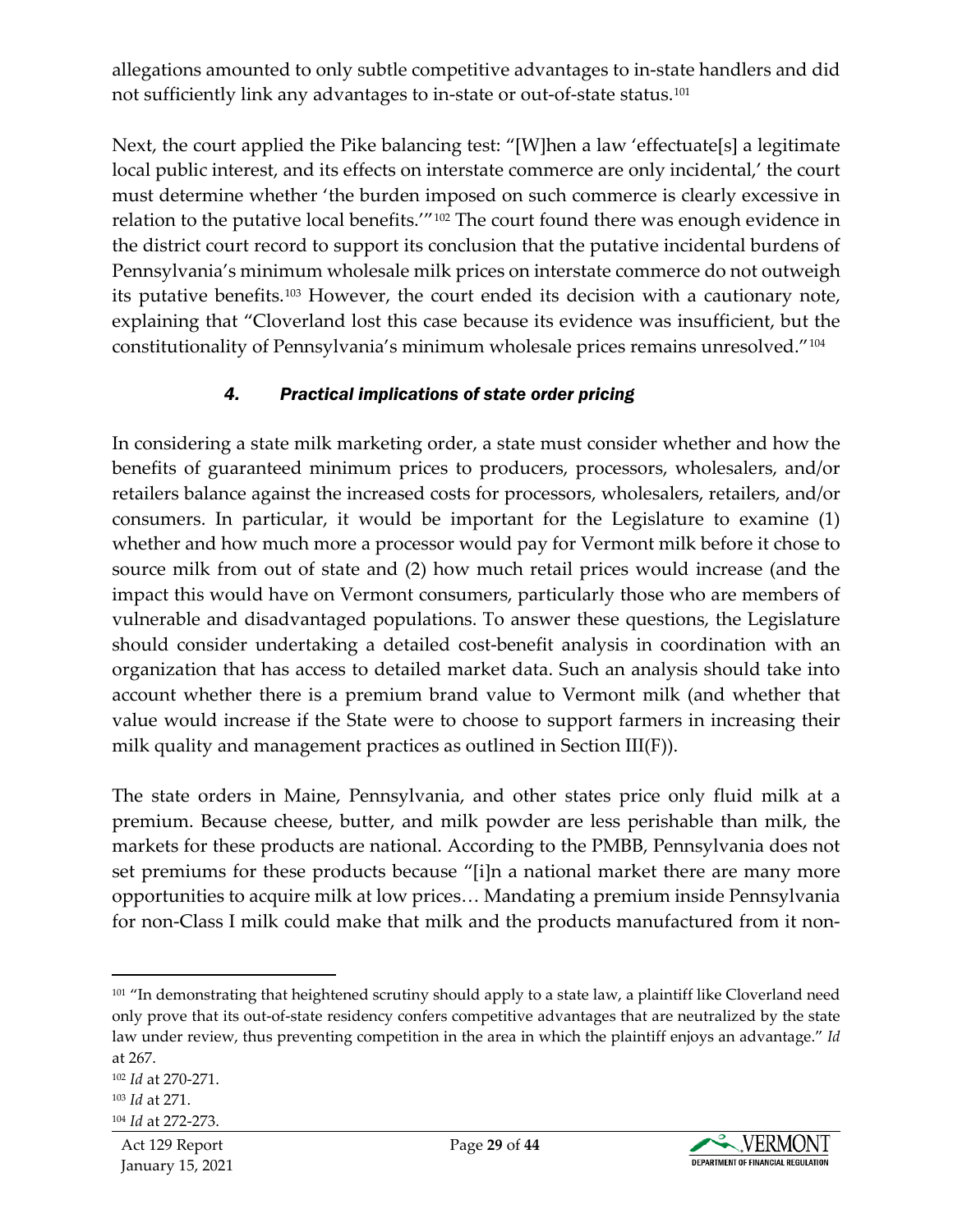competitive in that highly competitive national market.["105](#page-29-0) Since Vermont processes very little fluid milk, but a significant amount of cheese and other products, a cost-benefit study should analyze whether Vermont could or should institute a premium on additional classes of dairy products.

Finally, in Vermont, unlike Maine, the major milk processors are owned by dairy cooperatives and, therefore, by milk producers. For this reason, it may be counterintuitive for Vermont to follow suit with Maine by assessing a milk handling fee on processors that is intended to benefit producers.

#### *5. Conclusion—A state pricing order could likely be structured to withstand legal challenges, but would require additional cost-benefit analysis*

Regardless of how states price milk, farms are exiting the market; the dairy industry challenges are national in scope. It is unclear to the Department whether a state pricing order would serve to bolster the sustainability of milk pricing or dairy farming in Vermont. Maine's tier system, lauded by some and maligned by others, provides important price supports to the state's dairy producers, but at a high cost to taxpayers. Although the Department concludes that state milk pricing regulation could likely be implemented in Vermont in a manner that would withstand Constitutional challenges, we do not take a position as to whether the Legislature should undertake this option. Rather, we believe that dairy industry stakeholders and experts are best situated to determine whether a state order system would benefit Vermont's dairy industry.

## C. Regional compact

Another option for Vermont is to (again) enter into an interstate agreement to establish a regional pricing mechanism to supplement FMMO minimum pricing. The Northeast Dairy Compact, of which Vermont was part, was relatively successful in stabilizing dairy prices for farmers without unduly burdening consumers. Establishing a new regional compact would require the agreement of all participating states, as well as the approval of Congress (required pursuant to the compact clause of the U.S. Constitution).[106](#page-29-1) For this and other reasons set forth below, although forming a regional compact at this time may have similar benefits to the previous one, it is not likely to be feasible or politically viable.

In 1996, six New England states—Vermont, New Hampshire, Maine, Connecticut, Rhode Island, and Massachusetts—formed the Northeast Dairy Compact. Each state adopted



<span id="page-29-0"></span><sup>105</sup> PMBB Overview, *supra* note 73.

<span id="page-29-1"></span><sup>106</sup> "No State shall, without the Consent of Congress… enter into any Agreement or Compact with another State." U.S. Const. art. 1, § 10, cl. 3.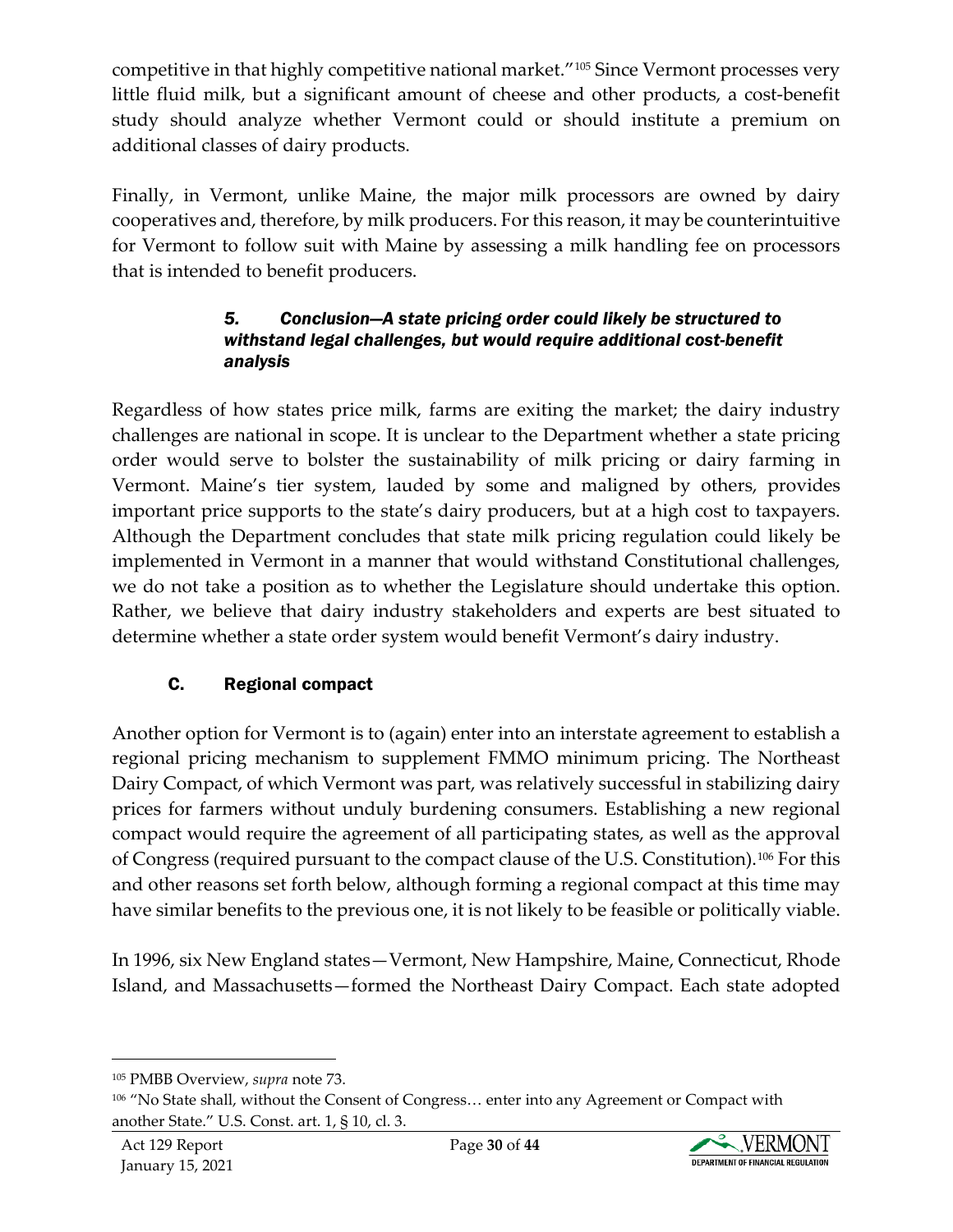uniform legislation and obtained approval from Congress in the 1996 Farm Bill.<sup>[107](#page-30-0)</sup> Congress conditioned its approval on a finding by the U.S. Secretary of Agriculture that there was a "compelling public interest in the Compact region."[108](#page-30-1) Congress established a sunset date for the Compact that would coincide with reforms to the FMMO and the sunset was subsequently extended to September 2001, at which point Congress allowed its approval to expire.

During the life of the Compact, a commission of state-appointed producers, processors, retailers, and consumer representatives established the minimum price at which all processors that sold fluid milk in the six New England states must purchase that milk from producers. The minimum Compact price was higher than the price established by the FMMO for the region and thus a type of over-order pricing.[109](#page-30-2) While the sourcing dairy farms were largely in the six compact states, some were outside the area, notably in New York. The Compact's constitutionality was upheld by federal courts early in its life and not seriously called into question after 2001.<sup>[110](#page-30-3)</sup>

Some critics of the Compact complained that it resulted in an unfairly high and inflexible milk price. However, the Compact did effectively enhance revenue for Northeast dairy farmers. According to AAFM, the Compact was successful in bolstering the prices received by dairy farmers in Vermont and increasing their individual financial sustainability, and did so without undue burdens on consumers.[111](#page-30-4) One of the key reasons for the Compact's success was the involvement of both high milk-producing states and high population states; the matching of supply with demand.<sup>[112](#page-30-5)</sup>

The success for the states involved may have been one of the reasons that Congress failed to re-authorize it; key legislators in other states, notably major dairy-producing



<span id="page-30-0"></span><sup>&</sup>lt;sup>107</sup> Individual state adoption took place between 1989 and 1993. Northeast Dairy Compact Commission. Compact Facts.<http://www.dairycompact.org/comfacts.htm>

<span id="page-30-1"></span><sup>108</sup> Pub. L. No. 104-127, 110 Stat 888, § 147 (codified in 7 U.S.C. § 7256).

<span id="page-30-2"></span><sup>109</sup> Northeast Dairy Compact Commission. Compact Over-Order Price Regulation, 62 Fed. Reg. 104 (May 30, 1997),<https://www.govinfo.gov/content/pkg/FR-1997-05-30/pdf/97-14274.pdf>

<span id="page-30-3"></span><sup>110</sup> *See* New York State Dairy Foods, Inc. v. Northeast Dairy Compact Comm'n., 198 F.3d 1 (1st Cir. 1999), *cert. denied*, 529 U.S. 1098 (rejecting arguments that the Commission's pricing scheme violated the dormant commerce clause and that the Commission's composition and hearing panels violated the due process rights of a New York-based trade association). Other legal challenges to the Commission's structure and actions also failed. *See* Milk Indus. Found. v. Glickman, 132 F.3d 1467 (D.C.Cir. 1998); Organic Cow, LLC v. Ne. Dairy Compact Comm'n, 164 F.Supp.2d 412 (D.Vt 2001).

<span id="page-30-5"></span><span id="page-30-4"></span><sup>111</sup> Although some opponents of the Compact argue it inflated fluid milk prices for consumers, the information available to AAFM indicates that increases attributable to the Compact were cents on the gallon and, thus, that concerns about consumer harm were unsubstantiated. Call with Diane Bothfeld, December 21, 2020.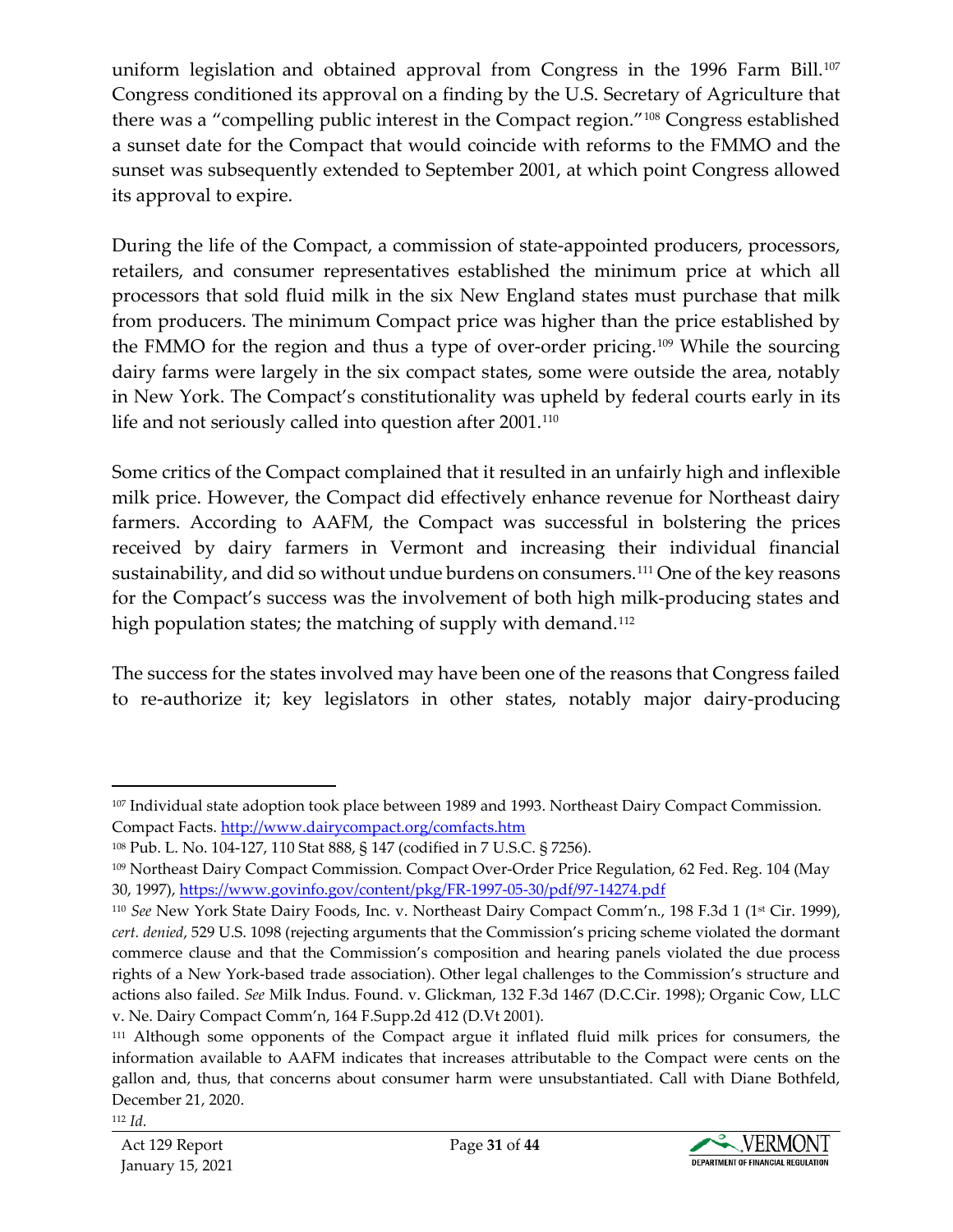midwestern states, and a variety of other stakeholders with competing interests to the Compact's, voiced strong opposition, some referring to the Compact as a "cartel."[113](#page-31-0)

It is unclear whether a similar agreement would be politically viable today or whether it would work under the conditions of today's consolidated dairy industry to keep smaller and medium-sized conventional dairy operations in business in Vermont. In its January 2020 dairy sector report, the Maine Farmland Trust voiced support for "a regional pricing system, using variables that are more sensitive to regional production costs and market signals," which could provide dairy farmers "with a more stable and predictable environment for future business planning, and serve as an effective tool for achieving regional dairy viability."[114](#page-31-1)

The political viability of an interstate compact depends partially on whether there is appetite at the federal level to approve a regional agreement that is aimed at benefiting only the participating states. Among stakeholders that would likely oppose a regional compact are processors, wholesalers, and retailers (including regional and national supermarket chains), which have become increasingly consolidated in the years since the Compact's original approval in 1996. Some believe the need for a compact is diminished now since the Vermont market has changed. Vermont now processes a majority of the milk it produces in state, making a compact less essential for Vermont producers.

To increase the potential for success of a regional compact in supporting individual farmers, it may be necessary to include nearby high-milk-producing states, such as Pennsylvania and New York, that were not participants in the original compact. Without the involvement of such states, milk processors and other direct buyers of Vermont's milk may opt to purchase milk from farms in neighboring states to avoid the premium price associated with compact-state milk. Additional considerations related to a regional compact include the long timeframe necessary to obtain individual state approval before seeking federal approval and the potential impermanence of such a solution, which requires periodic Congressional re-approval. Finally, Vermont's appetite to battle dairy states excluded from the compact and opposing stakeholders are factors to consider. The Department takes no view as to whether Vermont should pursue this option.



<span id="page-31-0"></span><sup>113</sup> It is not clear to the Department why the Compact was not re-authorized. The original condition that it would expire upon further federal reforms may have played a part, as may have the expiration's date falling at the same time that the country was experiencing the aftermath of 9/11. Further research would be necessary to understand the reasons behind the initial Congressional authorization as well as the subsequent lack of re-authorization.

<span id="page-31-1"></span><sup>114</sup> Maine Farmland Trust. State of Maine Agriculture Report Series: Dairy Sector Report. January 2020. <https://www.mainefarmlandtrust.org/wp-content/uploads/2020/01/Dairy-Sector-Report.pdf>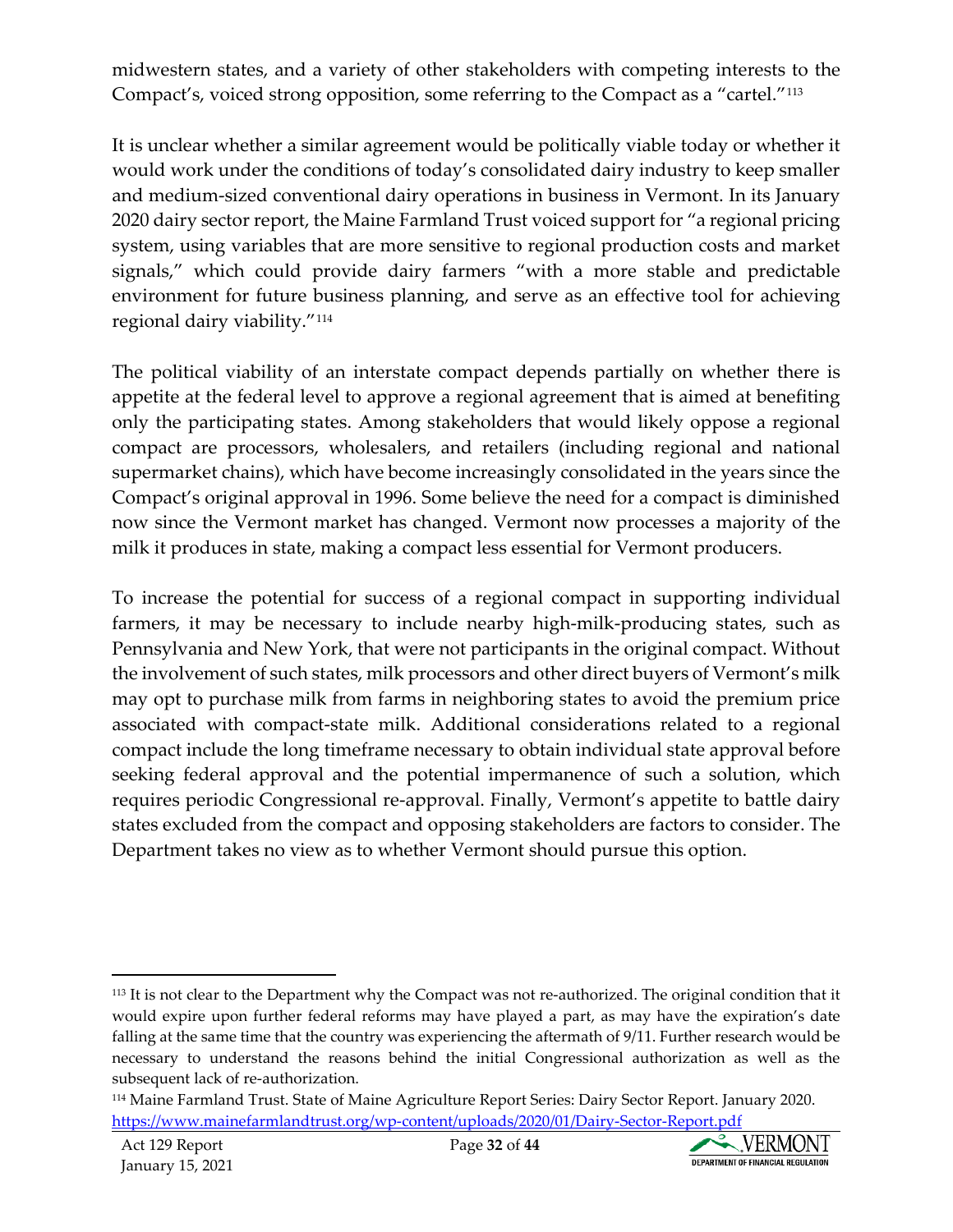#### D. Supply management

In short, supplies of milk in the U.S. exceed consumer demand, which depresses producer prices; in 2020 the COVID-19 pandemic exacerbated this imbalance. Many experts believe that dairy supply management is the solution. A variety of supply management programs exist today, with a range of scales, attributes, and time frames. Canada has managed its national dairy supply since the early 1970's with production quotas, import restrictions, and price supports; and the state of Montana has operated under a state-wide dairy supply management system since 1990. On a smaller scale, oversupplies of fluid milk brought about by the Great Recession and the COVID-19 crisis have led co-ops to establish programs to temporarily manage members' milk production. Supply management strategies are also recommended by the Vermont supply management working group and championed by Dairy Together, a growing movement of farmers whose goal is to rebuild a viable dairy economy.

Nationwide dairy supply management has been attempted before, with limited success. In 1983, Congress enacted a milk diversion program "to address excessive dairy product purchases and the costs associated with maintaining the dairy price support program." Under this program, which was in effect from January 1984 to March 1985, the federal government paid farmers \$10 per hundredweight of production under their established base level. The program was funded through an assessment on all milk produced. Approximately 38,000 producers participated and were paid a total of \$955 million. According to the GAO, the program successfully reduced total milk production by 3.74 to 4.11 billion pounds in 1984, but encountered adverse selection and moral hazard issues. "GAO survey results revealed that the program's likely participants had already reduced milk production below their base levels. Nonparticipants were those dairy farmers who were actively expanding sales." The American Farm Bureau Federation states that the program ultimately had "no measurable impact on the national average milk price or the trend in milk production."[115](#page-32-0)

The pros and cons of supply management are as many and varied as the systems in place. In this section, the Department evaluates a number of supply-management programs and proposals, and considers how they might impact Vermont producers, processors, retailers, and consumers.

## *1. Cooperatives' temporary supply management programs*

Both Agri-Mark and DFA put into place base-excess programs to manage supply in 2020. Under a base-excess program, a co-op pays full price for a farmer's specified base amount of milk and a lesser price for milk produced in excess of the base. Agri-Mark instituted



<span id="page-32-0"></span><sup>115</sup> American Farm Bureau Federation. Reviewing U.S. Dairy Supply Management Efforts. April 15, 2019. <https://www.fb.org/market-intel/reviewing-u.s.-dairy-supply-management-efforts>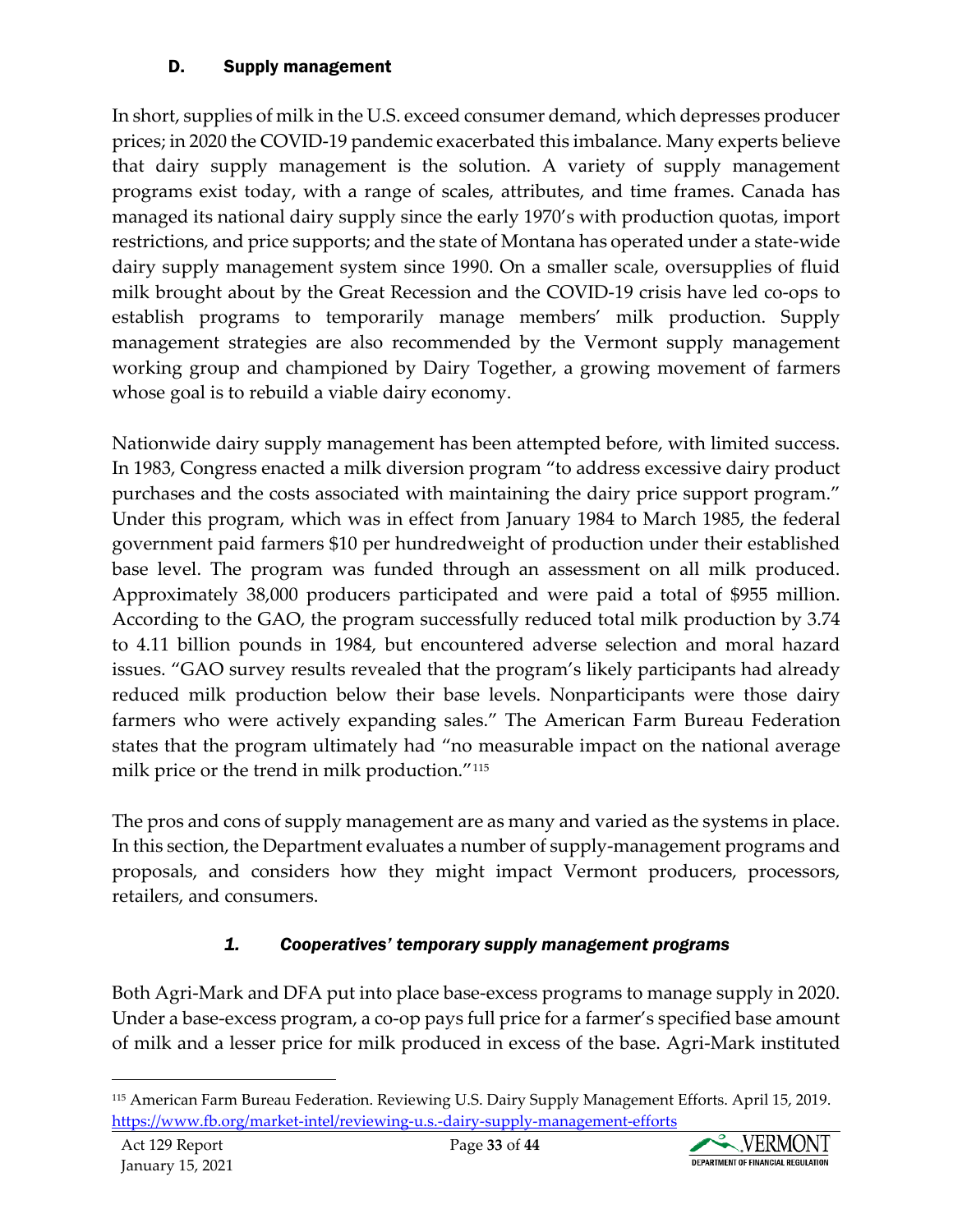its program on January 1, 2020, based on the difficult market conditions that existed prior to the pandemic, and DFA instituted a similar program in May of 2020 as a result of market changes brought about by COVID-19. Under the Agri-Mark program, members were given a choice to base their maximum production levels on either their March 2019 or March 2020 production volumes. Over-base production is assessed a penalty determined monthly "based on [Agri-Mark's] forecast of blend prices in the upcoming month, less \$1.50 (rounded to the nearest 10 cents)."[116](#page-33-0) Under the DFA program, Northeast members are paid full price for 85 percent of their March 2020 base production and "the value that can be derived from the marketplace" for the remaining 15 percent.<sup>[117](#page-33-1)</sup> The reason both cooperatives cite for their programs is to prevent or remedy an oversupply of milk.

Organic cooperatives have long used supply management strategies. Although organic milk may be more profitable for farmers to produce, it has a more limited consumer base than conventional milk. For those reasons it is important for processors to balance supply and demand. Organic Valley attributes its financial success to a growth in sales and "conservative supply management in more difficult years."[118](#page-33-2) Organic Valley limits both the number of farms it accepts into the co-op and the milk production of its members. It uses regional pools, each of which contracts with members on price and volume. In 2009, in response to the Great Recession and decreased demand for organic milk, Organic Valley instituted a quota program, requiring members to temporarily cut their production by seven percent. Base price remained unchanged, but the price for over-base milk was significantly reduced. The program appears to have been successful—it allowed Organic Valley to maintain adequate prices for their farmers and also resulted in increased utilization, reduced inventory, and increased milk quality.[119](#page-33-3) The successful use of supply management strategies by organic co-ops is "encouraging when we talk about supply management on a larger scale."<sup>[120](#page-33-4)</sup>

#### *2. Vermont supply management working group's growth management proposal*

In 2018, VAAFM convened a supply management working group at the direction of the Vermont Legislature. In addition to VAAFM, the group included representatives of Agri-Mark and DFA, and the chairs of the Vermont Senate and House agricultural committees.



<span id="page-33-0"></span><sup>116</sup> Email from Catherine DeRonde, January 8, 2021.

<span id="page-33-1"></span><sup>117</sup> Email from Kiersten Bourgeois, January 7, 2021.

<span id="page-33-2"></span><sup>118</sup> Organic Valley. "Organic Valley Farmer-Owners Convene at Co-op's Annual Meeting to Celebrate 2015 Milestones and Strategize for Future Generations." April 7, 2016.

[https://www.organicvalley.coop/newspress/organic-valley-farmer-owners-convene-co-ops-annual](https://www.organicvalley.coop/newspress/organic-valley-farmer-owners-convene-co-ops-annual-meeting-celebrate-2015-milestones-and-strategize-future-generations/)[meeting-celebrate-2015-milestones-and-strategize-future-generations/](https://www.organicvalley.coop/newspress/organic-valley-farmer-owners-convene-co-ops-annual-meeting-celebrate-2015-milestones-and-strategize-future-generations/)

<span id="page-33-4"></span><span id="page-33-3"></span><sup>119</sup> Ye Su and Michael L. Cook. Price Sustainability and Stability – An Achievable Goal? A Case Study of Organic Valley. July 2014.<https://ageconsearch.umn.edu/record/174399/?ln=en> <sup>120</sup> Call with Julie-Marie Bickford, January 8, 2021.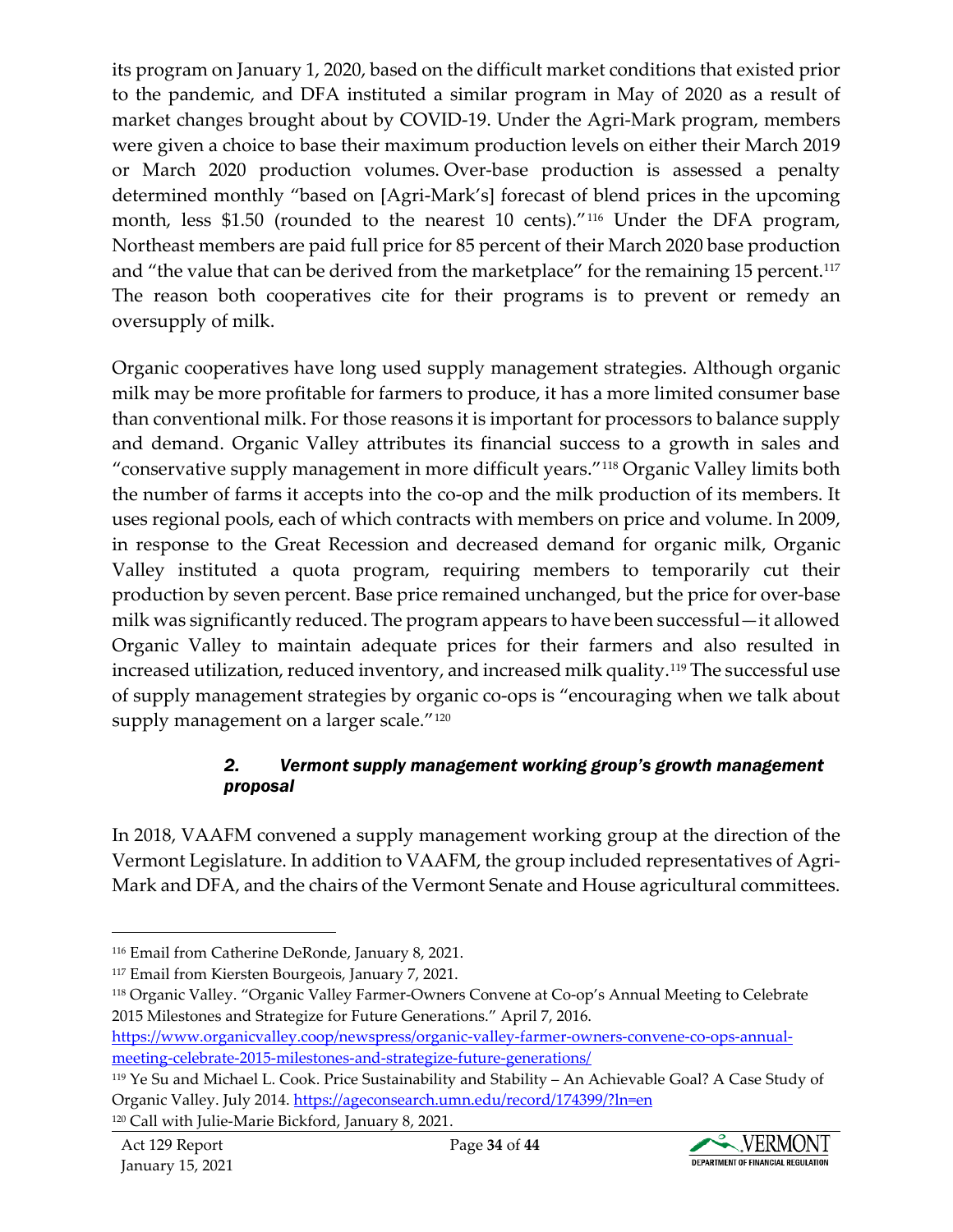The working group held meetings, took testimony, and heard presentations from dairy farmers, government officials, milk processors, academics, and many other stakeholders before issuing a report in 2019. The report addressed the challenges faced by the Vermont dairy industry and concluded that the current system of dairy regulation is problematic. The working group endorsed a two-tier growth management system, administered by the USDA Farm Services Agency, to equalize the supply and demand of milk and stabilize milk volumes and prices.<sup>[121](#page-34-0)</sup>

The working group's proposal is a type of base-excess program designed to manage growth to meet domestic and export needs, plus ensure a 30-day emergency stock of dairy. A farm's base (tier one) would be set based on the highest of the farm's annual production volumes over the previous three years and would be reviewed and adjusted every six months, as needed to meet national needs. The working group suggested tying the over-base (tier-two) price to the USDA announced All Milk Price, a price that is low enough to provide a strong disincentive for farms to overproduce. Milk volumes would be reviewed, and required deductions made from each farmer's milk check, on a quarterly basis. Deducted funds would be pooled and redistributed at the end of each calendar year to farms that remained at or below their annual base. The working group strongly recommended against permitting the transfer or sale of base volumes.<sup>[122](#page-34-1)</sup>

The supply management working group noted that, to be successful, a supply management program must be implemented at the national level and participation of all producers must be mandatory. According to the working group: "To manage the growth of the United States milk supply to better align the volume of milk with demand, all dairy producers [would] need to be actively involved in the program. An equitable program must be established for all dairy producers regardless of farm location, farm size and/or business structure. The alignment of milk volume with need would reduce volatility and provide stabilization of milk prices," hence benefitting Vermont milk producers. The working group also acknowledged the potential downside of a national supply management system—increased retail prices—which may disproportionately impact lower-income Vermonters.<sup>[123](#page-34-2)</sup>

## *3. Dairy Together's market access fee proposal*

Dairy Together, an initiative of the Wisconsin Farmers' Union, is a movement of farmers pushing for federal dairy policy changes, including a national supply management program. The group has proposed a market access fee program to align supply and demand. This program would set annual production growth limits but allow a farm to pay a market access fee per hundredweight if it chose to expand its production growth



<span id="page-34-0"></span><sup>121</sup> 2019 Milk Commission Report, *supra* note 3.

<span id="page-34-2"></span><span id="page-34-1"></span><sup>122</sup> *Id.*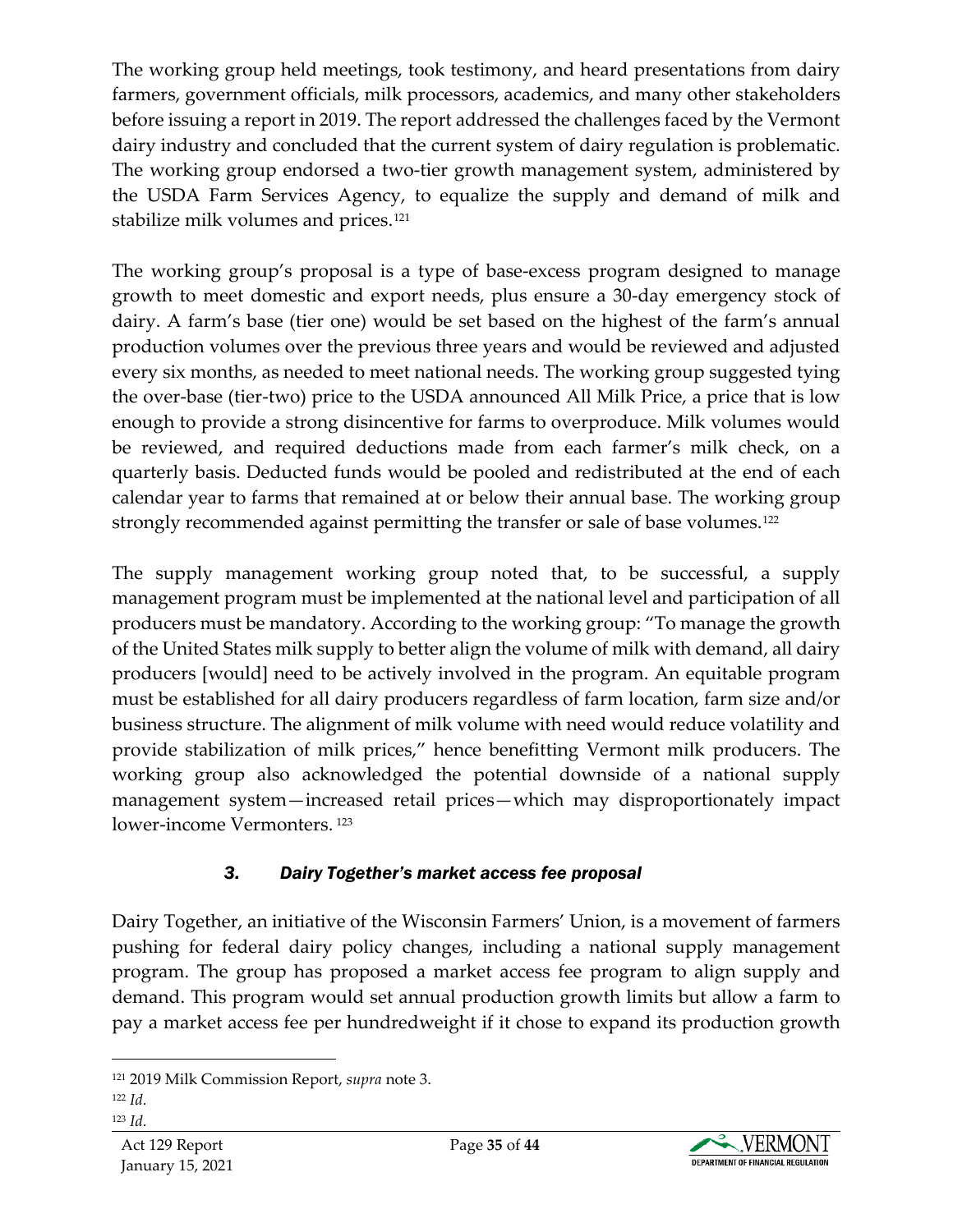above allowable limits. The market access fees paid by these farms would then be distributed among farms that chose to limit their production. This program could be continuous or it could be triggered when the margin between milk and feed prices is low.[124](#page-35-0)

A study of the market impacts of this program—had it been implemented in the 2014 Farm Bill—shows that it would have reduced price variability, slowed farm exits, increased net farm operating incomes, and reduced government expenditures on the DMC program. According to the study's authors, the program would have increased the average producer price by \$1.10 per hundredweight for *all* farms and by more than \$2.50 per hundredweight for farms that limited growth.[125](#page-35-1) The authors acknowledge that the market access fee program would result in a slight decrease in domestic consumption of dairy due to increased prices.<sup>[126](#page-35-2)</sup>

## *4. Montana's statewide quota system*

Montana is the only U.S. state that is 100 percent supply managed. Established in 1990, Montana's quota system is designed both to limit the supply of Class I fluid milk on the market and stabilize prices above farms' costs of production. The system has been described as "pay to play"—only farmers with quotas own the right to produce fluid milk in Montana—and many experts say that, in its current state, it is failing to meet its goals.<sup>[127](#page-35-3)</sup>

Montana sets a state minimum producer price for Class I fluid milk produced in-state, which is based on the FMMO plus a location differential (\$2.55 per hundredweight in 2018).[128](#page-35-4) All milk in Montana is pooled and component values are derived from the total amount. Each farmer is paid a blend price, adjusted for individual butterfat content, for milk produced up to their quota, and \$1.50 less per hundredweight for over-quota milk.<sup>[129](#page-35-5)</sup>

When the quota program was established, Montana set each farmer's quota pounds as a percentage of their previous year's production. Total quota pounds for the state were based on Class I utilization in 1990 and have not changed substantially since then. There

<https://www.morningagclips.com/congressional-hearing-on-dairy-economics/>



<span id="page-35-0"></span><sup>124</sup> Dairy Together. Market Impacts of Various Supply Management Programs (video). <https://www.dairytogether.com/videos>

<span id="page-35-1"></span><sup>125</sup> "Congressional hearing on dairy economics: Briefings were spearheaded by Wisconsin Farmers Union through Dairy Together." Morning Ag Clips. September 17, 2019.

<span id="page-35-2"></span><sup>126</sup> Market Impacts of Various Supply Management Programs (video), *supra* note 124.

<span id="page-35-3"></span><sup>127</sup> Laura Ginsburg. ["Pay to play: Supply management in Montana's dairy industry, Part 1."](https://www.progressivedairy.com/news/industry-news/pay-to-play-supply-management-in-montanas-dairy-industry-part-1) *Progressive Dairy.* August 30, 2013. [https://www.progressivedairy.com/news/industry-news/pay-to-play-supply](https://www.progressivedairy.com/news/industry-news/pay-to-play-supply-management-in-montanas-dairy-industry-part-1)[management-in-montanas-dairy-industry-part-1](https://www.progressivedairy.com/news/industry-news/pay-to-play-supply-management-in-montanas-dairy-industry-part-1)

<span id="page-35-4"></span><sup>128</sup> Dairy Technomics. Montana Milk Market Regulation Study: Final Report. June 4, 2018. [http://liv.mt.gov/Portals/146/MC/Montana\\_Milk\\_Market\\_Regulation\\_Study\\_Final\\_Report\\_2018-06-](http://liv.mt.gov/Portals/146/MC/Montana_Milk_Market_Regulation_Study_Final_Report_2018-06-04.pdf?ver=2018-06-27-095606-510) [04.pdf?ver=2018-06-27-095606-510.](http://liv.mt.gov/Portals/146/MC/Montana_Milk_Market_Regulation_Study_Final_Report_2018-06-04.pdf?ver=2018-06-27-095606-510)

<span id="page-35-5"></span><sup>129</sup> Call with Laura Ginsburg, January 5, 2020.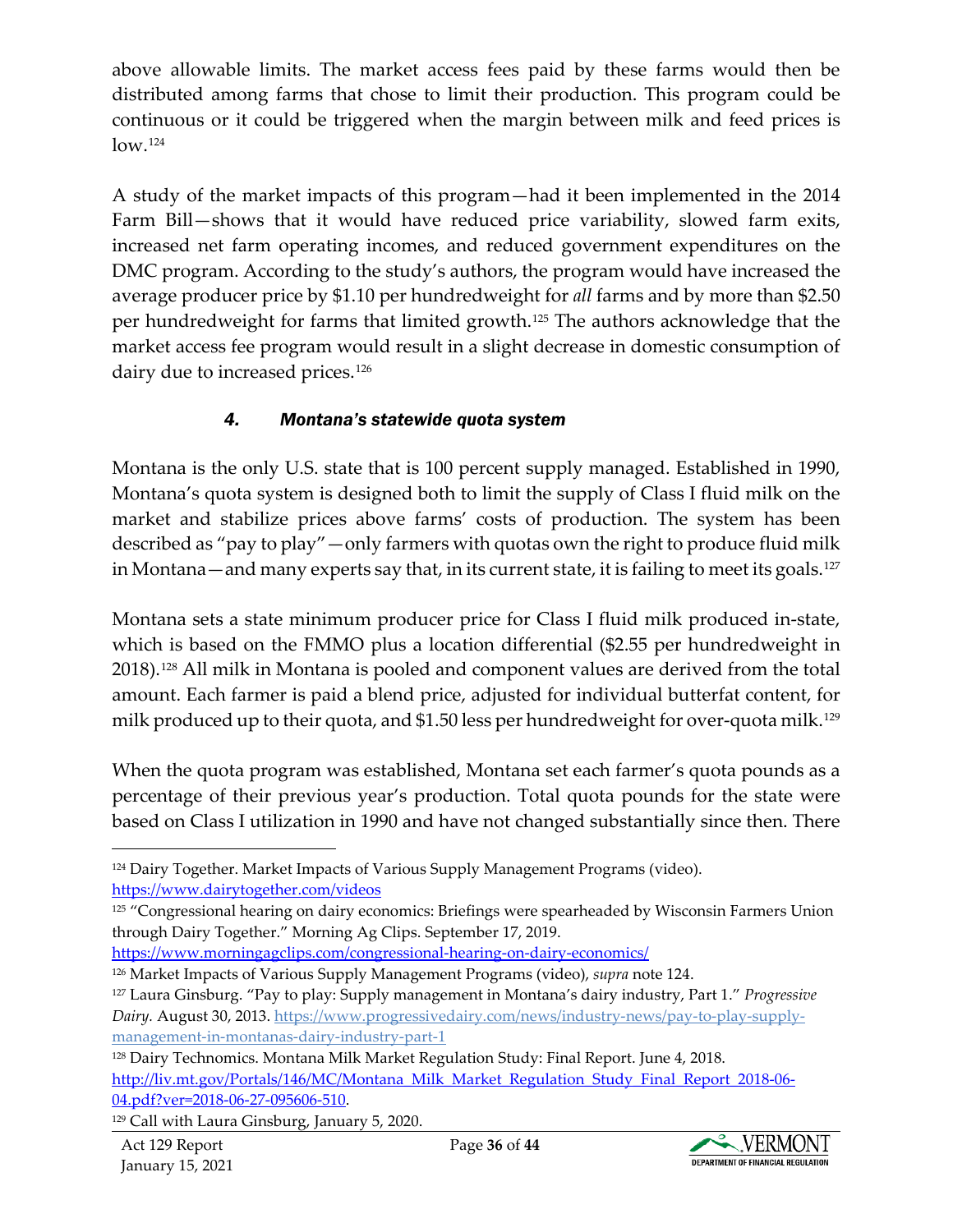are a set number of quotas available, which may be bought or sold among farms. The limited number of quotas means that the level of milk production in Montana has remained relatively stable over the past 30 years<sup>[130](#page-36-0)</sup> and exceeds what is needed for instate utilization, resulting in downward pressure on prices.

Montana's farms produce approximately 85 percent of the fluid milk sold in the state. Almost 40 percent of milk produced in Montana is sold out of state "at greatly discounted prices that, along with other factors and adjustments including high transport costs, lower the average price of milk that [p]roducers receive." Despite its high state minimum producer price for fluid milk, the net price paid to Montana's dairy farmers "ranks at or near the bottom regionally, as well as nationally."<sup>[131](#page-36-1)</sup>

Critics of Montana's quota system say that its \$1.50 per hundredweight penalty is not severe enough to prevent farmers from overproducing. In addition, because only Class I fluid milk is supply-managed, if markets invert (such as happened recently) and Class III prices are higher than fluid milk prices, then farmers are also incentivized to overproduce.[132](#page-36-2) Some also believe that a state-based supply management system disadvantages individual farms. Under the FMMO and some state pricing systems, farmers can manage volumes to take advantage of efficiencies or components to earn premiums for their milk quality. If a farmer is under a volume restriction, however, they lose those abilities, putting them at a disadvantage compared to farmers in neighboring states who are not subject to supply management.<sup>[133](#page-36-3)</sup>

To date, Montana's system appears neither to have balanced milk supply and demand in the state, nor resulted in sustainable prices for the state's dairy farmers. Many experts who are in favor of supply management think that, to be successful, such a system must be instituted at the national level.

## *5. Canada's nationwide supply management system*

The Canadian government uses a nationwide system of supply management to ensure price stability in the Canadian dairy market. The system was instituted after technological advances in the 1960's led to overproduction and low prices for many agricultural products. It has three main features: supply regulation through quotas; minimum price regulation; and import control.

Canada's national milk production limits are based on the amount of dairy each province is expected to consume for a particular period. Provincial authorities issue production



<span id="page-36-0"></span><sup>130</sup> USDA Dairy Data, *supra* note 21.

<span id="page-36-1"></span><sup>131</sup> *Id.*

<span id="page-36-2"></span><sup>132</sup> Call with Laura Ginsburg, January 5, 2020.

<span id="page-36-3"></span><sup>133</sup> Call with Catherine DeRonde, January 4, 2020.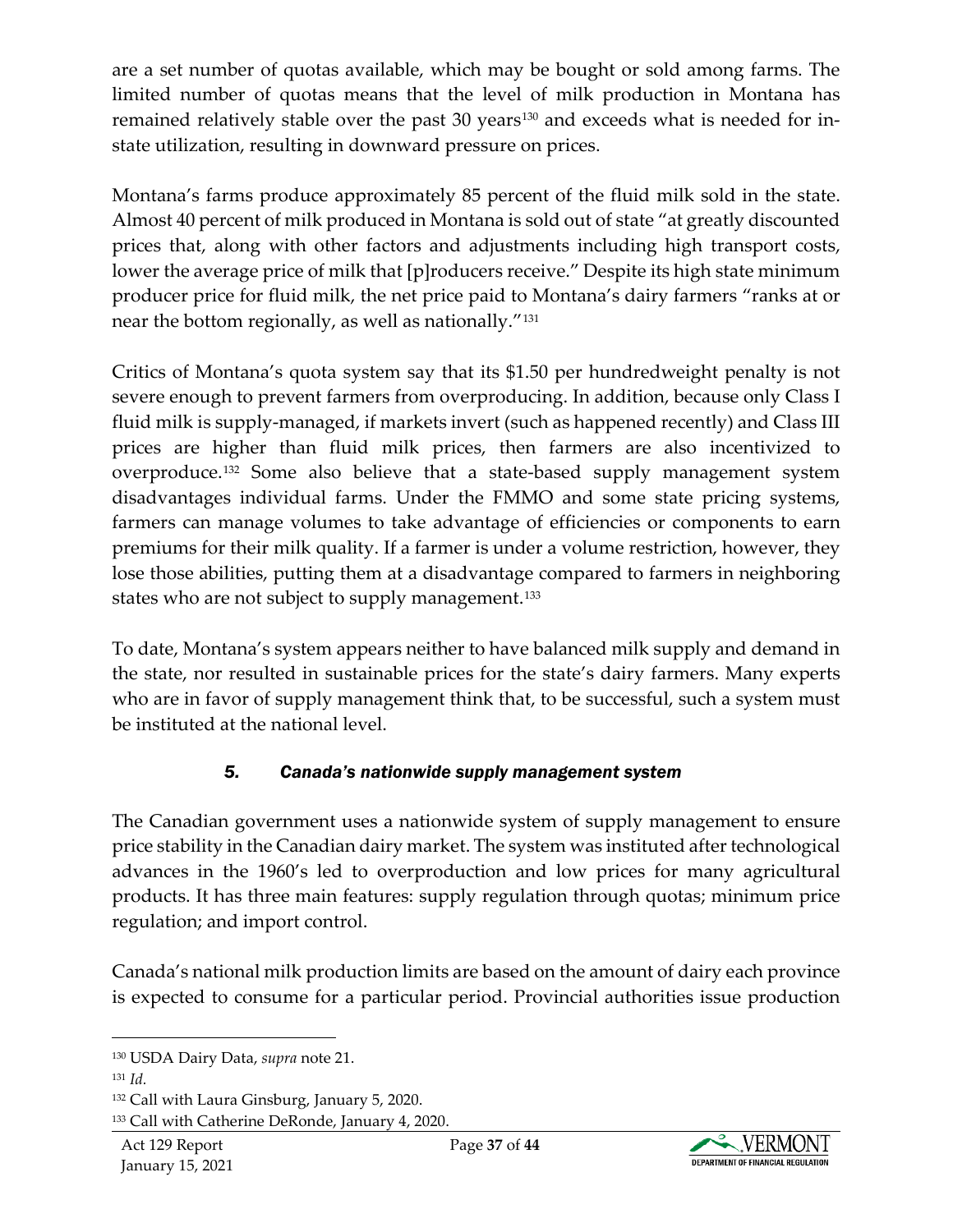quotas to a limited number of dairy farms in each province. If a farm produces over its quota, a penalty is assessed. Farmers sit on each province's marketing board and negotiate a minimum milk price with dairy processors that reflects the farmers' costs of milk production (plus profit), as well as the estimated consumer demand for dairy products. The Canadian government also strictly controls agricultural imports through the imposition of high tariffs. This prevents cheaper international products from flooding the Canadian market and undercutting the price of domestic dairy products.

Supporters of Canada's quota system say it promotes more stable and predictable dairy pricing for both producers and consumers by limiting large fluctuations in the market supply of dairy, and negotiated minimum prices result in stable, sufficient income for dairy farmers. Although the Department was unable to locate official or more recent statistics, a Canadian national publication stated that, in 2016, the average Canadian dairy producer milked 85 cows and had net operating income of U.S. \$126,000.[134](#page-37-0)

Critics of the Canadian system say that consumers bear the costs of the system and retail prices, which are necessarily higher than the prices that would be set in a competitive market, disproportionately impact lower-income consumers. Others contend that Americans also finance U.S. dairy supports, albeit in a different manner: "The United States… has largely maintained support for the farming sector through subsidies. So Americans foot the bill for farm supports indirectly, through the taxes they pay, while Canadians pay for those supports directly, through higher prices for supply-managed products."[135](#page-37-1) Still others argue that Canada's high minimum producer prices reduce the incentive for Canadian dairy farmers to take advantage of efficiencies and innovations to manage their costs of production.<sup>[136](#page-37-2)</sup>

The Canadian system of dairy price regulation reflects a very different political climate than exists in the United States. Although it has clear benefits to producers, it is unlikely that a Canadian-style quota system in the U.S. will be the solution to Vermont's dairy crisis.

#### *6. Conclusion—supply management could benefit Vermont's dairy farmers, requires federal action*

Managing supply at the national level would likely help stabilize prices for Vermont's dairy producers. Unfortunately, however, it may also increase costs for the State's



<span id="page-37-0"></span><sup>134</sup> Kyle Edwards. "The Truth about Dairy Farming in Canada." *Maclean's*. October 4, 2018. [https://www.macleans.ca/economy/the-truth-about-dairy-farming-in-canada/.](https://www.macleans.ca/economy/the-truth-about-dairy-farming-in-canada/) Figure was converted to

U.S. dollars based on the December 31, 2016 spot inter-bank exchange rate.

<span id="page-37-1"></span><sup>135</sup> John Paul Tasker. "How Canada's supply management system works." CBC News. Jun 16, 2018. <https://www.cbc.ca/news/politics/canada-supply-management-explainer-1.4708341>

<span id="page-37-2"></span><sup>136</sup> Maurice Doyon. Canada's Dairy Supply Management: Comprehensive Review and Outlook for the Future. October 2011[. https://www.cirano.qc.ca/files/publications/2011DT-01.pdf](https://www.cirano.qc.ca/files/publications/2011DT-01.pdf)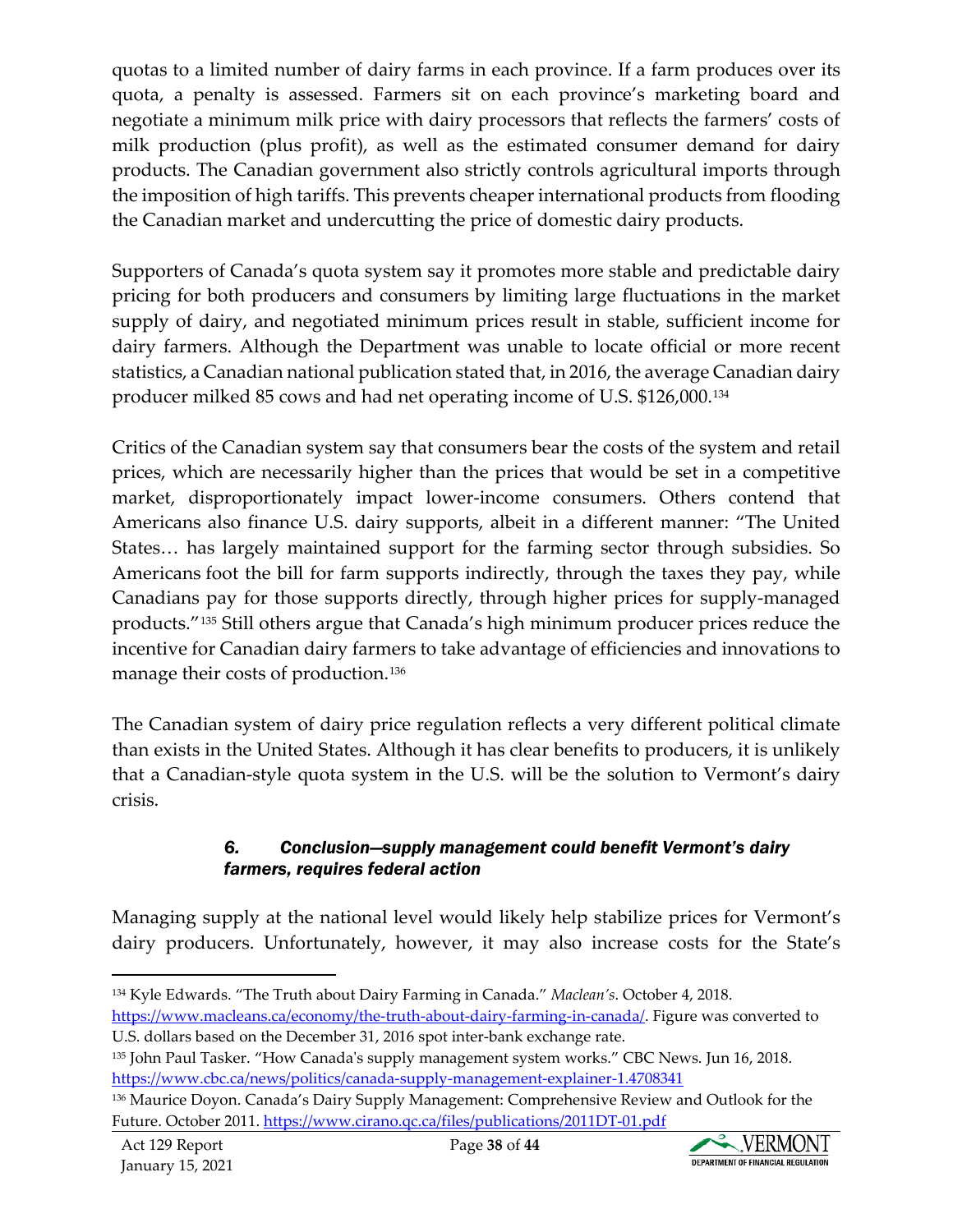processors, retailers, and/or consumers. Critics of any supply management program may argue in favor of allowing the market to stabilize supply and demand. They may also criticize such a program because it may raise prices and negatively impact the country's export capabilities.

The strategies proposed by Vermont supply management working group and Dairy Together appear promising, but are not likely to gain sufficient traction in Congress. The Vermont supply management working group shared their proposal with Vermont's Congressional delegation in 2019. If they chose to do so, Vermont's dairy stakeholders, administration, and/or Legislature could further signal their support for a national supply management program and engage other New England states in discussions of a national program. However, the decision to implement such a program depends on political factors largely out of Vermont's control.

## E. Increased focus on organic

In light of the changing dairy landscape, organic dairy farming may provide an opportunity for many of Vermont's dairy farms to remain economically viable. Evidence suggests organic dairy production may be more profitable than conventional dairy production and may have positive impacts on animal and human health and the environment (including water quality, which is a source of contention within the dairy arena). In addition, consumer demand for organic dairy is increasing.[137](#page-38-0) A 2013 study in the Journal of Dairy Science concluded that "organic dairy farms may contribute more to the local economy than average and similar-size conventional dairy farms in the Northeast… and that organic dairy farm milk production supports economic development in rural communities."[138](#page-38-1) For these reasons, it may be prudent for Vermont to focus additional efforts on encouraging farmers to transition to organic production as an alternative to conventional commodity dairy farming.

Organic milk is more expensive to produce than conventional, in part because of the higher cost of organic feed, and the retail price is substantially higher. Organic dairy farming involves restrictions on the use of chemical fertilizers and pesticides in feed and on antibiotics, feed additives, and growth hormones for cows. As such, organic farms are subject to more extensive regulatory requirements, which may increase administrative cost and burden. To gain organic certification through the USDA's National Organic Program, among other things, a farm must provide their milking cows access to pasture



<span id="page-38-0"></span><sup>137</sup> Amanda Gokee. "Demand for organic milk has gone up during the pandemic." *VTDigger*. December 27, 2020.

<https://vtdigger.org/2020/12/27/demand-for-organic-milk-has-gone-up-during-the-pandemic/>

<span id="page-38-1"></span><sup>&</sup>lt;sup>138</sup> J.K. O'Hara and R.L. Parsons. The economic value of organic dairy farms in Vermont and Minnesota. *Journal of Dairy Science*. September 2013.

<https://www.sciencedirect.com/science/article/pii/S0022030213004943>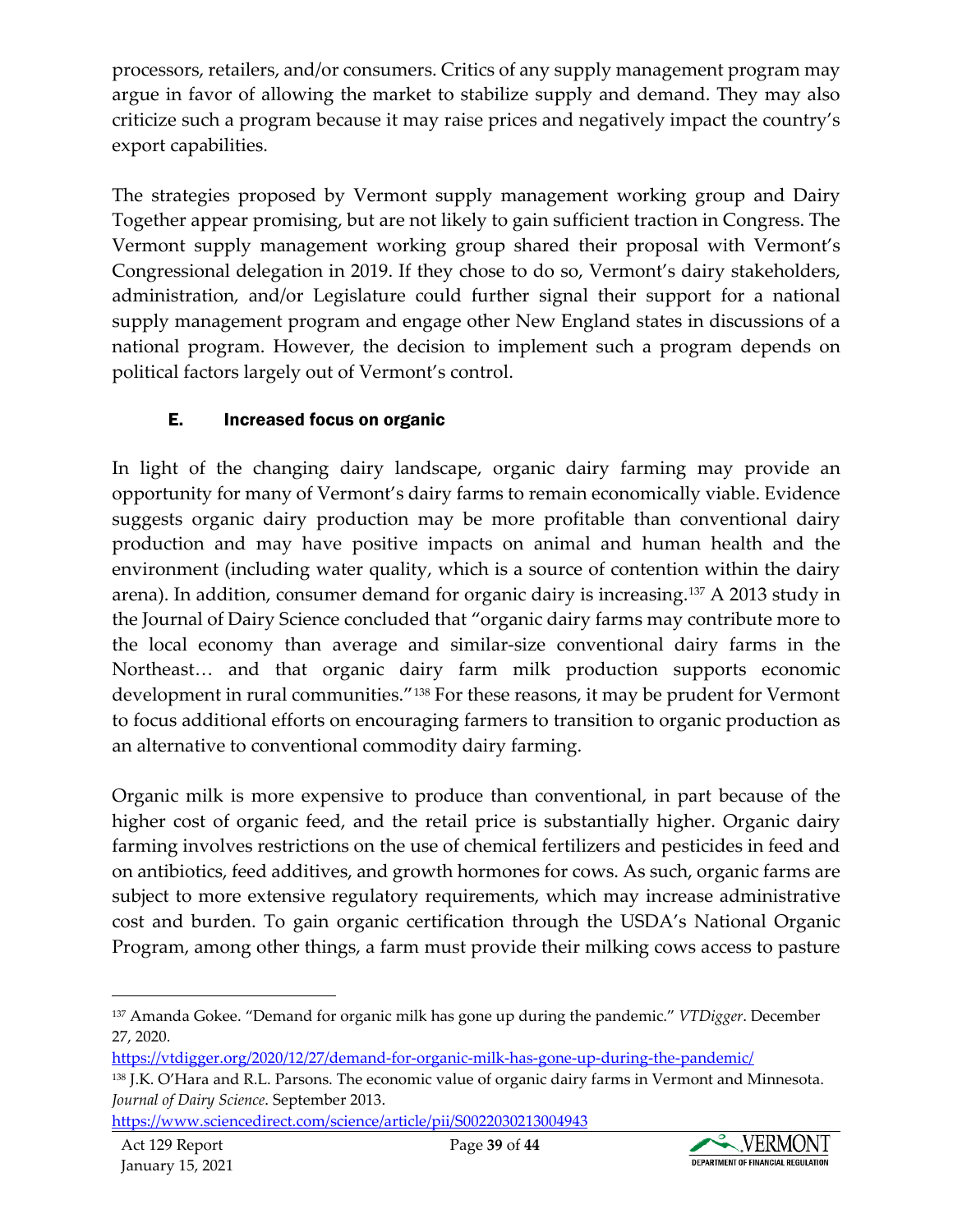for at least 120 days per year and ensure they obtain at least 30 percent of their dry matter intake by grazing.[139](#page-39-0)

Organic milk producer prices are also much higher than those for conventional milk. In most cases, the higher price more than offsets the higher costs of organic production, making organic dairy farming in Vermont a reasonably profitable enterprise in contrast to conventional dairy.<sup>[140](#page-39-1)</sup> However, as discussed in Section III(D)(1), higher organic prices are supported, in large part, by production limits imposed by organic handlers. It may not be feasible or advantageous for a large number of Vermont producers to transition to organic methods at once and overwhelm the market.

The number of organic dairy farms in Vermont increased until 2016, but since then has declined. The demand for organic dairy also steadily increased prior to 2017, leading many conventional farms to transition to organic to take advantage of higher returns. This sudden influx of milk from newly converted organic farms contributed to a global oversupply of organic milk that caused prices to decrease dramatically in 2017. However, with the pandemic causing many people to stay home, 2020 demand for organic dairy in grocery stores has gone up.[141](#page-39-2)

Large retailers like Costco and Walmart process and distribute organic dairy under private labels, with milk often supplied by organic "megadairies" in the West. Since interpretations of national organic certifications vary by certifier, the organic milk sourced by Walmart may not meet strict Vermont Organic Farmers (VOF) requirements. For example, a 5000+ cow organic dairy in California may be permitted to raise cows conventionally at a lower cost before transitioning them to organic practices just before they begin to be milked; this would not be permitted by VOF, which permits only wholeherd transition.<sup>142</sup>

With its strict organic standards, small farms, beautiful landscape, and award-winning dairy products, it may be possible for Vermont to take greater advantage of its position as a niche market for high quality, locally-sourced organic dairy products and to brand itself as such, while at the same time enhancing farmer profitability and reaping the other effects of organic production. However, additional research and cost-benefit analysis would be required to determine whether and how to best support farmers in transitioning to organic methods.



<span id="page-39-0"></span><sup>139</sup> Lee Rinehart and Ann Baier. Pasture for Organic Ruminant Livestock: Understanding and Implementing the National Organic Program (NOP) Pasture Rule. May 2011.

<span id="page-39-1"></span><https://www.ams.usda.gov/sites/default/files/media/NOP-UnderstandingOrganicPastureRule.pdf> <sup>140</sup> Jen Miller. Organic Dairy Farm Cost-of-Production Study in Vermont: 2017 Analysis. NOFA VT. <https://nodpa.com/n/875/Organic-Dairy-Farm-Cost-of-Production-Study-in-Vermont-2017-Analysis> <sup>141</sup> Gokee, *supra* note 137.

<span id="page-39-3"></span><span id="page-39-2"></span><sup>&</sup>lt;sup>142</sup> Kyla Bedard. The state of dairy in Vermont. NOFA VT. July 1, 2018[. https://nofavt.org/blog/state-dairy](https://nofavt.org/blog/state-dairy-vermont)[vermont](https://nofavt.org/blog/state-dairy-vermont)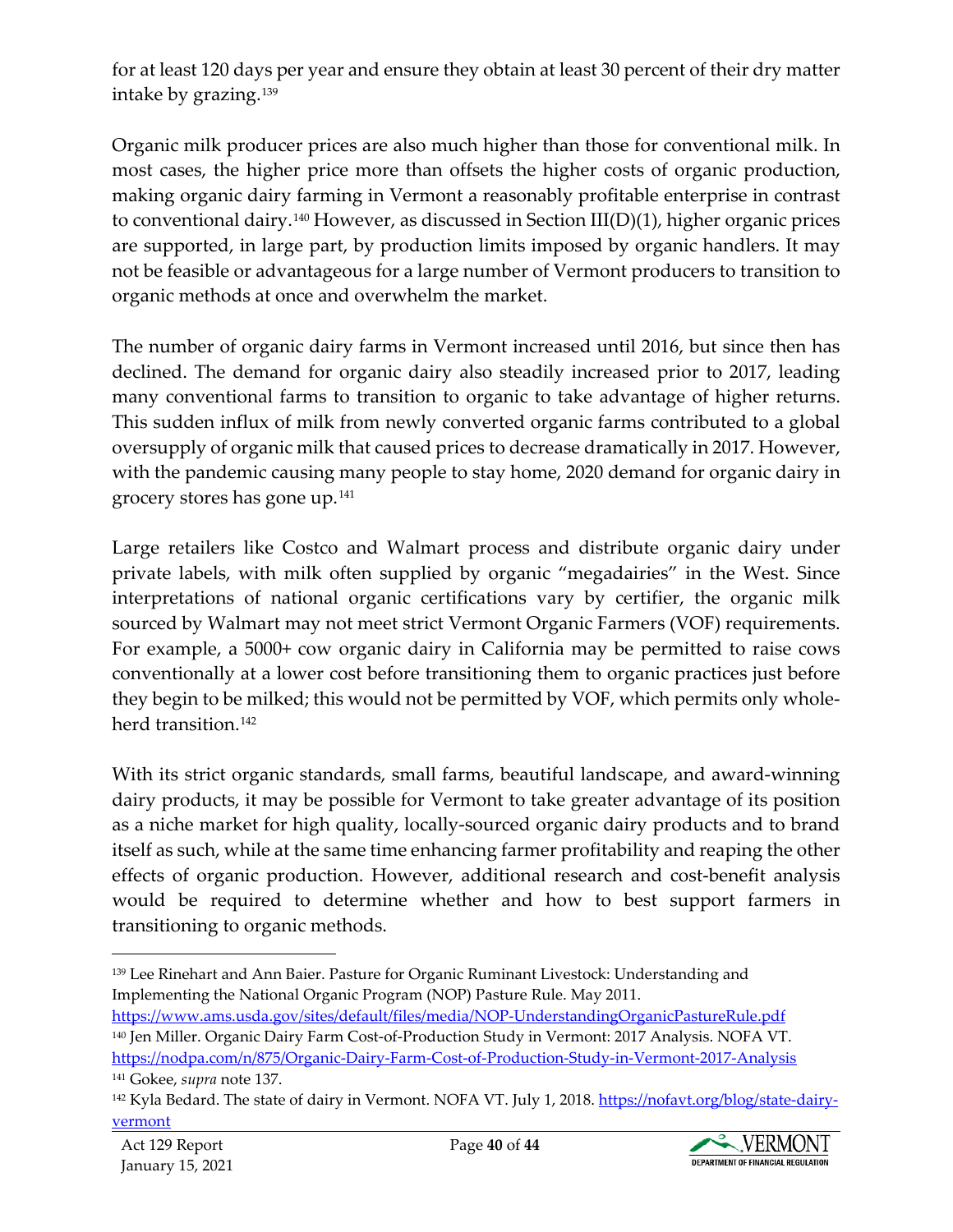#### F. Increased support for innovation and farm management

Increasing the price paid to dairy farmers for their milk is one solution to the dairy crisis, but another, more immediate approach may be for Vermont to better support farmers in improving their farm management practices, incorporating innovative long-term solutions to reduce costs, and selling or marketing their products into higher value production channels.[143](#page-40-0) Not only may these supports help Vermont farmers economically, but some may also help mitigate the environmental impacts of dairy farming or decrease costs to the State.

For instance, the state could provide educational and financial support for the installation of on-farm technologies, such as anaerobic digesters. Anaerobic digesters could provide farmers a solution for manure management while also benefiting their greater communities and the environment as a whole. The closed loop systems turn manure and other waste products, such as food scraps, into renewable energy, liquid manure for fertilizer, and solid manure for composting and cow bedding. These byproducts may be sold by farmers to generate income and the process may also reduce greenhouse gas emissions and reduce odors. However, the upfront costs for individual on-farm digesters are high and larger anaerobic digesters may ultimately not be cost-effective under current conditions in Vermont. Vermont Technical College's large-scale demonstration digester faced operating losses and ultimately shut down in 2019.<sup>[144](#page-40-1)</sup> Agricultural innovations that require large capital investments may be cost-prohibitive for many farmers and the State.

The State could support the adoption of on-farm improvements aimed at helping farmers utilize lower-cost, lower-input production methods, such as regenerative dairy farming, which involves the use of techniques such as rotational grazing and the planting of companion crops to enhance soil quality. Such strategies may be inexpensive for farmers to adopt and may improve their bottom lines. For instance, according to the USDA, "grazing-based dairies often boost income by reducing feed, labor, equipment, and fuel costs."[145](#page-40-2) The Northeast Dairy Business Innovation Center (NDBIC) "has identified grassbased dairy farming as a significant market opportunity for farmers in the region."[146](#page-40-3) Grass-fed dairy is the fastest growing sector of the dairy industry; and cows grazing on a beautiful Vermont hillside can have the intangible benefit of increasing the public



<span id="page-40-0"></span><sup>143</sup> Call with Laura Ginsburg, January 5, 2020.

<span id="page-40-1"></span><sup>144</sup> Dyland Kelley. "VTC to Halt Digester Operations." *The Herald*. September 26, 2019. <https://www.ourherald.com/articles/vtc-to-halt-digester-operations/>

<span id="page-40-2"></span><sup>145</sup> USDA Natural Resources Conservation Service. Profitable Grazing-Based Dairy Systems. May 2007. [https://www.nrcs.usda.gov/Internet/FSE\\_DOCUMENTS/stelprdb1044245.pdf](https://www.nrcs.usda.gov/Internet/FSE_DOCUMENTS/stelprdb1044245.pdf)

<span id="page-40-3"></span><sup>146</sup> Currently, the NDBIC supports farmers with technical and monetary assistance as they transition to intensive, rotational grazing. AAFM. Grazing Practices.<https://agriculture.vermont.gov/dbic/grazing>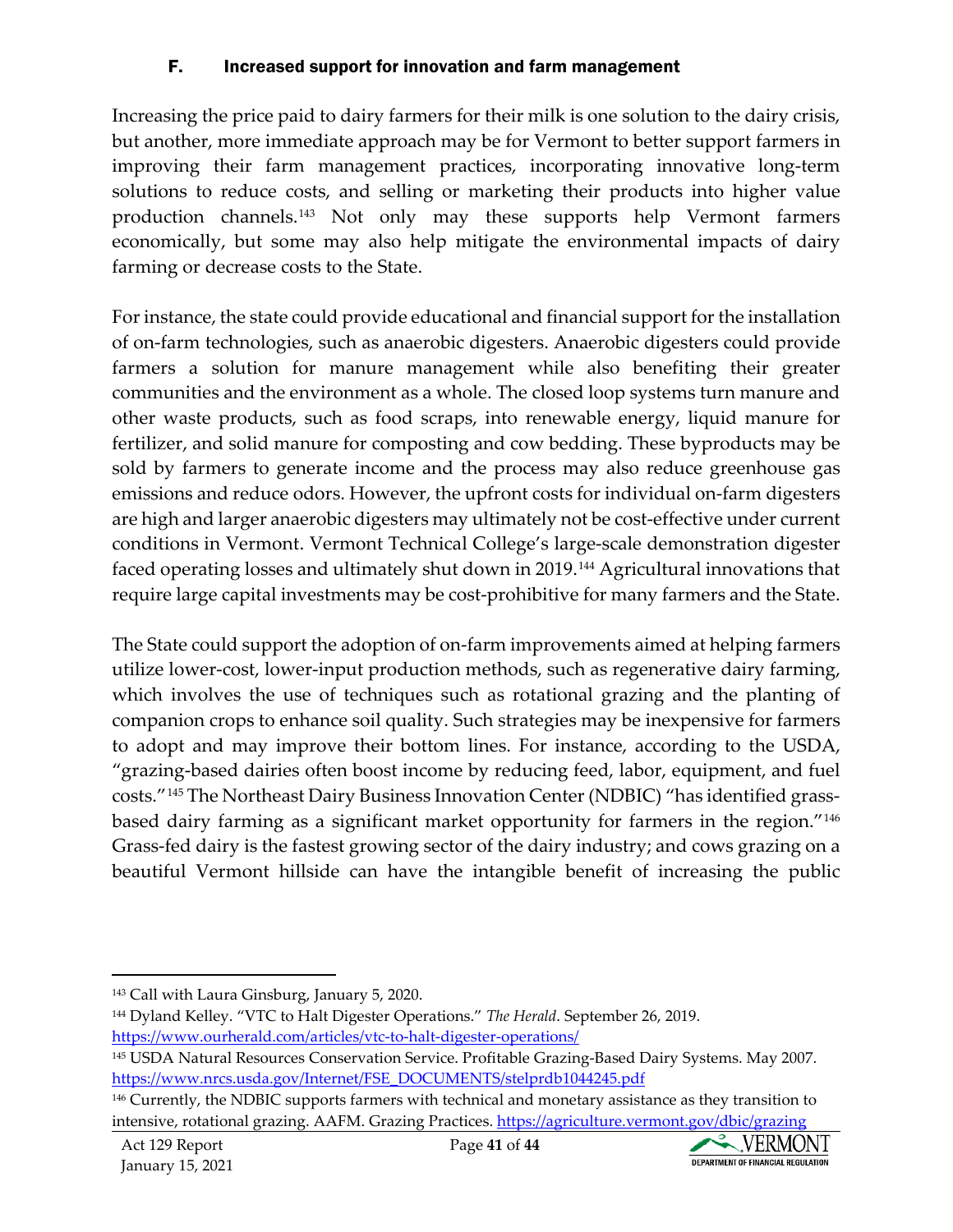perception of the benefits of dairy farming.<sup>[147](#page-41-0)</sup> The authors of the 2020 Vermont Dairy Marketing Assessment also recommend State support of dairy farm transitions to grassfed, as well as organic milk production and funding for related educational programs.[148](#page-41-1)

The Legislature may also consider prioritizing funding for educating and supporting producers in other areas of farm management, including farm hygiene, milk quality management, and technical and financial planning. For instance, dairy farmers can increase the price they receive for milk is by increasing its quality. Higher component values such as butterfat and protein generally result in higher prices, and lower somatic cell count (SCC, which determines the presence of infection) and lower PI count (which measures psychrotrophic bacteria) may also help farmers earn premiums.

The University of Vermont Extension offers courses on topics such breeding, animal care, herd management, and milking strategy. The Vermont Housing and Conservation Board (VHCB) offers business advising through its Vermont Farm & Forest Viability Program, the mission of which "is to enhance the economic viability of Vermont farms and forestry enterprises… by offering business advising to eligible farmers…"[149](#page-41-2) The Legislature may consider prioritizing funding for education through the UVM Extension and business advising through the VHCB, with the goal of helping farmers become better managers. The authors of a recent study of organic dairy farm profitability in Vermont suggest that "increased funding for extension education in pasture and feeding management may help to improve the farm management factors shown to have a strong influence on farm profitability."[150](#page-41-3) Business advice costs little to provide but could go far in helping small farmers better manage their costs.

In addition, in a number of conversations the Department had with stakeholders and literature we reviewed, the high cost of transporting fluid milk was mentioned as an impediment to profitability. Vermont law requires a farm's milk to be picked up every 48 hours, but in many cases it is being collected every day because of insufficient milk storage. According to the VAAFM, Vermont producers may benefit from larger bulk



<span id="page-41-0"></span><sup>&</sup>lt;sup>147</sup> The environmental impacts are also an important part of the equation. According to the USDA: "Wellmanaged grazing-based dairies help protect soil, water, air, plant, and animal resources by maintaining dense vegetative cover on the soil, increasing soil organic matter, improving the distribution of nutrients on fields, and reducing the potential for odors, spills, or runoff from concentrated animal waste storage areas. Compared with traditional confinement dairies, grazing-based dairies harbor more wildlife, more diverse plant communities, and healthier cows with longer productive lives." Profitable Grazing-Based Dairy Systems, *supra* note 145.

<span id="page-41-1"></span><sup>148</sup> Vermont Dairy Marketing Assessment, *supra* note 5.

<span id="page-41-2"></span><sup>149</sup> Vermont Farm and Forest Viability Program. Vermont Housing and Conservation Board. <https://www.vhcb.org/viability>

<span id="page-41-3"></span><sup>150</sup> Jonathan Walsh, et. al. What Makes an Organic Dairy Farm Profitable in the United States? Evidence from 10 Years of Farm Level Data in Vermont. *Agriculture*. January 14, 2020. [https://www.mdpi.com/2077-](https://www.mdpi.com/2077-0472/10/1/17/htm) [0472/10/1/17/htm](https://www.mdpi.com/2077-0472/10/1/17/htm)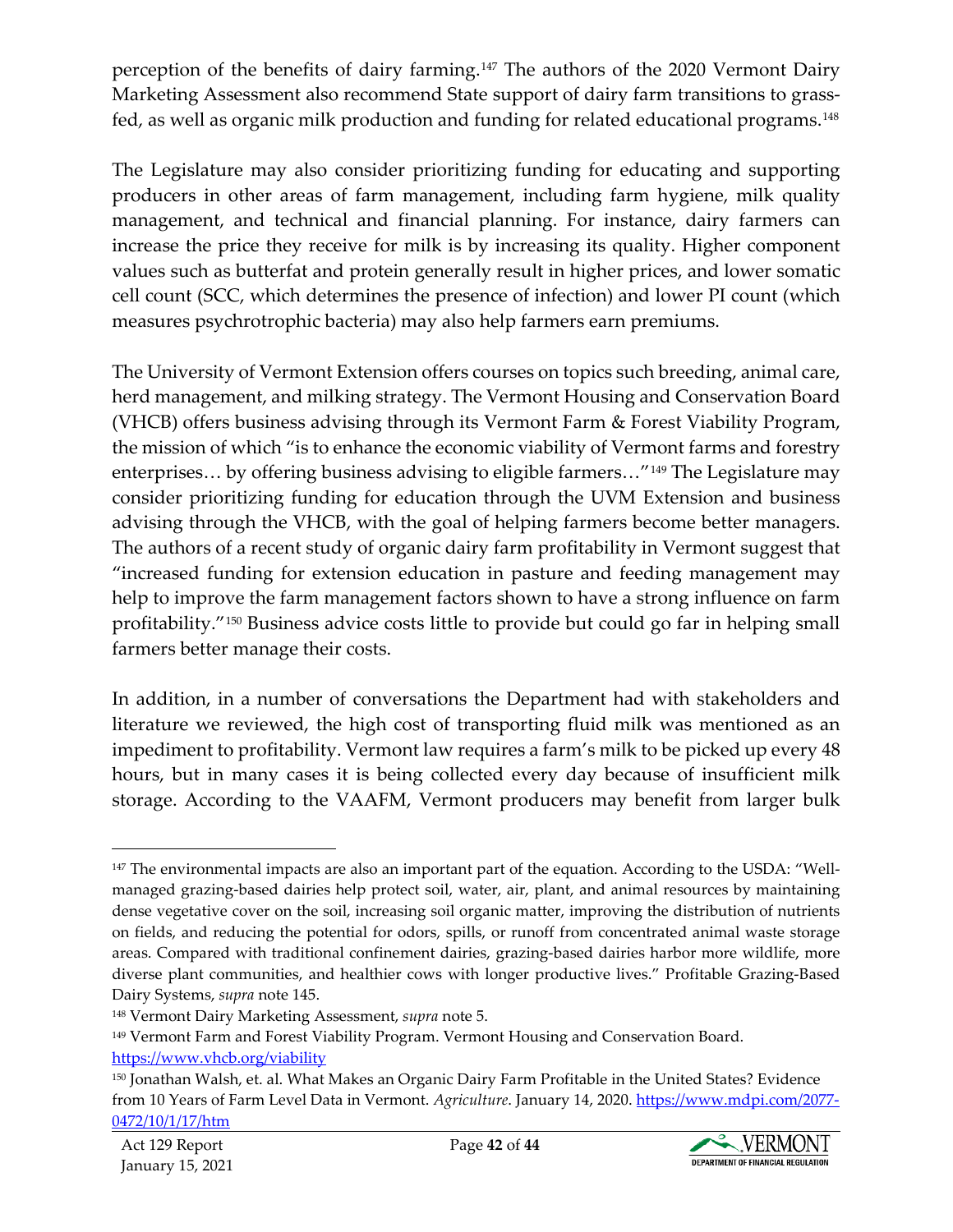tanks and more efficient plate cooling systems, which would reduce the frequency of milk collection.[151](#page-42-0) Not only would this lower farms' transportation costs, but it would reduce tanker traffic on Vermont roads and reduce environmental impacts. According to Efficiency Vermont, "the benefits of energy-efficient lighting, ventilation, and milking technology include improvements in production, milk quality, cow health, and barn longevity. In addition, the cost savings help free up cash that can be reinvested on the farm."[152](#page-42-1) Efficiency Vermont offers rebates for heath recovery units, plate coolers, and ventilation fans. The Department recommends modeling the impacts of such technologies on costs; ultimately, the Legislature could consider ways to support or encourage dairy farms to invest in energy-efficient technologies that would save money, lessen environmental impact, and potentially even save the State money on infrastructure improvements.

Another area where the Legislature could focus is on ways to increase sales of Vermontmade dairy. The authors of the 2020 Vermont Dairy Marketing Assessment proposed a strategy to help brands leverage their Vermont identities by creating a brand ambassador program and position within State government. This position would provide market development and professional support, develop relationships with buyers, assist with merchandising, and coordinate Vermont visibility at trade shows. The assessment's authors conclude that "this position would both be more immediately effective than a label-based quality or origin brand, and more responsive and subtle in developing the state's product image."[153](#page-42-2)

The NDBIC is also focusing some of their efforts on ways to help Vermont and other New England processors increase their market appeal. One way they are doing this is by researching the feasibility of recyclable milk containers. Similarly, the NDBIC is looking into the possibility of recyclable plastic film for cheese packing.[154](#page-42-3) Neither waxed paper milk containers nor plastic cheese wraps are recyclable; relatively low-cost but ecofriendly packaging alternatives could give Vermont brands a market competitive advantage. A recent packaging industry report showed that 74 percent of consumers surveyed said they would pay more for sustainable packaging and 49 percent of U.S. consumers are less likely to buy products in packaging that is harmful to the environment.[155](#page-42-4)



<span id="page-42-0"></span><sup>151</sup> Call with VAAFM, January 6, 2021.

<span id="page-42-1"></span><sup>&</sup>lt;sup>152</sup> Dairy Equipment. Efficiency Vermont. [https://www.efficiencyvermont.com/products](https://www.efficiencyvermont.com/products-technologies/agricultural-equipment/dairy-equipment)[technologies/agricultural-equipment/dairy-equipment](https://www.efficiencyvermont.com/products-technologies/agricultural-equipment/dairy-equipment)

<span id="page-42-2"></span><sup>153</sup> Vermont Dairy Marketing Assessment, *supra* note 5.

<span id="page-42-3"></span><sup>154</sup> Call with Laura Ginsburg, January 5, 2020.

<span id="page-42-4"></span><sup>155</sup> Trivium Packaging. 2020 Global Buying Green Report. <https://triviumpackaging.com/sustainability/2020BuyingGreenReport.pdf>